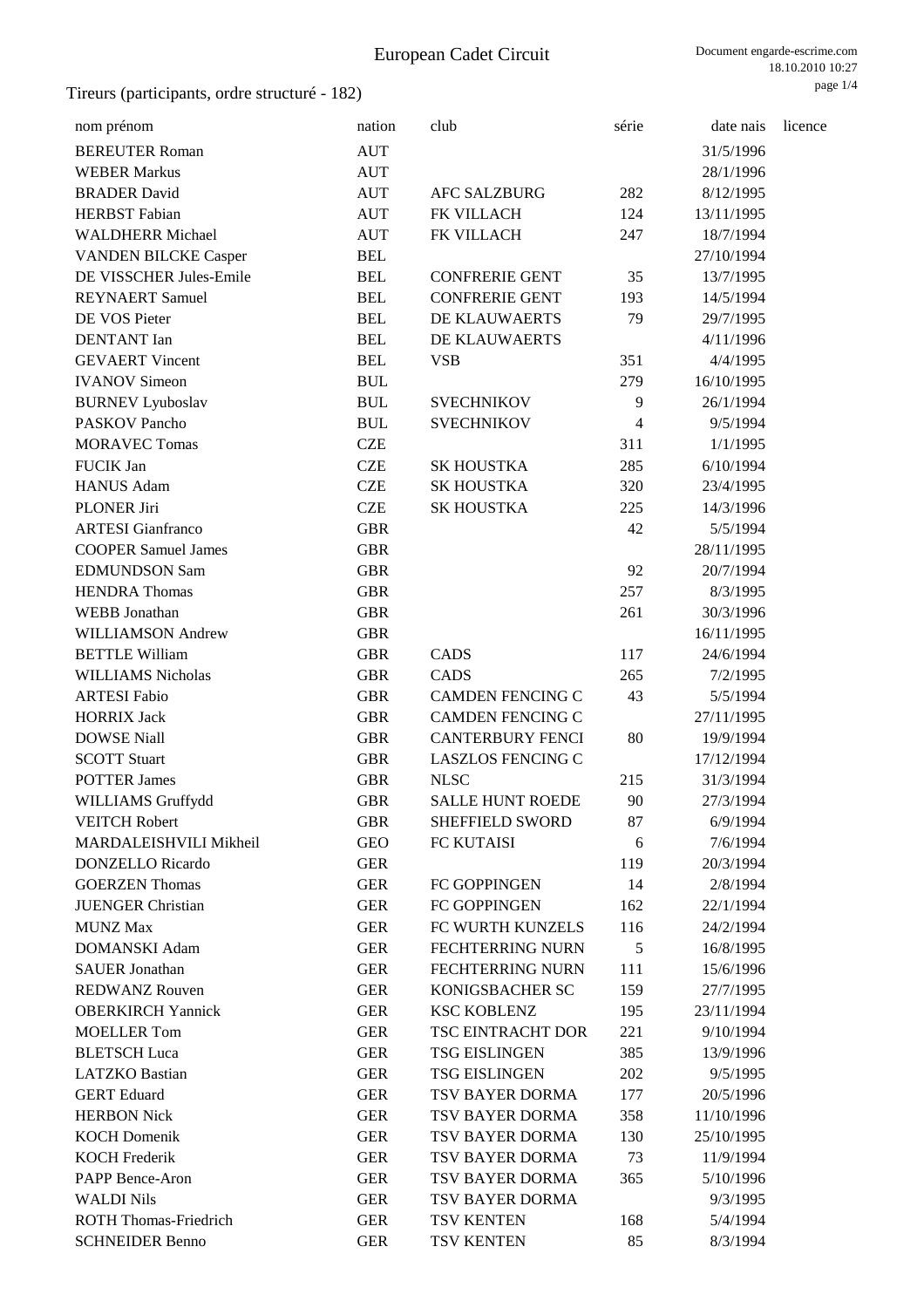| nom prénom                 | nation     | club                                     | série          | date nais              | licence |
|----------------------------|------------|------------------------------------------|----------------|------------------------|---------|
| <b>FALB</b> Andreas        | <b>GER</b> | TV INGOLSTADT                            | 199            | 25/7/1994              |         |
| <b>ARPASI Botond</b>       | <b>HUN</b> |                                          |                | 30/11/1995             |         |
| <b>BENEDA Tamas</b>        | <b>HUN</b> |                                          |                | 28/12/1994             |         |
| <b>DOBO</b> Istvan         | <b>HUN</b> |                                          |                | 25/6/1997              |         |
| <b>JENIK Andras</b>        | <b>HUN</b> |                                          |                | 25/1/1994              |         |
| <b>JENOFI</b> Bence        | <b>HUN</b> |                                          |                | 18/10/1994             |         |
| <b>KULCSAR Kristof</b>     | <b>HUN</b> |                                          |                | 10/1/1995              |         |
| <b>MORVAI</b> Daniel       | <b>HUN</b> |                                          |                | 7/12/1996              |         |
| <b>NEMETH</b> Demjan       | <b>HUN</b> |                                          |                | 31/5/1994              |         |
| <b>PILLER Gergely</b>      | <b>HUN</b> |                                          |                | 26/8/1996              |         |
| <b>KARASSZON Ervin</b>     | <b>HUN</b> | <b>BHSE</b>                              | 192            | 26/4/1995              |         |
| <b>KOVACS</b> Istvan       | <b>HUN</b> | <b>BHSE</b>                              | 219            | 12/12/1996             |         |
| <b>SINGER Martin</b>       | <b>HUN</b> | <b>BHSE</b>                              | $\mathbf{1}$   | 24/10/1994             |         |
| SZABO Toni                 | <b>HUN</b> | <b>BHSE</b>                              | 12             | 3/7/1994               |         |
| <b>ALKONYI Vilmos</b>      | <b>HUN</b> | <b>BUDAPEST V.S.C.</b>                   | 88             | 24/10/1995             |         |
| <b>CSONTOS Bence</b>       | <b>HUN</b> | <b>BUDAPEST V.S.C.</b>                   | 374            | 3/8/1994               |         |
| <b>HABONY Viktor</b>       | <b>HUN</b> | <b>BUDAPEST V.S.C.</b>                   | 176            | 16/6/1996              |         |
| <b>TOTH Tas-Sebestyen</b>  | <b>HUN</b> | <b>BUDAPEST V.S.C.</b>                   | 300            | 1/11/1995              |         |
| <b>VOROS Balint</b>        | <b>HUN</b> | <b>BUDAPEST V.S.C.</b>                   | 46             | 2/3/1995               |         |
| <b>SZABO Zoltan</b>        | <b>HUN</b> | <b>DIAK VE</b>                           |                | 8/1/1995               |         |
| <b>SZLAMA Akos</b>         | <b>HUN</b> | <b>DIAK VE</b>                           | 78             | 16/8/1994              |         |
| <b>BANCSICS Mate</b>       | <b>HUN</b> | <b>GEAC</b>                              | 206            | 3/1/1996               |         |
| <b>BLASKO</b> Gergely      | <b>HUN</b> | <b>GEAC</b>                              |                | 28/5/1995              |         |
| <b>GEMESI Huba</b>         | <b>HUN</b> | <b>GEAC</b>                              |                | 10/12/1996             |         |
| <b>MALOMSOKI</b> Daniel    | <b>HUN</b> | <b>GEAC</b>                              |                | 11/9/1996              |         |
| <b>MATUZ Marton</b>        | <b>HUN</b> | <b>GEAC</b>                              |                | 28/2/1994              |         |
| <b>SZILAGYI Gergely</b>    | <b>HUN</b> | <b>GEAC</b>                              |                | 12/8/1995              |         |
| <b>HORVATH Barnabas</b>    | <b>HUN</b> | <b>KARPATI VE</b>                        | 380            | 13/7/1995              |         |
| <b>NIGICSER Illes</b>      | <b>HUN</b> | <b>KARPATI VE</b>                        | 239            | 9/1/1994               |         |
| <b>PALOVICS Balint</b>     | <b>HUN</b> | <b>KARPATI VE</b>                        | 271            | 28/9/1995              |         |
| <b>POSER Valentin</b>      | <b>HUN</b> | <b>KARPATI VE</b>                        | 223            | 28/11/1996             |         |
| <b>RACZ Viktor</b>         | <b>HUN</b> | <b>KARPATI VE</b>                        | 121            | 14/5/1994              |         |
| <b>RUDOLF Jonatan</b>      | <b>HUN</b> | <b>KARPATI VE</b>                        | 238            | 24/3/1995              |         |
| <b>FARKAS Miklos</b>       | <b>HUN</b> | <b>NTE</b>                               | 198            | 20/9/1995              |         |
| <b>DOHI</b> Zoltan         | <b>HUN</b> | SARVAR+I3615                             | 93             | 22/1/1995              |         |
| <b>THURZO Mark</b>         | <b>HUN</b> | <b>UNIQA-UTE</b>                         |                | 13/6/1995              |         |
| <b>KOSSUTH Balint</b>      | <b>HUN</b> | UTE BUDAPEST                             | 19             | 28/7/1996              |         |
| <b>SANDOR Mate</b>         | <b>HUN</b> | <b>UTE BUDAPEST</b>                      | 37             | 19/7/1994              |         |
| VASS Benjamin              | <b>HUN</b> | UTE BUDAPEST                             | 380            | 29/4/1996              |         |
| <b>HORVATH Domonkos</b>    | <b>HUN</b> | <b>VASAS</b>                             | 123            | 21/2/1994              |         |
| <b>CANCIANI</b> Andrea     | <b>ITA</b> |                                          |                | 4/10/1997              |         |
| DE MEO Nicola              | <b>ITA</b> |                                          | 210            |                        |         |
| <b>DREOSSI</b> Leonardo    | <b>ITA</b> |                                          |                | 21/7/1995<br>24/8/1997 |         |
| <b>MARSICO</b> Gaetano     | <b>ITA</b> |                                          | 177            | 23/10/1995             |         |
| <b>DARMIENTO Francesco</b> | <b>ITA</b> |                                          | 31             |                        |         |
| DE ROBBIO Francesco        | <b>ITA</b> | CS DAUNO FOGGIA<br><b>GEMINA SCHERMA</b> |                | 11/5/1994              |         |
|                            |            |                                          | 118            | 12/1/1996              |         |
| POPESSO Michele            | <b>ITA</b> | <b>GEMINA SCHERMA</b>                    | 125            | 4/5/1995               |         |
| <b>LECCI Marco</b>         | <b>ITA</b> | SOCIETA VARESINA                         | 24             | 13/6/1996              |         |
| POZZI Gilberto             | <b>ITA</b> | SOCIETA VARESINA                         | 45             | 17/2/1994              |         |
| <b>VALCARENGHI Marco</b>   | <b>ITA</b> | SOCIETA VARESINA                         | 22             | 18/3/1995              |         |
| <b>CASATCHIN</b> Gheorghi  | <b>MDA</b> | <b>SCOALA DE SCRIMA</b>                  | 11             | 22/3/1994              |         |
| <b>MATEISIN Piotr</b>      | <b>MDA</b> | <b>SCOALA DE SCRIMA</b>                  | 38             | 17/4/1994              |         |
| ZAPOROJCENCO Nicolai       | <b>MDA</b> | <b>SCOALA DE SCRIMA</b>                  | $\overline{2}$ | 13/10/1994             |         |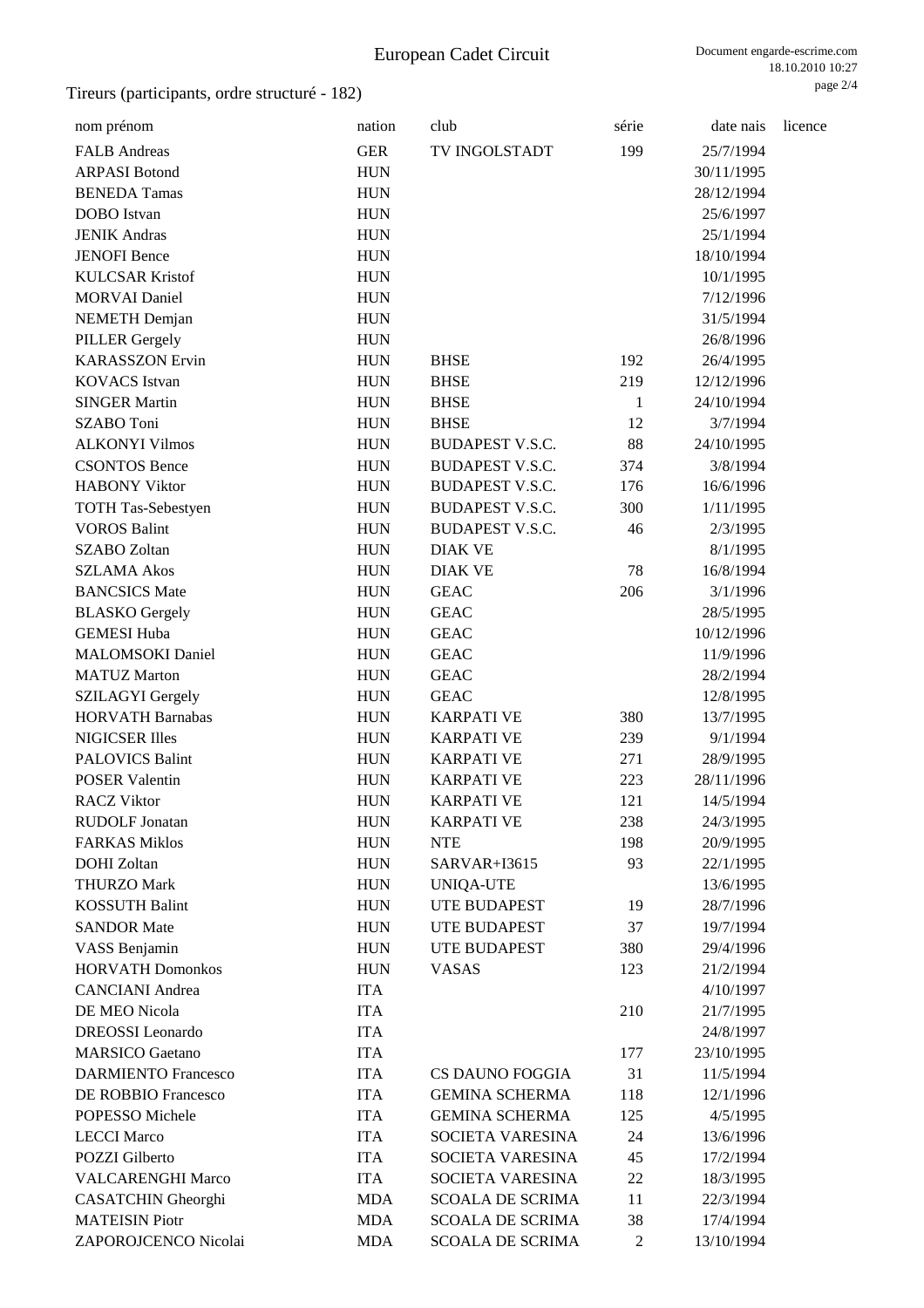| nom prénom                               | nation     | club                    | série | date nais  | licence |
|------------------------------------------|------------|-------------------------|-------|------------|---------|
| <b>MARCZEWSKI Dominik</b>                | POL        | <b>AZS AWF WARSZAW</b>  | 337   | 25/10/1994 |         |
| SZCZEPANIAK Hubert                       | <b>POL</b> | <b>AZS AWF WARSZAW</b>  | 115   | 11/9/1994  |         |
| <b>CHORCHOWSKI Kewin</b>                 | <b>POL</b> | <b>KKSZ KONIN</b>       | 173   | 16/2/1995  |         |
| DZWONIARSKI Damian                       | POL        | <b>KKSZ KONIN</b>       | 67    | 10/3/1994  |         |
| <b>GOZDZIK Kamil</b>                     | <b>POL</b> | <b>KKSZ KONIN</b>       | 162   | 3/6/1995   |         |
| <b>JANASIK Adam</b>                      | <b>POL</b> | <b>KKSZ KONIN</b>       | 122   | 8/5/1994   |         |
| KORCZAKOWSKI Sebastian                   | <b>POL</b> | <b>KKSZ KONIN</b>       | 311   | 28/4/1995  |         |
| <b>MILAS</b> Artur                       | POL        | <b>KKSZ KONIN</b>       | 288   | 26/5/1994  |         |
| <b>STASZAK Artur</b>                     | POL        | <b>KKSZ KONIN</b>       | 49    | 18/3/1994  |         |
| <b>SWIERK Stanislaw</b>                  | <b>POL</b> | <b>KKSZ KONIN</b>       | 286   | 4/11/1995  |         |
| KOBESZKO Maciej                          | <b>POL</b> | KS JAGIELONCZYK B       | 298   | 9/3/1995   |         |
| <b>JAROMIN Pawel</b>                     | <b>POL</b> | KS KOLEJARZ 24 KAT      | 228   | 15/2/1994  |         |
| <b>PIEN Aleksander</b>                   | <b>POL</b> | KS KOLEJARZ 24 KAT      | 154   | 12/9/1994  |         |
| <b>WYSTEL Marcin</b>                     | <b>POL</b> | KS KOLEJARZ 24 KAT      | 74    | 3/12/1994  |         |
| <b>MALINOWSKI Kamil</b>                  | <b>POL</b> | PALAC MLODZIEZY         | 128   | 12/1/1994  |         |
| <b>STUCHLIK Marek</b>                    | <b>POL</b> | PALAC MLODZIEZY         | 131   | 27/5/1994  |         |
| HERGHELEGIU Vlad                         | <b>ROU</b> |                         |       | 19/6/1994  |         |
| <b>MURGU George</b>                      | <b>ROU</b> |                         |       | 4/12/1995  |         |
| <b>MUSTEATA Florin</b>                   | <b>ROU</b> |                         |       | 18/5/1995  |         |
| <b>TUCAN Albert</b>                      | <b>ROU</b> | <b>CS DINAMO BUCURE</b> |       | 3/6/1995   |         |
| CUCU-DUMITRESCU Mihai                    | <b>ROU</b> | <b>CSA STEAUA BUCUR</b> |       | 5/1/1995   |         |
| <b>CUCU-DUMITRESCU Tudor</b>             | <b>ROU</b> | <b>CSA STEAUA BUCUR</b> |       | 30/10/1997 |         |
| <b>DUMITRU Catalin</b>                   | <b>ROU</b> | <b>CSA STEAUA BUCUR</b> |       | 20/4/1995  |         |
| <b>BITUCA Cristian</b>                   | <b>ROU</b> | <b>CSM IASI</b>         | 27    | 16/12/1994 |         |
| CIORNILA Sergiu                          | <b>ROU</b> | <b>CSM IASI</b>         | 84    | 1/5/1995   |         |
| NICA Andrei                              | <b>ROU</b> | <b>CSM IASI</b>         | 243   | 9/4/1994   |         |
| <b>BUCUR Madalin</b>                     | <b>ROU</b> | <b>CSS SLOBOZIA</b>     | 98    | 15/6/1994  |         |
| <b>KEIZEROV Daniil</b>                   | <b>RUS</b> |                         |       | 15/5/1996  |         |
| <b>KOKAEV</b> Ivan                       | <b>RUS</b> |                         |       | 11/7/1995  |         |
|                                          | <b>RUS</b> |                         |       | 13/3/1996  |         |
| <b>SEMIN</b> Ilya<br><b>ANDREEV</b> Ilya | <b>RUS</b> | <b>NATIONAL TEAM</b>    | 89    | 13/2/1995  |         |
| <b>BARANOVSKIY Alexander</b>             | <b>RUS</b> | <b>NATIONAL TEAM</b>    | 13    | 27/8/1994  |         |
|                                          | <b>RUS</b> | <b>NATIONAL TEAM</b>    | 114   | 1/2/1994   |         |
| <b>BRAILOVSKIY Nikolay</b>               |            | <b>NATIONAL TEAM</b>    |       |            |         |
| <b>DANILENKO Dmitriy</b>                 | <b>RUS</b> | <b>NATIONAL TEAM</b>    | 16    | 29/5/1995  |         |
| <b>GORSKIY Mikhail</b>                   | <b>RUS</b> |                         | 20    | 14/3/1994  |         |
| <b>KOROBKO</b> Andrey                    | <b>RUS</b> | NATIONAL TEAM           | 15    | 29/8/1994  |         |
| <b>KOSHCHEEV Sergey</b>                  | <b>RUS</b> | NATIONAL TEAM           | 65    | 17/7/1994  |         |
| <b>KRASILNIKOV Rostislav</b>             | <b>RUS</b> | NATIONAL TEAM           |       | 27/3/1995  |         |
| <b>PETROV</b> Artem                      | <b>RUS</b> | NATIONAL TEAM           | 47    | 1/11/1994  |         |
| RAMZHAEV Vladimir                        | <b>RUS</b> | <b>NATIONAL TEAM</b>    | 76    | 30/3/1994  |         |
| <b>SERIKOV Robert</b>                    | <b>RUS</b> | NATIONAL TEAM           | 40    | 15/8/1994  |         |
| SHABANOV Ilya                            | <b>RUS</b> | <b>NATIONAL TEAM</b>    | 207   | 17/3/1994  |         |
| <b>SMIRNOV</b> Igor                      | <b>RUS</b> | <b>NATIONAL TEAM</b>    | 152   | 17/12/1994 |         |
| <b>STARSHINOV Maksim</b>                 | <b>RUS</b> | <b>NATIONAL TEAM</b>    | 21    | 25/12/1994 |         |
| <b>TALYA</b> Sergey                      | <b>RUS</b> | <b>NATIONAL TEAM</b>    | 17    | 2/1/1994   |         |
| TRUSHAKOV Alexander                      | <b>RUS</b> | NATIONAL TEAM           | 7     | 24/5/1994  |         |
| <b>ZEINALOV Ruslan</b>                   | <b>RUS</b> | NATIONAL TEAM           |       | 21/8/1994  |         |
| <b>BOZIC</b> Djordje                     | <b>SRB</b> | MK POBEDNIK             |       | 17/10/1994 |         |
| <b>KLJAJIC Marko</b>                     | <b>SRB</b> | MK SPARTAK              |       | 17/2/1996  |         |
| <b>NINCEVIC Martin</b>                   | <b>SRB</b> | MK SPARTAK              |       | 17/7/1996  |         |
| <b>TIKVICKI Luka</b>                     | <b>SRB</b> | MK SPARTAK              |       | 29/5/1996  |         |
| DESPONT- MARIN Yoan                      | SUI        |                         |       | 17/7/1995  |         |
| <b>DESARZENS</b> Lionel                  | SUI        | <b>CE FOUNEX</b>        | 256   | 15/1/1995  |         |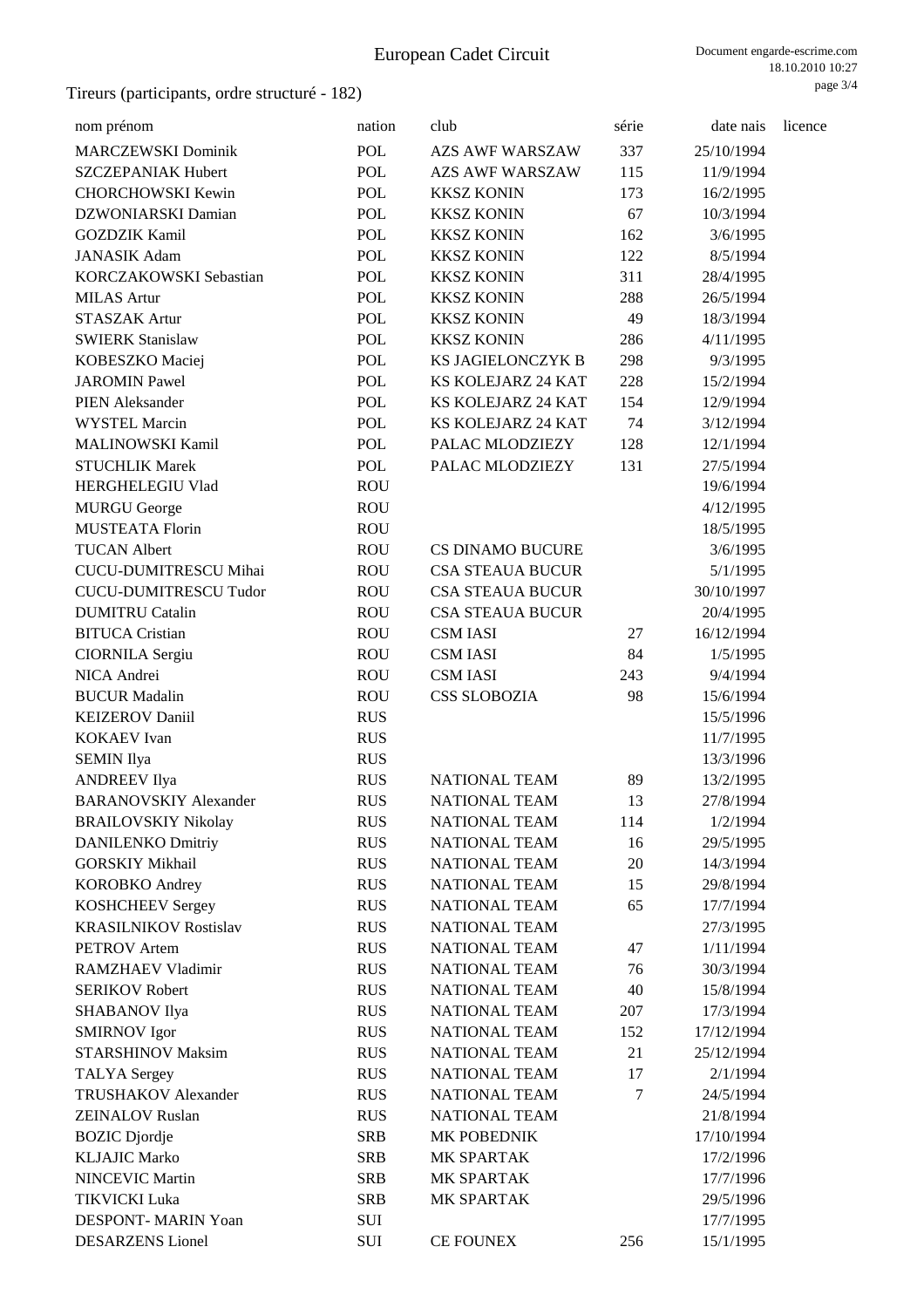| nom prénom                | nation     | club                    | série | date nais  | licence |
|---------------------------|------------|-------------------------|-------|------------|---------|
| <b>BIERLAIRE</b> Francois | SUI        | <b>CE YVERDON</b>       | 91    | 9/12/1994  |         |
| <b>YILDIRIM Enver</b>     | <b>TUR</b> | <b>BEKIR YILMAZ GSK</b> | 26    | 18/10/1995 |         |
| <b>COKAL</b> Emre         | <b>TUR</b> | <b>COSKUNOZ SK</b>      | 82    | 1/8/1994   |         |
| <b>ARSLAN Abdussamet</b>  | <b>TUR</b> | <b>EFE SK</b>           | 75    | 18/5/1994  |         |
| KURT Kemal-Arda           | <b>TUR</b> | <b>EFE SK</b>           | 86    | 16/6/1994  |         |
| <b>BEZRUKOV Maksym</b>    | <b>UKR</b> |                         | 190   | 2/2/1994   |         |
| <b>DEMYANOV Dmytro</b>    | <b>UKR</b> |                         |       | 8/5/1996   |         |
| <b>KARAKAY Oleksandr</b>  | <b>UKR</b> |                         |       | 7/11/1996  |         |
| KUDATSKIY Ivan            | <b>UKR</b> |                         | 41    | 8/2/1994   |         |
| LYSENKO Bogdan            | <b>UKR</b> |                         | 184   | 12/5/1995  |         |
| <b>BAIDACHENKO Vadym</b>  | <b>UKR</b> | <b>CHERKASY</b>         | 161   | 14/8/1994  |         |
| KAPUSTYAN Yevheniy        | <b>UKR</b> | <b>CHERKASY</b>         | 194   | 5/12/1995  |         |
| <b>NIKITIN</b> Iurii      | <b>UKR</b> | <b>CHERKASY</b>         | 212   | 25/9/1996  |         |
| <b>MOLCHANOV Mykyta</b>   | <b>UKR</b> | <b>KHARKIV</b>          |       | 25/4/1995  |         |
| PLAZIY Vadym              | <b>UKR</b> | <b>KHMELNITSKIY</b>     | 205   | 7/2/1994   |         |
| <b>TARYKYN Viktor</b>     | <b>UKR</b> | <b>KHMELNITSKIY</b>     | 215   | 10/9/1996  |         |
| NIKOLAEV Mykyta           | <b>UKR</b> | <b>KIEW</b>             |       | 26/6/1995  |         |
| STATSENKO Oleksiy         | <b>UKR</b> | <b>KIEW</b>             | 25    | 17/3/1994  |         |
| PLATONOV Bogdan           | <b>UKR</b> | <b>NIKOLAEV</b>         | 157   | 12/10/1996 |         |
| PLATONOV Sergiy           | <b>UKR</b> | <b>NIKOLAEV</b>         | 250   | 18/7/1995  |         |
| <b>VORONOV Kostyantyn</b> | <b>UKR</b> | <b>NIKOLAEV</b>         | 173   | 17/9/1996  |         |
| KOZYARCHUK Sergiy         | <b>UKR</b> | <b>ODESSA</b>           | 297   | 30/5/1996  |         |
| SMOLSKIY Vladyslav        | <b>UKR</b> | <b>ODESSA</b>           | 300   | 18/3/1998  |         |
|                           |            |                         |       |            |         |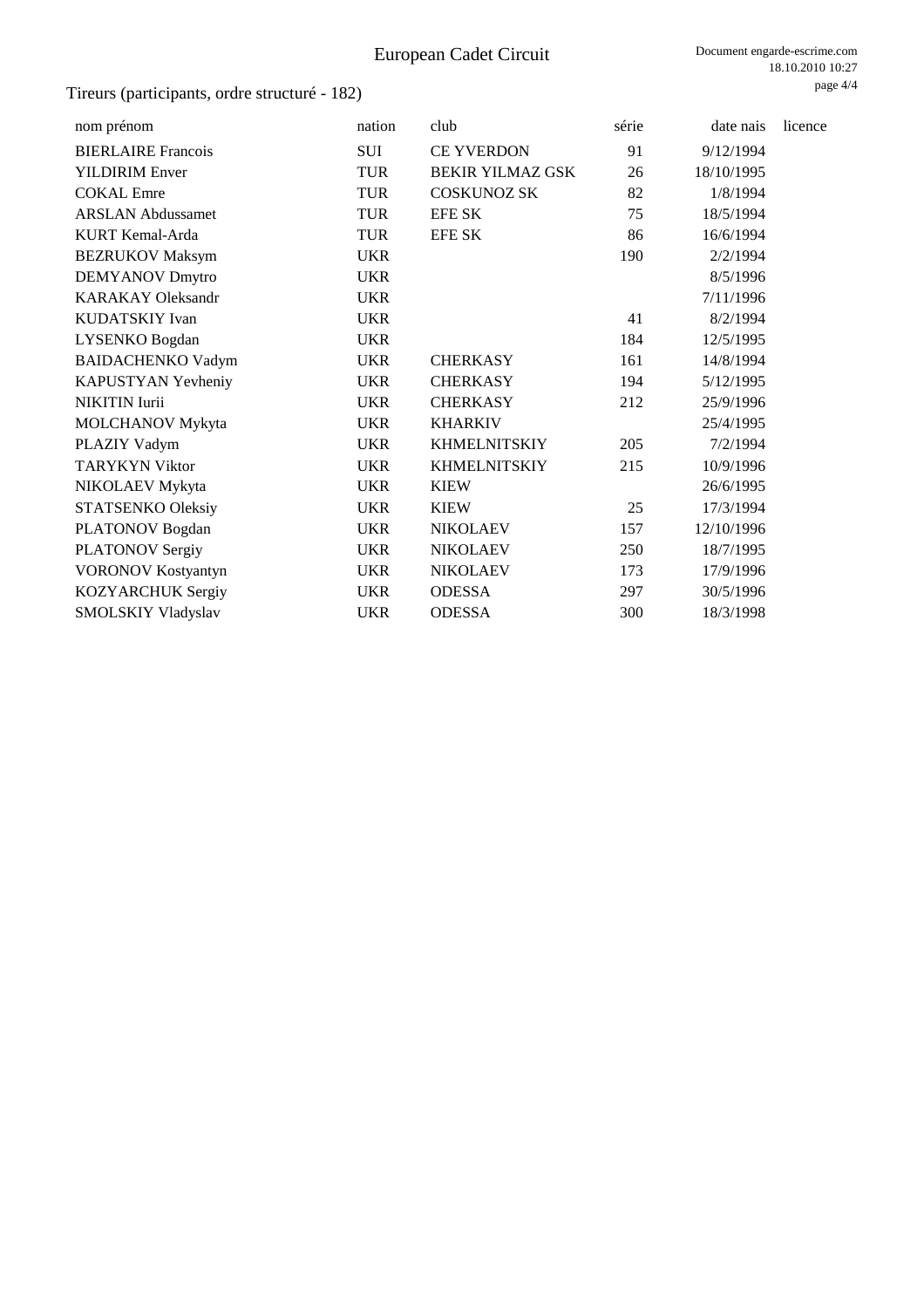### Formule de la compétition

182 tireurs

2 tours de poules

Tour No 1 182 tireurs 26 poules de 7 Décalage par : nations 140 qualifiés

Tour No 2 140 tireurs 20 poules de 7 Décalage par : nations 112 qualifiés

Qualification à la fin des poules sur 2 tours Classement à la fin des poules sur 2 tours

\_\_\_\_\_\_\_\_\_\_\_\_\_\_\_\_\_\_\_\_\_\_\_\_\_\_\_\_\_\_\_\_\_

Élimination directe : 112 tireurs

Tableau principal 4 qualifiés

Tableau des battus du tableau de 32 8 qualifiés

Tableaux E-F 4 qualifiés

Tableau G 4 qualifiés

Tableau final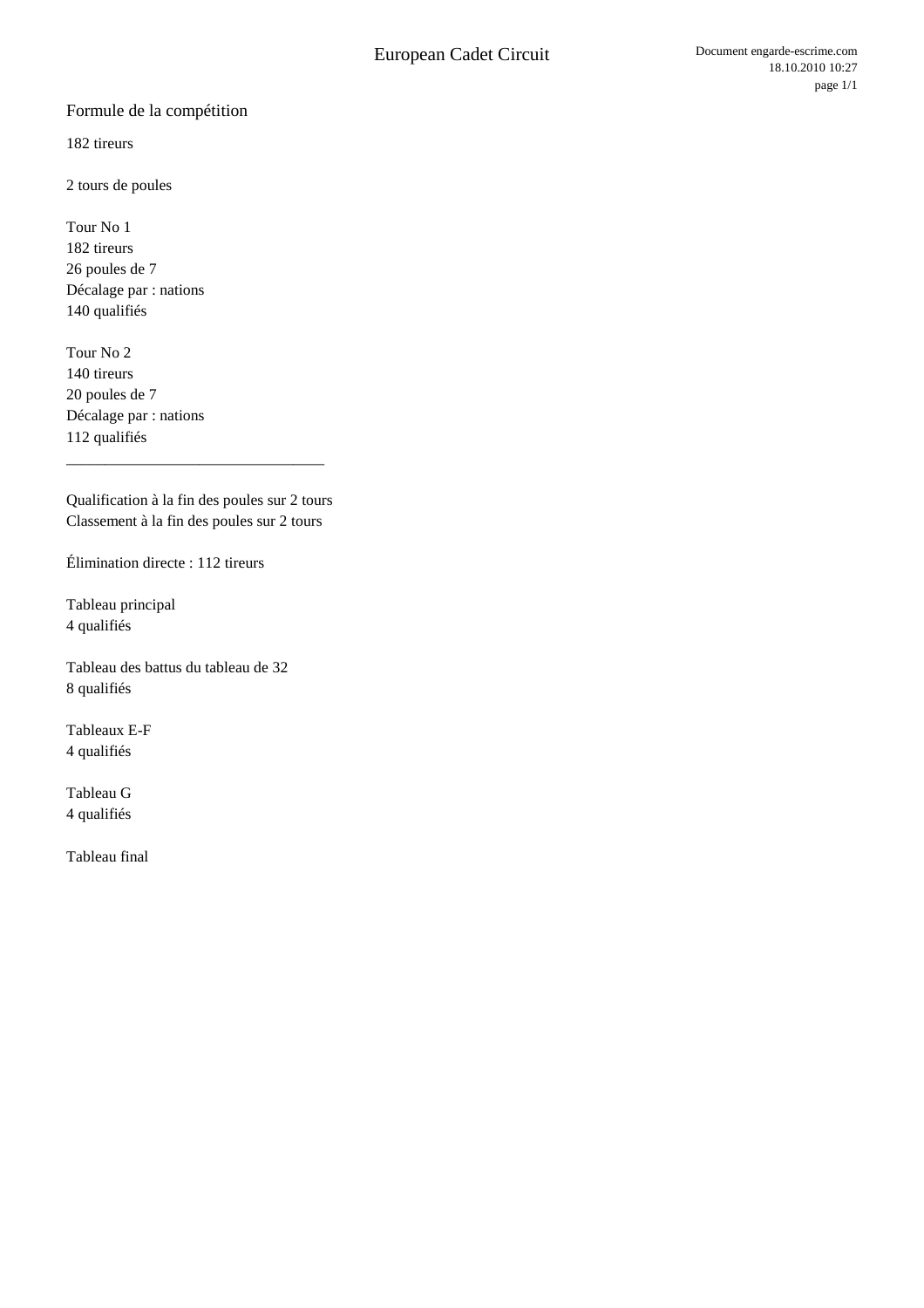| Arbitre: HAMAR<br><b>HUN</b><br>V/M<br>TD<br>ind.<br>rg<br>3<br>V<br>V<br>V<br>3/6<br>20<br>3<br><b>UKR</b><br>1<br>1<br>$-1$<br>NIKOLAEV Mykyta<br>3<br>3<br>3<br>$\sqrt{2}$<br>$\mathbf V$<br>NICA Andrei<br><b>ROU</b><br>V<br>V<br>3/6<br>7<br>24<br>$\boldsymbol{7}$<br><b>GBR</b><br>$\overline{2}$<br>$\overline{4}$<br>$\mathbf{1}$<br><b>EDMUNDSON Sam</b><br>$\overline{c}$<br>V<br>1<br>1/6<br>15<br>-13<br><b>AUT</b><br>$\mathfrak{2}$<br>$\mathbf V$<br>V<br><b>WALDHERR Michael</b><br>$\mathbf{0}$<br>$\boldsymbol{0}$<br>2/6<br>6<br>1<br>$-10$<br>13<br>$\mathbf V$<br>5<br><b>RUS</b><br>$\mathbf{V}$<br>V<br>$\overline{4}$<br>$\overline{c}$<br><b>ZEINALOV Ruslan</b><br>3/6<br>22<br>1<br>$-3$<br>$\overline{V}$<br>$\mathbf V$<br>$\overline{\mathsf{V}}$<br>$\overline{\mathsf{V}}$<br>V<br>$\mathbf V$<br><b>SINGER Martin</b><br><b>HUN</b><br>6/6<br>21<br>30<br>1<br>$\overline{\mathbf{V}}$<br>$\overline{\mathsf{V}}$<br>$\overline{\mathbf{V}}$<br>$\mathfrak{2}$<br>$\mathbf{1}$<br>$\overline{0}$<br>3/6<br><b>BIERLAIRE</b> Francois<br><b>SUI</b><br>$-1$<br>18<br>$\overline{4}$<br>Poule No 2<br>Arbitre : GÉMESI<br><b>HUN</b><br>Csanád<br>V/M<br>TD<br>ind.<br>rg<br>V<br>3<br><b>DREOSSI</b> Leonardo<br><b>ITA</b><br>V<br>V<br>4<br>1<br>3/6<br>$\mathbf{1}$<br>23<br>$\mathfrak{Z}$<br>$\overline{V}$<br>$\boldsymbol{7}$<br>П<br>$\overline{4}$<br>$\overline{c}$<br>$\overline{2}$<br><b>WALDI Nils</b><br><b>GER</b><br>$\mathbf{0}$<br>1/6<br>1<br>$-14$<br>14<br>$\overline{2}$<br>$\overline{4}$<br>$\overline{V}$<br>$\sqrt{5}$<br>$\mathfrak{Z}$<br>V<br>$\overline{c}$<br><b>JAROMIN Pawel</b><br><b>POL</b><br>2/6<br>21<br>$-3$<br>3<br>$\mathbf{V}$<br>$\mathbf{1}$<br>$\mathbf{V}$<br>$-5$<br>$\overline{4}$<br>WILLIAMS Gruffydd<br><b>GBR</b><br>V<br>1<br>3/6<br>20<br>3<br>V<br>V<br>V<br>V<br>$\mathfrak{2}$<br><b>DOHI</b> Zoltan<br><b>HUN</b><br>$\overline{4}$<br>4/6<br>8<br>27<br>ZAPOROJCENCO Nicolai<br><b>MDA</b><br>V<br>V<br>V<br>6/6<br>30<br>V<br>V<br>V<br>19<br>1<br>3<br>$\mathbf{V}$<br>$\overline{2}$<br>$\overline{2}$<br>V<br>$\overline{2}$<br>6<br><b>UKR</b><br>2/6<br>19<br>PLATONOV Sergiy<br>$-6$<br>Poule No 3<br>Arbitre: PLATONOV<br><b>UKR</b><br>V/M<br>TD<br>ind.<br>rg<br><b>GER</b><br>$\mathbf V$<br>$\mathbf V$<br>3<br>$\mathbf V$<br>$\mathbf V$<br>10<br>3<br><b>MOELLER Tom</b><br>$\overline{4}$<br>4/6<br>27<br>$\overline{2}$<br>3<br>$\overline{2}$<br>$\overline{4}$<br>3<br><b>SRB</b><br>$\overline{2}$<br>7<br><b>BOZIC</b> Djordje<br>in.<br>0/6<br>$-14$<br>16<br>$\overline{\mathsf{V}}$<br>$\mathbf V$<br><b>BUCUR</b> Madalin<br>$\mathbf V$<br><b>The State</b><br>$\overline{2}$<br>$\overline{4}$<br><b>ROU</b><br>V<br>4/6<br>8<br>26<br>$\overline{4}$<br>$\overline{\mathsf{V}}$<br><b>SCOTT Stuart</b><br>V<br>$\overline{4}$<br>$\overline{2}$<br>$\sqrt{5}$<br><b>GBR</b><br>$\boldsymbol{0}$<br>$\boldsymbol{0}$<br>2/6<br>$-10$<br>16<br>$\overline{\mathsf{V}}$<br>V<br>V<br>$\mathbf V$<br>$\overline{4}$<br><b>PASKOV</b> Pancho<br><b>BUL</b><br>V<br>5/6<br>12<br>29<br>$\mathbf{1}$<br>3<br>V<br>$\overline{2}$<br>$\mathbf{1}$<br><b>POSER Valentin</b><br><b>HUN</b><br>3<br>1/6<br>$-14$<br>15<br>1<br>6<br>$\overline{V}$<br>$\overline{\mathsf{V}}$<br>$\overline{2}$<br>$\mathbf{V}$<br>$\overline{\mathbf{V}}$<br>$\mathbf V$<br>$\overline{2}$<br>5/6<br>8<br>27<br><b>ANDREEV</b> Ilya<br><b>RUS</b><br>Poule No 4<br>Arbitre: SLIKAR<br><b>UKR</b><br>V/M<br>TD<br>ind.<br>rg<br><b>NINCEVIC Martin</b><br><b>SRB</b><br>4<br>$\boldsymbol{0}$<br>V<br>$\boldsymbol{0}$<br>V<br>2/6<br>$-13$<br>15<br>6<br>V<br>$\overline{4}$<br>V<br>3<br><b>WILLIAMSON Andrew</b><br><b>GBR</b><br>V<br>$\overline{0}$<br>3/6<br>5<br>$-4$<br>22<br><b>RUS</b><br>$\mathbf V$<br>V<br>$\mathbf{V}$<br><b>BRAILOVSKIY Nikolay</b><br>V<br>5/6<br>18<br>26<br>V<br>1<br>1<br><b>CZE</b><br>$\overline{4}$<br>3<br>$\overline{2}$<br>3<br><b>PLONER Jiri</b><br>1<br>0/6<br>7<br>1<br>$-16$<br>14<br>$\overline{\mathbf{V}}$<br>$\mathbf V$<br><b>GER</b><br>V<br>V<br>V<br>$\mathbf{1}$<br>$\overline{c}$<br><b>DOMANSKI</b> Adam<br>5/6<br>12<br>26<br>$\mathbf V$<br>V<br>V<br>3/6<br><b>ALKONYI Vilmos</b><br><b>HUN</b><br>$\overline{4}$<br>$\overline{4}$<br>$\boldsymbol{0}$<br>23<br>$\overline{4}$<br>1<br>$\overline{\mathbf{V}}$<br>$\overline{\mathbf{V}}$<br>$\overline{2}$<br>$\overline{\mathbf{V}}$<br>3<br><b>DESARZENS</b> Lionel<br><b>SUI</b><br>$\overline{4}$<br>$\overline{2}$<br>$\overline{3}$<br>3/6<br>24<br>Poule No 5<br><b>UKR</b><br>Arbitre: VASZUTYIN<br>V/M<br>TD<br>ind.<br>rg<br>$\mathfrak{Z}$<br>3<br>$\overline{c}$<br>$\mathbf V$<br>1/6<br>$-10$<br><b>VEITCH Robert</b><br><b>GBR</b><br>$\overline{4}$<br>$\boldsymbol{0}$<br>17<br>7<br>$\overline{\mathbf{V}}$<br>V<br>V<br>$\overline{c}$<br>3<br><b>KOVACS</b> Istvan<br><b>HUN</b><br>4/6<br>3<br>23<br>V<br>1<br>3<br>3<br>V<br><b>SAUER Jonathan</b><br><b>GER</b><br>V<br>$\overline{4}$<br>$\overline{4}$<br>2/6<br>24<br>$\overline{4}$<br>$-1$<br>3<br><b>IVANOV Simeon</b><br><b>BUL</b><br>V<br>2/6<br>15<br>5<br>V<br>$\mathbf{0}$<br>1<br>$-11$<br>1<br>$\overline{V}$<br><b>GEO</b><br>V<br>V<br>V<br>$\mathfrak{2}$<br>5/6<br>$\overline{c}$<br>MARDALEISHVILI Mikhei<br>V<br>14<br>27<br>1/6 | Poule No 1          |            |                                                                   |      |         |
|-------------------------------------------------------------------------------------------------------------------------------------------------------------------------------------------------------------------------------------------------------------------------------------------------------------------------------------------------------------------------------------------------------------------------------------------------------------------------------------------------------------------------------------------------------------------------------------------------------------------------------------------------------------------------------------------------------------------------------------------------------------------------------------------------------------------------------------------------------------------------------------------------------------------------------------------------------------------------------------------------------------------------------------------------------------------------------------------------------------------------------------------------------------------------------------------------------------------------------------------------------------------------------------------------------------------------------------------------------------------------------------------------------------------------------------------------------------------------------------------------------------------------------------------------------------------------------------------------------------------------------------------------------------------------------------------------------------------------------------------------------------------------------------------------------------------------------------------------------------------------------------------------------------------------------------------------------------------------------------------------------------------------------------------------------------------------------------------------------------------------------------------------------------------------------------------------------------------------------------------------------------------------------------------------------------------------------------------------------------------------------------------------------------------------------------------------------------------------------------------------------------------------------------------------------------------------------------------------------------------------------------------------------------------------------------------------------------------------------------------------------------------------------------------------------------------------------------------------------------------------------------------------------------------------------------------------------------------------------------------------------------------------------------------------------------------------------------------------------------------------------------------------------------------------------------------------------------------------------------------------------------------------------------------------------------------------------------------------------------------------------------------------------------------------------------------------------------------------------------------------------------------------------------------------------------------------------------------------------------------------------------------------------------------------------------------------------------------------------------------------------------------------------------------------------------------------------------------------------------------------------------------------------------------------------------------------------------------------------------------------------------------------------------------------------------------------------------------------------------------------------------------------------------------------------------------------------------------------------------------------------------------------------------------------------------------------------------------------------------------------------------------------------------------------------------------------------------------------------------------------------------------------------------------------------------------------------------------------------------------------------------------------------------------------------------------------------------------------------------------------------------------------------------------------------------------------------------------------------------------------------------------------------------------------------------------------------------------------------------------------------------------------------------------------------------------------------------------------------------------------------------------------------------------------------------------------------------------------------------------------------------------------------------------------------------------------------------------|---------------------|------------|-------------------------------------------------------------------|------|---------|
|                                                                                                                                                                                                                                                                                                                                                                                                                                                                                                                                                                                                                                                                                                                                                                                                                                                                                                                                                                                                                                                                                                                                                                                                                                                                                                                                                                                                                                                                                                                                                                                                                                                                                                                                                                                                                                                                                                                                                                                                                                                                                                                                                                                                                                                                                                                                                                                                                                                                                                                                                                                                                                                                                                                                                                                                                                                                                                                                                                                                                                                                                                                                                                                                                                                                                                                                                                                                                                                                                                                                                                                                                                                                                                                                                                                                                                                                                                                                                                                                                                                                                                                                                                                                                                                                                                                                                                                                                                                                                                                                                                                                                                                                                                                                                                                                                                                                                                                                                                                                                                                                                                                                                                                                                                                                                                                                           |                     |            |                                                                   |      |         |
|                                                                                                                                                                                                                                                                                                                                                                                                                                                                                                                                                                                                                                                                                                                                                                                                                                                                                                                                                                                                                                                                                                                                                                                                                                                                                                                                                                                                                                                                                                                                                                                                                                                                                                                                                                                                                                                                                                                                                                                                                                                                                                                                                                                                                                                                                                                                                                                                                                                                                                                                                                                                                                                                                                                                                                                                                                                                                                                                                                                                                                                                                                                                                                                                                                                                                                                                                                                                                                                                                                                                                                                                                                                                                                                                                                                                                                                                                                                                                                                                                                                                                                                                                                                                                                                                                                                                                                                                                                                                                                                                                                                                                                                                                                                                                                                                                                                                                                                                                                                                                                                                                                                                                                                                                                                                                                                                           |                     |            |                                                                   |      |         |
|                                                                                                                                                                                                                                                                                                                                                                                                                                                                                                                                                                                                                                                                                                                                                                                                                                                                                                                                                                                                                                                                                                                                                                                                                                                                                                                                                                                                                                                                                                                                                                                                                                                                                                                                                                                                                                                                                                                                                                                                                                                                                                                                                                                                                                                                                                                                                                                                                                                                                                                                                                                                                                                                                                                                                                                                                                                                                                                                                                                                                                                                                                                                                                                                                                                                                                                                                                                                                                                                                                                                                                                                                                                                                                                                                                                                                                                                                                                                                                                                                                                                                                                                                                                                                                                                                                                                                                                                                                                                                                                                                                                                                                                                                                                                                                                                                                                                                                                                                                                                                                                                                                                                                                                                                                                                                                                                           |                     |            |                                                                   |      |         |
|                                                                                                                                                                                                                                                                                                                                                                                                                                                                                                                                                                                                                                                                                                                                                                                                                                                                                                                                                                                                                                                                                                                                                                                                                                                                                                                                                                                                                                                                                                                                                                                                                                                                                                                                                                                                                                                                                                                                                                                                                                                                                                                                                                                                                                                                                                                                                                                                                                                                                                                                                                                                                                                                                                                                                                                                                                                                                                                                                                                                                                                                                                                                                                                                                                                                                                                                                                                                                                                                                                                                                                                                                                                                                                                                                                                                                                                                                                                                                                                                                                                                                                                                                                                                                                                                                                                                                                                                                                                                                                                                                                                                                                                                                                                                                                                                                                                                                                                                                                                                                                                                                                                                                                                                                                                                                                                                           |                     |            |                                                                   |      |         |
|                                                                                                                                                                                                                                                                                                                                                                                                                                                                                                                                                                                                                                                                                                                                                                                                                                                                                                                                                                                                                                                                                                                                                                                                                                                                                                                                                                                                                                                                                                                                                                                                                                                                                                                                                                                                                                                                                                                                                                                                                                                                                                                                                                                                                                                                                                                                                                                                                                                                                                                                                                                                                                                                                                                                                                                                                                                                                                                                                                                                                                                                                                                                                                                                                                                                                                                                                                                                                                                                                                                                                                                                                                                                                                                                                                                                                                                                                                                                                                                                                                                                                                                                                                                                                                                                                                                                                                                                                                                                                                                                                                                                                                                                                                                                                                                                                                                                                                                                                                                                                                                                                                                                                                                                                                                                                                                                           |                     |            |                                                                   |      |         |
|                                                                                                                                                                                                                                                                                                                                                                                                                                                                                                                                                                                                                                                                                                                                                                                                                                                                                                                                                                                                                                                                                                                                                                                                                                                                                                                                                                                                                                                                                                                                                                                                                                                                                                                                                                                                                                                                                                                                                                                                                                                                                                                                                                                                                                                                                                                                                                                                                                                                                                                                                                                                                                                                                                                                                                                                                                                                                                                                                                                                                                                                                                                                                                                                                                                                                                                                                                                                                                                                                                                                                                                                                                                                                                                                                                                                                                                                                                                                                                                                                                                                                                                                                                                                                                                                                                                                                                                                                                                                                                                                                                                                                                                                                                                                                                                                                                                                                                                                                                                                                                                                                                                                                                                                                                                                                                                                           |                     |            |                                                                   |      |         |
|                                                                                                                                                                                                                                                                                                                                                                                                                                                                                                                                                                                                                                                                                                                                                                                                                                                                                                                                                                                                                                                                                                                                                                                                                                                                                                                                                                                                                                                                                                                                                                                                                                                                                                                                                                                                                                                                                                                                                                                                                                                                                                                                                                                                                                                                                                                                                                                                                                                                                                                                                                                                                                                                                                                                                                                                                                                                                                                                                                                                                                                                                                                                                                                                                                                                                                                                                                                                                                                                                                                                                                                                                                                                                                                                                                                                                                                                                                                                                                                                                                                                                                                                                                                                                                                                                                                                                                                                                                                                                                                                                                                                                                                                                                                                                                                                                                                                                                                                                                                                                                                                                                                                                                                                                                                                                                                                           |                     |            |                                                                   |      |         |
|                                                                                                                                                                                                                                                                                                                                                                                                                                                                                                                                                                                                                                                                                                                                                                                                                                                                                                                                                                                                                                                                                                                                                                                                                                                                                                                                                                                                                                                                                                                                                                                                                                                                                                                                                                                                                                                                                                                                                                                                                                                                                                                                                                                                                                                                                                                                                                                                                                                                                                                                                                                                                                                                                                                                                                                                                                                                                                                                                                                                                                                                                                                                                                                                                                                                                                                                                                                                                                                                                                                                                                                                                                                                                                                                                                                                                                                                                                                                                                                                                                                                                                                                                                                                                                                                                                                                                                                                                                                                                                                                                                                                                                                                                                                                                                                                                                                                                                                                                                                                                                                                                                                                                                                                                                                                                                                                           |                     |            |                                                                   |      |         |
|                                                                                                                                                                                                                                                                                                                                                                                                                                                                                                                                                                                                                                                                                                                                                                                                                                                                                                                                                                                                                                                                                                                                                                                                                                                                                                                                                                                                                                                                                                                                                                                                                                                                                                                                                                                                                                                                                                                                                                                                                                                                                                                                                                                                                                                                                                                                                                                                                                                                                                                                                                                                                                                                                                                                                                                                                                                                                                                                                                                                                                                                                                                                                                                                                                                                                                                                                                                                                                                                                                                                                                                                                                                                                                                                                                                                                                                                                                                                                                                                                                                                                                                                                                                                                                                                                                                                                                                                                                                                                                                                                                                                                                                                                                                                                                                                                                                                                                                                                                                                                                                                                                                                                                                                                                                                                                                                           |                     |            |                                                                   |      |         |
|                                                                                                                                                                                                                                                                                                                                                                                                                                                                                                                                                                                                                                                                                                                                                                                                                                                                                                                                                                                                                                                                                                                                                                                                                                                                                                                                                                                                                                                                                                                                                                                                                                                                                                                                                                                                                                                                                                                                                                                                                                                                                                                                                                                                                                                                                                                                                                                                                                                                                                                                                                                                                                                                                                                                                                                                                                                                                                                                                                                                                                                                                                                                                                                                                                                                                                                                                                                                                                                                                                                                                                                                                                                                                                                                                                                                                                                                                                                                                                                                                                                                                                                                                                                                                                                                                                                                                                                                                                                                                                                                                                                                                                                                                                                                                                                                                                                                                                                                                                                                                                                                                                                                                                                                                                                                                                                                           |                     |            |                                                                   |      |         |
|                                                                                                                                                                                                                                                                                                                                                                                                                                                                                                                                                                                                                                                                                                                                                                                                                                                                                                                                                                                                                                                                                                                                                                                                                                                                                                                                                                                                                                                                                                                                                                                                                                                                                                                                                                                                                                                                                                                                                                                                                                                                                                                                                                                                                                                                                                                                                                                                                                                                                                                                                                                                                                                                                                                                                                                                                                                                                                                                                                                                                                                                                                                                                                                                                                                                                                                                                                                                                                                                                                                                                                                                                                                                                                                                                                                                                                                                                                                                                                                                                                                                                                                                                                                                                                                                                                                                                                                                                                                                                                                                                                                                                                                                                                                                                                                                                                                                                                                                                                                                                                                                                                                                                                                                                                                                                                                                           |                     |            |                                                                   |      |         |
|                                                                                                                                                                                                                                                                                                                                                                                                                                                                                                                                                                                                                                                                                                                                                                                                                                                                                                                                                                                                                                                                                                                                                                                                                                                                                                                                                                                                                                                                                                                                                                                                                                                                                                                                                                                                                                                                                                                                                                                                                                                                                                                                                                                                                                                                                                                                                                                                                                                                                                                                                                                                                                                                                                                                                                                                                                                                                                                                                                                                                                                                                                                                                                                                                                                                                                                                                                                                                                                                                                                                                                                                                                                                                                                                                                                                                                                                                                                                                                                                                                                                                                                                                                                                                                                                                                                                                                                                                                                                                                                                                                                                                                                                                                                                                                                                                                                                                                                                                                                                                                                                                                                                                                                                                                                                                                                                           |                     |            |                                                                   |      |         |
|                                                                                                                                                                                                                                                                                                                                                                                                                                                                                                                                                                                                                                                                                                                                                                                                                                                                                                                                                                                                                                                                                                                                                                                                                                                                                                                                                                                                                                                                                                                                                                                                                                                                                                                                                                                                                                                                                                                                                                                                                                                                                                                                                                                                                                                                                                                                                                                                                                                                                                                                                                                                                                                                                                                                                                                                                                                                                                                                                                                                                                                                                                                                                                                                                                                                                                                                                                                                                                                                                                                                                                                                                                                                                                                                                                                                                                                                                                                                                                                                                                                                                                                                                                                                                                                                                                                                                                                                                                                                                                                                                                                                                                                                                                                                                                                                                                                                                                                                                                                                                                                                                                                                                                                                                                                                                                                                           |                     |            |                                                                   |      |         |
|                                                                                                                                                                                                                                                                                                                                                                                                                                                                                                                                                                                                                                                                                                                                                                                                                                                                                                                                                                                                                                                                                                                                                                                                                                                                                                                                                                                                                                                                                                                                                                                                                                                                                                                                                                                                                                                                                                                                                                                                                                                                                                                                                                                                                                                                                                                                                                                                                                                                                                                                                                                                                                                                                                                                                                                                                                                                                                                                                                                                                                                                                                                                                                                                                                                                                                                                                                                                                                                                                                                                                                                                                                                                                                                                                                                                                                                                                                                                                                                                                                                                                                                                                                                                                                                                                                                                                                                                                                                                                                                                                                                                                                                                                                                                                                                                                                                                                                                                                                                                                                                                                                                                                                                                                                                                                                                                           |                     |            |                                                                   |      |         |
|                                                                                                                                                                                                                                                                                                                                                                                                                                                                                                                                                                                                                                                                                                                                                                                                                                                                                                                                                                                                                                                                                                                                                                                                                                                                                                                                                                                                                                                                                                                                                                                                                                                                                                                                                                                                                                                                                                                                                                                                                                                                                                                                                                                                                                                                                                                                                                                                                                                                                                                                                                                                                                                                                                                                                                                                                                                                                                                                                                                                                                                                                                                                                                                                                                                                                                                                                                                                                                                                                                                                                                                                                                                                                                                                                                                                                                                                                                                                                                                                                                                                                                                                                                                                                                                                                                                                                                                                                                                                                                                                                                                                                                                                                                                                                                                                                                                                                                                                                                                                                                                                                                                                                                                                                                                                                                                                           |                     |            |                                                                   |      |         |
|                                                                                                                                                                                                                                                                                                                                                                                                                                                                                                                                                                                                                                                                                                                                                                                                                                                                                                                                                                                                                                                                                                                                                                                                                                                                                                                                                                                                                                                                                                                                                                                                                                                                                                                                                                                                                                                                                                                                                                                                                                                                                                                                                                                                                                                                                                                                                                                                                                                                                                                                                                                                                                                                                                                                                                                                                                                                                                                                                                                                                                                                                                                                                                                                                                                                                                                                                                                                                                                                                                                                                                                                                                                                                                                                                                                                                                                                                                                                                                                                                                                                                                                                                                                                                                                                                                                                                                                                                                                                                                                                                                                                                                                                                                                                                                                                                                                                                                                                                                                                                                                                                                                                                                                                                                                                                                                                           |                     |            |                                                                   |      |         |
|                                                                                                                                                                                                                                                                                                                                                                                                                                                                                                                                                                                                                                                                                                                                                                                                                                                                                                                                                                                                                                                                                                                                                                                                                                                                                                                                                                                                                                                                                                                                                                                                                                                                                                                                                                                                                                                                                                                                                                                                                                                                                                                                                                                                                                                                                                                                                                                                                                                                                                                                                                                                                                                                                                                                                                                                                                                                                                                                                                                                                                                                                                                                                                                                                                                                                                                                                                                                                                                                                                                                                                                                                                                                                                                                                                                                                                                                                                                                                                                                                                                                                                                                                                                                                                                                                                                                                                                                                                                                                                                                                                                                                                                                                                                                                                                                                                                                                                                                                                                                                                                                                                                                                                                                                                                                                                                                           |                     |            |                                                                   |      |         |
|                                                                                                                                                                                                                                                                                                                                                                                                                                                                                                                                                                                                                                                                                                                                                                                                                                                                                                                                                                                                                                                                                                                                                                                                                                                                                                                                                                                                                                                                                                                                                                                                                                                                                                                                                                                                                                                                                                                                                                                                                                                                                                                                                                                                                                                                                                                                                                                                                                                                                                                                                                                                                                                                                                                                                                                                                                                                                                                                                                                                                                                                                                                                                                                                                                                                                                                                                                                                                                                                                                                                                                                                                                                                                                                                                                                                                                                                                                                                                                                                                                                                                                                                                                                                                                                                                                                                                                                                                                                                                                                                                                                                                                                                                                                                                                                                                                                                                                                                                                                                                                                                                                                                                                                                                                                                                                                                           |                     |            |                                                                   |      |         |
|                                                                                                                                                                                                                                                                                                                                                                                                                                                                                                                                                                                                                                                                                                                                                                                                                                                                                                                                                                                                                                                                                                                                                                                                                                                                                                                                                                                                                                                                                                                                                                                                                                                                                                                                                                                                                                                                                                                                                                                                                                                                                                                                                                                                                                                                                                                                                                                                                                                                                                                                                                                                                                                                                                                                                                                                                                                                                                                                                                                                                                                                                                                                                                                                                                                                                                                                                                                                                                                                                                                                                                                                                                                                                                                                                                                                                                                                                                                                                                                                                                                                                                                                                                                                                                                                                                                                                                                                                                                                                                                                                                                                                                                                                                                                                                                                                                                                                                                                                                                                                                                                                                                                                                                                                                                                                                                                           |                     |            |                                                                   |      |         |
|                                                                                                                                                                                                                                                                                                                                                                                                                                                                                                                                                                                                                                                                                                                                                                                                                                                                                                                                                                                                                                                                                                                                                                                                                                                                                                                                                                                                                                                                                                                                                                                                                                                                                                                                                                                                                                                                                                                                                                                                                                                                                                                                                                                                                                                                                                                                                                                                                                                                                                                                                                                                                                                                                                                                                                                                                                                                                                                                                                                                                                                                                                                                                                                                                                                                                                                                                                                                                                                                                                                                                                                                                                                                                                                                                                                                                                                                                                                                                                                                                                                                                                                                                                                                                                                                                                                                                                                                                                                                                                                                                                                                                                                                                                                                                                                                                                                                                                                                                                                                                                                                                                                                                                                                                                                                                                                                           |                     |            |                                                                   |      |         |
|                                                                                                                                                                                                                                                                                                                                                                                                                                                                                                                                                                                                                                                                                                                                                                                                                                                                                                                                                                                                                                                                                                                                                                                                                                                                                                                                                                                                                                                                                                                                                                                                                                                                                                                                                                                                                                                                                                                                                                                                                                                                                                                                                                                                                                                                                                                                                                                                                                                                                                                                                                                                                                                                                                                                                                                                                                                                                                                                                                                                                                                                                                                                                                                                                                                                                                                                                                                                                                                                                                                                                                                                                                                                                                                                                                                                                                                                                                                                                                                                                                                                                                                                                                                                                                                                                                                                                                                                                                                                                                                                                                                                                                                                                                                                                                                                                                                                                                                                                                                                                                                                                                                                                                                                                                                                                                                                           |                     |            |                                                                   |      |         |
|                                                                                                                                                                                                                                                                                                                                                                                                                                                                                                                                                                                                                                                                                                                                                                                                                                                                                                                                                                                                                                                                                                                                                                                                                                                                                                                                                                                                                                                                                                                                                                                                                                                                                                                                                                                                                                                                                                                                                                                                                                                                                                                                                                                                                                                                                                                                                                                                                                                                                                                                                                                                                                                                                                                                                                                                                                                                                                                                                                                                                                                                                                                                                                                                                                                                                                                                                                                                                                                                                                                                                                                                                                                                                                                                                                                                                                                                                                                                                                                                                                                                                                                                                                                                                                                                                                                                                                                                                                                                                                                                                                                                                                                                                                                                                                                                                                                                                                                                                                                                                                                                                                                                                                                                                                                                                                                                           |                     |            |                                                                   |      |         |
|                                                                                                                                                                                                                                                                                                                                                                                                                                                                                                                                                                                                                                                                                                                                                                                                                                                                                                                                                                                                                                                                                                                                                                                                                                                                                                                                                                                                                                                                                                                                                                                                                                                                                                                                                                                                                                                                                                                                                                                                                                                                                                                                                                                                                                                                                                                                                                                                                                                                                                                                                                                                                                                                                                                                                                                                                                                                                                                                                                                                                                                                                                                                                                                                                                                                                                                                                                                                                                                                                                                                                                                                                                                                                                                                                                                                                                                                                                                                                                                                                                                                                                                                                                                                                                                                                                                                                                                                                                                                                                                                                                                                                                                                                                                                                                                                                                                                                                                                                                                                                                                                                                                                                                                                                                                                                                                                           |                     |            |                                                                   |      |         |
|                                                                                                                                                                                                                                                                                                                                                                                                                                                                                                                                                                                                                                                                                                                                                                                                                                                                                                                                                                                                                                                                                                                                                                                                                                                                                                                                                                                                                                                                                                                                                                                                                                                                                                                                                                                                                                                                                                                                                                                                                                                                                                                                                                                                                                                                                                                                                                                                                                                                                                                                                                                                                                                                                                                                                                                                                                                                                                                                                                                                                                                                                                                                                                                                                                                                                                                                                                                                                                                                                                                                                                                                                                                                                                                                                                                                                                                                                                                                                                                                                                                                                                                                                                                                                                                                                                                                                                                                                                                                                                                                                                                                                                                                                                                                                                                                                                                                                                                                                                                                                                                                                                                                                                                                                                                                                                                                           |                     |            |                                                                   |      |         |
|                                                                                                                                                                                                                                                                                                                                                                                                                                                                                                                                                                                                                                                                                                                                                                                                                                                                                                                                                                                                                                                                                                                                                                                                                                                                                                                                                                                                                                                                                                                                                                                                                                                                                                                                                                                                                                                                                                                                                                                                                                                                                                                                                                                                                                                                                                                                                                                                                                                                                                                                                                                                                                                                                                                                                                                                                                                                                                                                                                                                                                                                                                                                                                                                                                                                                                                                                                                                                                                                                                                                                                                                                                                                                                                                                                                                                                                                                                                                                                                                                                                                                                                                                                                                                                                                                                                                                                                                                                                                                                                                                                                                                                                                                                                                                                                                                                                                                                                                                                                                                                                                                                                                                                                                                                                                                                                                           |                     |            |                                                                   |      |         |
|                                                                                                                                                                                                                                                                                                                                                                                                                                                                                                                                                                                                                                                                                                                                                                                                                                                                                                                                                                                                                                                                                                                                                                                                                                                                                                                                                                                                                                                                                                                                                                                                                                                                                                                                                                                                                                                                                                                                                                                                                                                                                                                                                                                                                                                                                                                                                                                                                                                                                                                                                                                                                                                                                                                                                                                                                                                                                                                                                                                                                                                                                                                                                                                                                                                                                                                                                                                                                                                                                                                                                                                                                                                                                                                                                                                                                                                                                                                                                                                                                                                                                                                                                                                                                                                                                                                                                                                                                                                                                                                                                                                                                                                                                                                                                                                                                                                                                                                                                                                                                                                                                                                                                                                                                                                                                                                                           |                     |            |                                                                   |      |         |
|                                                                                                                                                                                                                                                                                                                                                                                                                                                                                                                                                                                                                                                                                                                                                                                                                                                                                                                                                                                                                                                                                                                                                                                                                                                                                                                                                                                                                                                                                                                                                                                                                                                                                                                                                                                                                                                                                                                                                                                                                                                                                                                                                                                                                                                                                                                                                                                                                                                                                                                                                                                                                                                                                                                                                                                                                                                                                                                                                                                                                                                                                                                                                                                                                                                                                                                                                                                                                                                                                                                                                                                                                                                                                                                                                                                                                                                                                                                                                                                                                                                                                                                                                                                                                                                                                                                                                                                                                                                                                                                                                                                                                                                                                                                                                                                                                                                                                                                                                                                                                                                                                                                                                                                                                                                                                                                                           |                     |            |                                                                   |      |         |
|                                                                                                                                                                                                                                                                                                                                                                                                                                                                                                                                                                                                                                                                                                                                                                                                                                                                                                                                                                                                                                                                                                                                                                                                                                                                                                                                                                                                                                                                                                                                                                                                                                                                                                                                                                                                                                                                                                                                                                                                                                                                                                                                                                                                                                                                                                                                                                                                                                                                                                                                                                                                                                                                                                                                                                                                                                                                                                                                                                                                                                                                                                                                                                                                                                                                                                                                                                                                                                                                                                                                                                                                                                                                                                                                                                                                                                                                                                                                                                                                                                                                                                                                                                                                                                                                                                                                                                                                                                                                                                                                                                                                                                                                                                                                                                                                                                                                                                                                                                                                                                                                                                                                                                                                                                                                                                                                           |                     |            |                                                                   |      |         |
|                                                                                                                                                                                                                                                                                                                                                                                                                                                                                                                                                                                                                                                                                                                                                                                                                                                                                                                                                                                                                                                                                                                                                                                                                                                                                                                                                                                                                                                                                                                                                                                                                                                                                                                                                                                                                                                                                                                                                                                                                                                                                                                                                                                                                                                                                                                                                                                                                                                                                                                                                                                                                                                                                                                                                                                                                                                                                                                                                                                                                                                                                                                                                                                                                                                                                                                                                                                                                                                                                                                                                                                                                                                                                                                                                                                                                                                                                                                                                                                                                                                                                                                                                                                                                                                                                                                                                                                                                                                                                                                                                                                                                                                                                                                                                                                                                                                                                                                                                                                                                                                                                                                                                                                                                                                                                                                                           |                     |            |                                                                   |      |         |
|                                                                                                                                                                                                                                                                                                                                                                                                                                                                                                                                                                                                                                                                                                                                                                                                                                                                                                                                                                                                                                                                                                                                                                                                                                                                                                                                                                                                                                                                                                                                                                                                                                                                                                                                                                                                                                                                                                                                                                                                                                                                                                                                                                                                                                                                                                                                                                                                                                                                                                                                                                                                                                                                                                                                                                                                                                                                                                                                                                                                                                                                                                                                                                                                                                                                                                                                                                                                                                                                                                                                                                                                                                                                                                                                                                                                                                                                                                                                                                                                                                                                                                                                                                                                                                                                                                                                                                                                                                                                                                                                                                                                                                                                                                                                                                                                                                                                                                                                                                                                                                                                                                                                                                                                                                                                                                                                           |                     |            |                                                                   |      |         |
|                                                                                                                                                                                                                                                                                                                                                                                                                                                                                                                                                                                                                                                                                                                                                                                                                                                                                                                                                                                                                                                                                                                                                                                                                                                                                                                                                                                                                                                                                                                                                                                                                                                                                                                                                                                                                                                                                                                                                                                                                                                                                                                                                                                                                                                                                                                                                                                                                                                                                                                                                                                                                                                                                                                                                                                                                                                                                                                                                                                                                                                                                                                                                                                                                                                                                                                                                                                                                                                                                                                                                                                                                                                                                                                                                                                                                                                                                                                                                                                                                                                                                                                                                                                                                                                                                                                                                                                                                                                                                                                                                                                                                                                                                                                                                                                                                                                                                                                                                                                                                                                                                                                                                                                                                                                                                                                                           |                     |            |                                                                   |      |         |
|                                                                                                                                                                                                                                                                                                                                                                                                                                                                                                                                                                                                                                                                                                                                                                                                                                                                                                                                                                                                                                                                                                                                                                                                                                                                                                                                                                                                                                                                                                                                                                                                                                                                                                                                                                                                                                                                                                                                                                                                                                                                                                                                                                                                                                                                                                                                                                                                                                                                                                                                                                                                                                                                                                                                                                                                                                                                                                                                                                                                                                                                                                                                                                                                                                                                                                                                                                                                                                                                                                                                                                                                                                                                                                                                                                                                                                                                                                                                                                                                                                                                                                                                                                                                                                                                                                                                                                                                                                                                                                                                                                                                                                                                                                                                                                                                                                                                                                                                                                                                                                                                                                                                                                                                                                                                                                                                           |                     |            |                                                                   |      |         |
|                                                                                                                                                                                                                                                                                                                                                                                                                                                                                                                                                                                                                                                                                                                                                                                                                                                                                                                                                                                                                                                                                                                                                                                                                                                                                                                                                                                                                                                                                                                                                                                                                                                                                                                                                                                                                                                                                                                                                                                                                                                                                                                                                                                                                                                                                                                                                                                                                                                                                                                                                                                                                                                                                                                                                                                                                                                                                                                                                                                                                                                                                                                                                                                                                                                                                                                                                                                                                                                                                                                                                                                                                                                                                                                                                                                                                                                                                                                                                                                                                                                                                                                                                                                                                                                                                                                                                                                                                                                                                                                                                                                                                                                                                                                                                                                                                                                                                                                                                                                                                                                                                                                                                                                                                                                                                                                                           |                     |            |                                                                   |      |         |
|                                                                                                                                                                                                                                                                                                                                                                                                                                                                                                                                                                                                                                                                                                                                                                                                                                                                                                                                                                                                                                                                                                                                                                                                                                                                                                                                                                                                                                                                                                                                                                                                                                                                                                                                                                                                                                                                                                                                                                                                                                                                                                                                                                                                                                                                                                                                                                                                                                                                                                                                                                                                                                                                                                                                                                                                                                                                                                                                                                                                                                                                                                                                                                                                                                                                                                                                                                                                                                                                                                                                                                                                                                                                                                                                                                                                                                                                                                                                                                                                                                                                                                                                                                                                                                                                                                                                                                                                                                                                                                                                                                                                                                                                                                                                                                                                                                                                                                                                                                                                                                                                                                                                                                                                                                                                                                                                           |                     |            |                                                                   |      |         |
|                                                                                                                                                                                                                                                                                                                                                                                                                                                                                                                                                                                                                                                                                                                                                                                                                                                                                                                                                                                                                                                                                                                                                                                                                                                                                                                                                                                                                                                                                                                                                                                                                                                                                                                                                                                                                                                                                                                                                                                                                                                                                                                                                                                                                                                                                                                                                                                                                                                                                                                                                                                                                                                                                                                                                                                                                                                                                                                                                                                                                                                                                                                                                                                                                                                                                                                                                                                                                                                                                                                                                                                                                                                                                                                                                                                                                                                                                                                                                                                                                                                                                                                                                                                                                                                                                                                                                                                                                                                                                                                                                                                                                                                                                                                                                                                                                                                                                                                                                                                                                                                                                                                                                                                                                                                                                                                                           |                     |            |                                                                   |      |         |
|                                                                                                                                                                                                                                                                                                                                                                                                                                                                                                                                                                                                                                                                                                                                                                                                                                                                                                                                                                                                                                                                                                                                                                                                                                                                                                                                                                                                                                                                                                                                                                                                                                                                                                                                                                                                                                                                                                                                                                                                                                                                                                                                                                                                                                                                                                                                                                                                                                                                                                                                                                                                                                                                                                                                                                                                                                                                                                                                                                                                                                                                                                                                                                                                                                                                                                                                                                                                                                                                                                                                                                                                                                                                                                                                                                                                                                                                                                                                                                                                                                                                                                                                                                                                                                                                                                                                                                                                                                                                                                                                                                                                                                                                                                                                                                                                                                                                                                                                                                                                                                                                                                                                                                                                                                                                                                                                           |                     |            |                                                                   |      |         |
|                                                                                                                                                                                                                                                                                                                                                                                                                                                                                                                                                                                                                                                                                                                                                                                                                                                                                                                                                                                                                                                                                                                                                                                                                                                                                                                                                                                                                                                                                                                                                                                                                                                                                                                                                                                                                                                                                                                                                                                                                                                                                                                                                                                                                                                                                                                                                                                                                                                                                                                                                                                                                                                                                                                                                                                                                                                                                                                                                                                                                                                                                                                                                                                                                                                                                                                                                                                                                                                                                                                                                                                                                                                                                                                                                                                                                                                                                                                                                                                                                                                                                                                                                                                                                                                                                                                                                                                                                                                                                                                                                                                                                                                                                                                                                                                                                                                                                                                                                                                                                                                                                                                                                                                                                                                                                                                                           |                     |            |                                                                   |      |         |
|                                                                                                                                                                                                                                                                                                                                                                                                                                                                                                                                                                                                                                                                                                                                                                                                                                                                                                                                                                                                                                                                                                                                                                                                                                                                                                                                                                                                                                                                                                                                                                                                                                                                                                                                                                                                                                                                                                                                                                                                                                                                                                                                                                                                                                                                                                                                                                                                                                                                                                                                                                                                                                                                                                                                                                                                                                                                                                                                                                                                                                                                                                                                                                                                                                                                                                                                                                                                                                                                                                                                                                                                                                                                                                                                                                                                                                                                                                                                                                                                                                                                                                                                                                                                                                                                                                                                                                                                                                                                                                                                                                                                                                                                                                                                                                                                                                                                                                                                                                                                                                                                                                                                                                                                                                                                                                                                           |                     |            |                                                                   |      |         |
|                                                                                                                                                                                                                                                                                                                                                                                                                                                                                                                                                                                                                                                                                                                                                                                                                                                                                                                                                                                                                                                                                                                                                                                                                                                                                                                                                                                                                                                                                                                                                                                                                                                                                                                                                                                                                                                                                                                                                                                                                                                                                                                                                                                                                                                                                                                                                                                                                                                                                                                                                                                                                                                                                                                                                                                                                                                                                                                                                                                                                                                                                                                                                                                                                                                                                                                                                                                                                                                                                                                                                                                                                                                                                                                                                                                                                                                                                                                                                                                                                                                                                                                                                                                                                                                                                                                                                                                                                                                                                                                                                                                                                                                                                                                                                                                                                                                                                                                                                                                                                                                                                                                                                                                                                                                                                                                                           |                     |            |                                                                   |      |         |
|                                                                                                                                                                                                                                                                                                                                                                                                                                                                                                                                                                                                                                                                                                                                                                                                                                                                                                                                                                                                                                                                                                                                                                                                                                                                                                                                                                                                                                                                                                                                                                                                                                                                                                                                                                                                                                                                                                                                                                                                                                                                                                                                                                                                                                                                                                                                                                                                                                                                                                                                                                                                                                                                                                                                                                                                                                                                                                                                                                                                                                                                                                                                                                                                                                                                                                                                                                                                                                                                                                                                                                                                                                                                                                                                                                                                                                                                                                                                                                                                                                                                                                                                                                                                                                                                                                                                                                                                                                                                                                                                                                                                                                                                                                                                                                                                                                                                                                                                                                                                                                                                                                                                                                                                                                                                                                                                           |                     |            |                                                                   |      |         |
|                                                                                                                                                                                                                                                                                                                                                                                                                                                                                                                                                                                                                                                                                                                                                                                                                                                                                                                                                                                                                                                                                                                                                                                                                                                                                                                                                                                                                                                                                                                                                                                                                                                                                                                                                                                                                                                                                                                                                                                                                                                                                                                                                                                                                                                                                                                                                                                                                                                                                                                                                                                                                                                                                                                                                                                                                                                                                                                                                                                                                                                                                                                                                                                                                                                                                                                                                                                                                                                                                                                                                                                                                                                                                                                                                                                                                                                                                                                                                                                                                                                                                                                                                                                                                                                                                                                                                                                                                                                                                                                                                                                                                                                                                                                                                                                                                                                                                                                                                                                                                                                                                                                                                                                                                                                                                                                                           |                     |            |                                                                   |      |         |
|                                                                                                                                                                                                                                                                                                                                                                                                                                                                                                                                                                                                                                                                                                                                                                                                                                                                                                                                                                                                                                                                                                                                                                                                                                                                                                                                                                                                                                                                                                                                                                                                                                                                                                                                                                                                                                                                                                                                                                                                                                                                                                                                                                                                                                                                                                                                                                                                                                                                                                                                                                                                                                                                                                                                                                                                                                                                                                                                                                                                                                                                                                                                                                                                                                                                                                                                                                                                                                                                                                                                                                                                                                                                                                                                                                                                                                                                                                                                                                                                                                                                                                                                                                                                                                                                                                                                                                                                                                                                                                                                                                                                                                                                                                                                                                                                                                                                                                                                                                                                                                                                                                                                                                                                                                                                                                                                           |                     |            |                                                                   |      |         |
|                                                                                                                                                                                                                                                                                                                                                                                                                                                                                                                                                                                                                                                                                                                                                                                                                                                                                                                                                                                                                                                                                                                                                                                                                                                                                                                                                                                                                                                                                                                                                                                                                                                                                                                                                                                                                                                                                                                                                                                                                                                                                                                                                                                                                                                                                                                                                                                                                                                                                                                                                                                                                                                                                                                                                                                                                                                                                                                                                                                                                                                                                                                                                                                                                                                                                                                                                                                                                                                                                                                                                                                                                                                                                                                                                                                                                                                                                                                                                                                                                                                                                                                                                                                                                                                                                                                                                                                                                                                                                                                                                                                                                                                                                                                                                                                                                                                                                                                                                                                                                                                                                                                                                                                                                                                                                                                                           |                     |            |                                                                   |      |         |
|                                                                                                                                                                                                                                                                                                                                                                                                                                                                                                                                                                                                                                                                                                                                                                                                                                                                                                                                                                                                                                                                                                                                                                                                                                                                                                                                                                                                                                                                                                                                                                                                                                                                                                                                                                                                                                                                                                                                                                                                                                                                                                                                                                                                                                                                                                                                                                                                                                                                                                                                                                                                                                                                                                                                                                                                                                                                                                                                                                                                                                                                                                                                                                                                                                                                                                                                                                                                                                                                                                                                                                                                                                                                                                                                                                                                                                                                                                                                                                                                                                                                                                                                                                                                                                                                                                                                                                                                                                                                                                                                                                                                                                                                                                                                                                                                                                                                                                                                                                                                                                                                                                                                                                                                                                                                                                                                           |                     |            |                                                                   |      |         |
|                                                                                                                                                                                                                                                                                                                                                                                                                                                                                                                                                                                                                                                                                                                                                                                                                                                                                                                                                                                                                                                                                                                                                                                                                                                                                                                                                                                                                                                                                                                                                                                                                                                                                                                                                                                                                                                                                                                                                                                                                                                                                                                                                                                                                                                                                                                                                                                                                                                                                                                                                                                                                                                                                                                                                                                                                                                                                                                                                                                                                                                                                                                                                                                                                                                                                                                                                                                                                                                                                                                                                                                                                                                                                                                                                                                                                                                                                                                                                                                                                                                                                                                                                                                                                                                                                                                                                                                                                                                                                                                                                                                                                                                                                                                                                                                                                                                                                                                                                                                                                                                                                                                                                                                                                                                                                                                                           |                     |            |                                                                   |      |         |
|                                                                                                                                                                                                                                                                                                                                                                                                                                                                                                                                                                                                                                                                                                                                                                                                                                                                                                                                                                                                                                                                                                                                                                                                                                                                                                                                                                                                                                                                                                                                                                                                                                                                                                                                                                                                                                                                                                                                                                                                                                                                                                                                                                                                                                                                                                                                                                                                                                                                                                                                                                                                                                                                                                                                                                                                                                                                                                                                                                                                                                                                                                                                                                                                                                                                                                                                                                                                                                                                                                                                                                                                                                                                                                                                                                                                                                                                                                                                                                                                                                                                                                                                                                                                                                                                                                                                                                                                                                                                                                                                                                                                                                                                                                                                                                                                                                                                                                                                                                                                                                                                                                                                                                                                                                                                                                                                           |                     |            |                                                                   |      |         |
|                                                                                                                                                                                                                                                                                                                                                                                                                                                                                                                                                                                                                                                                                                                                                                                                                                                                                                                                                                                                                                                                                                                                                                                                                                                                                                                                                                                                                                                                                                                                                                                                                                                                                                                                                                                                                                                                                                                                                                                                                                                                                                                                                                                                                                                                                                                                                                                                                                                                                                                                                                                                                                                                                                                                                                                                                                                                                                                                                                                                                                                                                                                                                                                                                                                                                                                                                                                                                                                                                                                                                                                                                                                                                                                                                                                                                                                                                                                                                                                                                                                                                                                                                                                                                                                                                                                                                                                                                                                                                                                                                                                                                                                                                                                                                                                                                                                                                                                                                                                                                                                                                                                                                                                                                                                                                                                                           |                     |            |                                                                   |      |         |
|                                                                                                                                                                                                                                                                                                                                                                                                                                                                                                                                                                                                                                                                                                                                                                                                                                                                                                                                                                                                                                                                                                                                                                                                                                                                                                                                                                                                                                                                                                                                                                                                                                                                                                                                                                                                                                                                                                                                                                                                                                                                                                                                                                                                                                                                                                                                                                                                                                                                                                                                                                                                                                                                                                                                                                                                                                                                                                                                                                                                                                                                                                                                                                                                                                                                                                                                                                                                                                                                                                                                                                                                                                                                                                                                                                                                                                                                                                                                                                                                                                                                                                                                                                                                                                                                                                                                                                                                                                                                                                                                                                                                                                                                                                                                                                                                                                                                                                                                                                                                                                                                                                                                                                                                                                                                                                                                           |                     |            |                                                                   |      |         |
|                                                                                                                                                                                                                                                                                                                                                                                                                                                                                                                                                                                                                                                                                                                                                                                                                                                                                                                                                                                                                                                                                                                                                                                                                                                                                                                                                                                                                                                                                                                                                                                                                                                                                                                                                                                                                                                                                                                                                                                                                                                                                                                                                                                                                                                                                                                                                                                                                                                                                                                                                                                                                                                                                                                                                                                                                                                                                                                                                                                                                                                                                                                                                                                                                                                                                                                                                                                                                                                                                                                                                                                                                                                                                                                                                                                                                                                                                                                                                                                                                                                                                                                                                                                                                                                                                                                                                                                                                                                                                                                                                                                                                                                                                                                                                                                                                                                                                                                                                                                                                                                                                                                                                                                                                                                                                                                                           |                     |            |                                                                   |      |         |
|                                                                                                                                                                                                                                                                                                                                                                                                                                                                                                                                                                                                                                                                                                                                                                                                                                                                                                                                                                                                                                                                                                                                                                                                                                                                                                                                                                                                                                                                                                                                                                                                                                                                                                                                                                                                                                                                                                                                                                                                                                                                                                                                                                                                                                                                                                                                                                                                                                                                                                                                                                                                                                                                                                                                                                                                                                                                                                                                                                                                                                                                                                                                                                                                                                                                                                                                                                                                                                                                                                                                                                                                                                                                                                                                                                                                                                                                                                                                                                                                                                                                                                                                                                                                                                                                                                                                                                                                                                                                                                                                                                                                                                                                                                                                                                                                                                                                                                                                                                                                                                                                                                                                                                                                                                                                                                                                           |                     |            |                                                                   |      |         |
|                                                                                                                                                                                                                                                                                                                                                                                                                                                                                                                                                                                                                                                                                                                                                                                                                                                                                                                                                                                                                                                                                                                                                                                                                                                                                                                                                                                                                                                                                                                                                                                                                                                                                                                                                                                                                                                                                                                                                                                                                                                                                                                                                                                                                                                                                                                                                                                                                                                                                                                                                                                                                                                                                                                                                                                                                                                                                                                                                                                                                                                                                                                                                                                                                                                                                                                                                                                                                                                                                                                                                                                                                                                                                                                                                                                                                                                                                                                                                                                                                                                                                                                                                                                                                                                                                                                                                                                                                                                                                                                                                                                                                                                                                                                                                                                                                                                                                                                                                                                                                                                                                                                                                                                                                                                                                                                                           |                     |            |                                                                   |      |         |
|                                                                                                                                                                                                                                                                                                                                                                                                                                                                                                                                                                                                                                                                                                                                                                                                                                                                                                                                                                                                                                                                                                                                                                                                                                                                                                                                                                                                                                                                                                                                                                                                                                                                                                                                                                                                                                                                                                                                                                                                                                                                                                                                                                                                                                                                                                                                                                                                                                                                                                                                                                                                                                                                                                                                                                                                                                                                                                                                                                                                                                                                                                                                                                                                                                                                                                                                                                                                                                                                                                                                                                                                                                                                                                                                                                                                                                                                                                                                                                                                                                                                                                                                                                                                                                                                                                                                                                                                                                                                                                                                                                                                                                                                                                                                                                                                                                                                                                                                                                                                                                                                                                                                                                                                                                                                                                                                           |                     |            |                                                                   |      |         |
|                                                                                                                                                                                                                                                                                                                                                                                                                                                                                                                                                                                                                                                                                                                                                                                                                                                                                                                                                                                                                                                                                                                                                                                                                                                                                                                                                                                                                                                                                                                                                                                                                                                                                                                                                                                                                                                                                                                                                                                                                                                                                                                                                                                                                                                                                                                                                                                                                                                                                                                                                                                                                                                                                                                                                                                                                                                                                                                                                                                                                                                                                                                                                                                                                                                                                                                                                                                                                                                                                                                                                                                                                                                                                                                                                                                                                                                                                                                                                                                                                                                                                                                                                                                                                                                                                                                                                                                                                                                                                                                                                                                                                                                                                                                                                                                                                                                                                                                                                                                                                                                                                                                                                                                                                                                                                                                                           |                     |            |                                                                   |      |         |
|                                                                                                                                                                                                                                                                                                                                                                                                                                                                                                                                                                                                                                                                                                                                                                                                                                                                                                                                                                                                                                                                                                                                                                                                                                                                                                                                                                                                                                                                                                                                                                                                                                                                                                                                                                                                                                                                                                                                                                                                                                                                                                                                                                                                                                                                                                                                                                                                                                                                                                                                                                                                                                                                                                                                                                                                                                                                                                                                                                                                                                                                                                                                                                                                                                                                                                                                                                                                                                                                                                                                                                                                                                                                                                                                                                                                                                                                                                                                                                                                                                                                                                                                                                                                                                                                                                                                                                                                                                                                                                                                                                                                                                                                                                                                                                                                                                                                                                                                                                                                                                                                                                                                                                                                                                                                                                                                           | <b>TUCAN Albert</b> | <b>ROU</b> | $\overline{c}$<br>3<br>3<br>V<br>$\overline{4}$<br>$\overline{2}$ | $-9$ | 19<br>6 |
| $\mathbf V$<br>V<br>V<br>$\mathbf V$<br>V<br>$\mathbf V$<br><b>KOKAEV</b> Ivan<br><b>RUS</b><br>6/6<br>14<br>30<br>$\mathbf{1}$                                                                                                                                                                                                                                                                                                                                                                                                                                                                                                                                                                                                                                                                                                                                                                                                                                                                                                                                                                                                                                                                                                                                                                                                                                                                                                                                                                                                                                                                                                                                                                                                                                                                                                                                                                                                                                                                                                                                                                                                                                                                                                                                                                                                                                                                                                                                                                                                                                                                                                                                                                                                                                                                                                                                                                                                                                                                                                                                                                                                                                                                                                                                                                                                                                                                                                                                                                                                                                                                                                                                                                                                                                                                                                                                                                                                                                                                                                                                                                                                                                                                                                                                                                                                                                                                                                                                                                                                                                                                                                                                                                                                                                                                                                                                                                                                                                                                                                                                                                                                                                                                                                                                                                                                           |                     |            |                                                                   |      |         |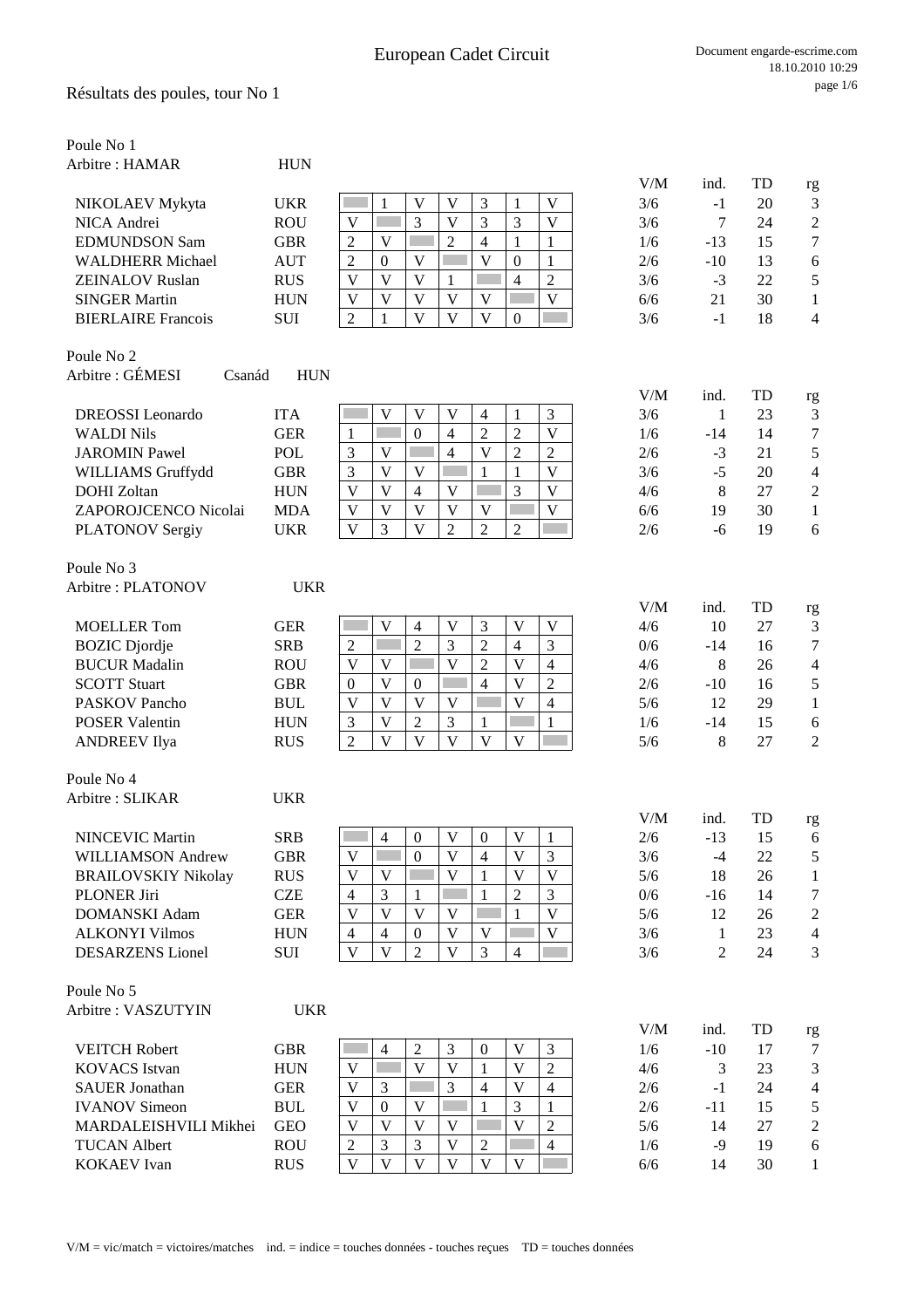Résultats des poules, tour No 1

| Poule No 6                   |            |                                                                                                                                |     |                |    |                      |
|------------------------------|------------|--------------------------------------------------------------------------------------------------------------------------------|-----|----------------|----|----------------------|
| Arbitre : BUJDOSÓ<br>I       | <b>GER</b> |                                                                                                                                |     |                |    |                      |
|                              |            |                                                                                                                                | V/M | ind.           | TD | rg                   |
| <b>POTTER James</b>          | <b>GBR</b> | $\overline{2}$<br>$\overline{2}$<br>V<br>V<br>V<br>$\mathbf V$                                                                 | 4/6 | 9              | 24 | $\mathfrak{Z}$       |
| <b>RUDOLF Jonatan</b>        | <b>HUN</b> | $\overline{4}$<br>$\boldsymbol{0}$<br>V<br>1<br>1<br>1                                                                         | 1/6 | $-15$          | 12 | $\sqrt{6}$           |
| <b>SZCZEPANIAK Hubert</b>    | <b>POL</b> | $\overline{4}$<br>V<br>V<br>V<br>V<br>V                                                                                        | 5/6 | 8              | 29 | $\sqrt{2}$           |
| TRUSHAKOV Alexander          | <b>RUS</b> | $\overline{\mathsf{V}}$<br>$\mathbf V$<br>V<br>V<br>$\bar{V}$<br>V                                                             | 6/6 | 23             | 30 | $\mathbf{1}$         |
| <b>MOLCHANOV Mykyta</b>      | <b>UKR</b> | 3<br>$\overline{2}$<br>3<br>2<br>1<br>1                                                                                        | 0/6 | $-18$          | 12 | $\boldsymbol{7}$     |
| <b>CUCU-DUMITRESCU Mih</b>   | <b>ROU</b> | 3<br>$\overline{\mathsf{V}}$<br>$\boldsymbol{0}$<br>$\mathbf V$<br>$\boldsymbol{0}$<br>$\overline{4}$                          | 2/6 | $-5$           | 17 | $\sqrt{5}$           |
| KURT Kemal-Arda              | <b>TUR</b> | $\overline{\mathsf{V}}$<br>$\overline{\mathbf{V}}$<br>$\mathbf{1}$<br>$\overline{4}$<br>$\boldsymbol{0}$<br>V                  | 3/6 | $-2$           | 20 | $\overline{4}$       |
| Poule No 7                   |            |                                                                                                                                |     |                |    |                      |
| Arbitre: NOVINOWSKI          | <b>POL</b> |                                                                                                                                |     |                |    |                      |
|                              |            |                                                                                                                                | V/M | ind.           | TD |                      |
| <b>SCHNEIDER Benno</b>       | <b>GER</b> | V<br>3<br>V<br>V<br>$\bar{V}$<br>$\overline{2}$                                                                                | 4/6 | 2              | 25 | rg<br>$\overline{4}$ |
| <b>BETTLE William</b>        | <b>GBR</b> | $\overline{\mathbf{V}}$<br>3<br>$\overline{V}$<br>V<br>V<br>V                                                                  | 5/6 | 13             | 28 | $\mathbf{1}$         |
| <b>KRASILNIKOV Rostislav</b> | <b>RUS</b> | $\overline{\mathbf{V}}$<br>$\overline{\mathsf{V}}$<br>$\mathbf{V}$<br>$\overline{\mathsf{V}}$<br>3<br>$\overline{4}$           | 4/6 | 7              | 27 | $\mathfrak{Z}$       |
|                              | <b>BUL</b> | $\overline{V}$<br>3<br>$\overline{V}$<br>V<br>4<br>V                                                                           | 4/6 | 8              | 27 | $\sqrt{2}$           |
| <b>BURNEV</b> Lyuboslav      |            | 3<br>$\overline{2}$<br>$\overline{2}$                                                                                          |     |                | 14 | $\boldsymbol{7}$     |
| <b>MURGU George</b>          | <b>ROU</b> | $\mathfrak{2}$<br>4<br>1                                                                                                       | 0/6 | $-16$          |    |                      |
| <b>TARYKYN Viktor</b>        | <b>UKR</b> | 3<br>$\overline{2}$<br>3<br>$\boldsymbol{0}$<br>V<br>$\overline{4}$                                                            | 1/6 | $-10$          | 17 | $\sqrt{6}$           |
| <b>NIGICSER Illes</b>        | <b>HUN</b> | $\overline{4}$<br>$\overline{2}$<br>$\overline{2}$<br>$\mathbf V$<br>V<br>V                                                    | 3/6 | $-4$           | 23 | 5                    |
| Poule No 8                   |            |                                                                                                                                |     |                |    |                      |
| Arbitre: KÓSA<br>Miki        | <b>HUN</b> |                                                                                                                                |     |                |    |                      |
|                              |            |                                                                                                                                | V/M | ind.           | TD | rg                   |
| <b>NIKITIN</b> Iurii         | <b>UKR</b> | V<br>V<br>$\mathfrak{Z}$<br>V<br>$\mathbf{1}$<br>$\overline{4}$                                                                | 3/6 | $\mathbf{0}$   | 23 | $\overline{4}$       |
| <b>ARPASI Botond</b>         | <b>HUN</b> | $\overline{4}$<br>$\overline{2}$<br>3<br>$\boldsymbol{0}$<br>$\mathbf{1}$<br>$\overline{2}$                                    | 0/6 | $-18$          | 12 | $\tau$               |
| <b>VANDEN BILCKE Casper</b>  | <b>BEL</b> | 3<br>$\overline{\mathsf{V}}$<br>3<br>$\mathbf V$<br>$\mathbf{1}$<br>$\mathbf{1}$                                               | 2/6 | $-6$           | 18 | $\sqrt{5}$           |
| <b>CASATCHIN</b> Gheorghi    | <b>MDA</b> | $\overline{V}$<br>$\mathbf V$<br>$\overline{\mathsf{V}}$<br>$\overline{2}$<br>$\overline{V}$<br>$\overline{\mathsf{V}}$        | 5/6 | 14             | 27 | $\mathbf{1}$         |
| <b>MUNZ Max</b>              | <b>GER</b> | $\overline{V}$<br>$\overline{\mathbf{V}}$<br>$\overline{\mathsf{V}}$<br>$\overline{\mathsf{V}}$<br>$\mathbf{0}$<br>$\mathbf V$ | 5/6 | 10             | 25 | $\boldsymbol{2}$     |
|                              | <b>ROU</b> | $\overline{\mathbf{V}}$<br>V<br>V<br>V<br>$\overline{4}$                                                                       | 4/6 | 11             | 26 | $\mathfrak{Z}$       |
| <b>CIORNILA</b> Sergiu       |            | $\overline{c}$<br>$\mathbf{V}$<br>$\overline{c}$<br>$\overline{2}$<br>$\mathbf V$<br>$\mathbf{0}$                              |     |                | 15 | 6                    |
| <b>HENDRA</b> Thomas         | <b>GBR</b> | 1                                                                                                                              | 2/6 | $-11$          |    |                      |
| Poule No 9                   |            |                                                                                                                                |     |                |    |                      |
| Arbitre: BROL                | <b>POL</b> |                                                                                                                                |     |                |    |                      |
|                              |            |                                                                                                                                | V/M | ind.           | TD | rg                   |
| <b>WEBB</b> Jonathan         | <b>GBR</b> | V<br>V<br>V<br>V<br>V<br>1                                                                                                     | 5/6 | 5              | 26 | 3                    |
| SZABO Toni                   | <b>HUN</b> | $\overline{\mathbf{V}}$<br>3<br>$\overline{2}$<br>$\overline{c}$<br>$\overline{4}$<br>$\overline{4}$                           | 1/6 | $-7$           | 20 | $\mathfrak s$        |
| <b>DENTANT</b> Ian           | <b>BEL</b> | $\mathbf V$<br>$\overline{4}$<br>$\overline{2}$<br>$\overline{4}$<br>$\mathbf{0}$<br>1                                         | 1/6 | $-12$          | 16 | $\sqrt{6}$           |
| <b>DEMYANOV Dmytro</b>       | <b>UKR</b> | $\mathfrak{Z}$<br>V<br>3<br>$\mathbf{0}$<br>$\overline{4}$<br>$\mathbf{1}$                                                     | 1/6 | $-13$          | 16 | $\boldsymbol{7}$     |
| SHABANOV Ilya                | <b>RUS</b> | $\overline{\mathsf{V}}$<br>V<br>$\mathbf V$<br>V<br>$\mathbf{V}$<br>$\boldsymbol{0}$                                           | 5/6 | 13             | 25 | 1                    |
| <b>COKAL</b> Emre            | <b>TUR</b> | V<br>$\mathbf{V}$<br>$\mathbf{V}$<br>$\overline{4}$<br>$\overline{4}$<br>1                                                     | 3/6 | 3              | 24 | $\overline{4}$       |
| DE ROBBIO Francesco          | <b>ITA</b> | $\mathbf{V}$<br>$\mathbf{V}$<br>$\mathbf{V}$<br>$\mathbf{V}$<br>$\mathbf{V}$<br>$\mathbf{1}$                                   | 5/6 | 11             | 26 | $\sqrt{2}$           |
|                              |            |                                                                                                                                |     |                |    |                      |
| Poule No 10                  |            |                                                                                                                                |     |                |    |                      |
| Arbitre: PIECS               | <b>HUN</b> |                                                                                                                                |     |                |    |                      |
|                              |            |                                                                                                                                | V/M | ind.           | TD | rg                   |
| <b>CANCIANI</b> Andrea       | <b>ITA</b> | $\mathfrak{Z}$<br>$\overline{c}$<br>V<br>$\boldsymbol{0}$<br>1<br>$\overline{4}$<br>$\overline{\mathbf{V}}$                    | 1/6 | $-14$          | 15 | 6                    |
| <b>BARANOVSKIY Alexander</b> | <b>RUS</b> | $\mathbf{V}$<br>3<br>$\overline{\mathsf{V}}$<br>$\mathbf V$<br>V                                                               | 5/6 | 14             | 28 | $\mathfrak{2}$       |
| <b>BANCSICS Mate</b>         | <b>HUN</b> | $\overline{\mathbf{V}}$<br>$\mathbf V$<br>3<br>V<br>$\overline{4}$<br>$\overline{4}$                                           | 3/6 | 6              | 26 | $\overline{4}$       |
| <b>BRADER David</b>          | <b>AUT</b> | V<br>2<br>$\theta$<br>1<br>1<br>$\mathbf{0}$                                                                                   | 1/6 | $-19$          | 9  | 7                    |
| <b>DOWSE Niall</b>           | <b>GBR</b> | $\mathbf{0}$<br>3<br>V<br>$\overline{4}$<br>4<br>1                                                                             | 1/6 | $-9$           | 17 | $\sqrt{5}$           |
| <b>DONZELLO</b> Ricardo      | <b>GER</b> | $\mathbf V$<br>V<br>V<br>V<br>$\mathbf V$<br>$\mathbf V$                                                                       | 6/6 | 18             | 30 | $\mathbf{1}$         |
| <b>DUMITRU Catalin</b>       | <b>ROU</b> | $\mathbf V$<br>V<br>$\mathbf{V}$<br>V<br>$\overline{4}$<br>$\mathbf{1}$                                                        | 4/6 | $\overline{4}$ | 25 | 3                    |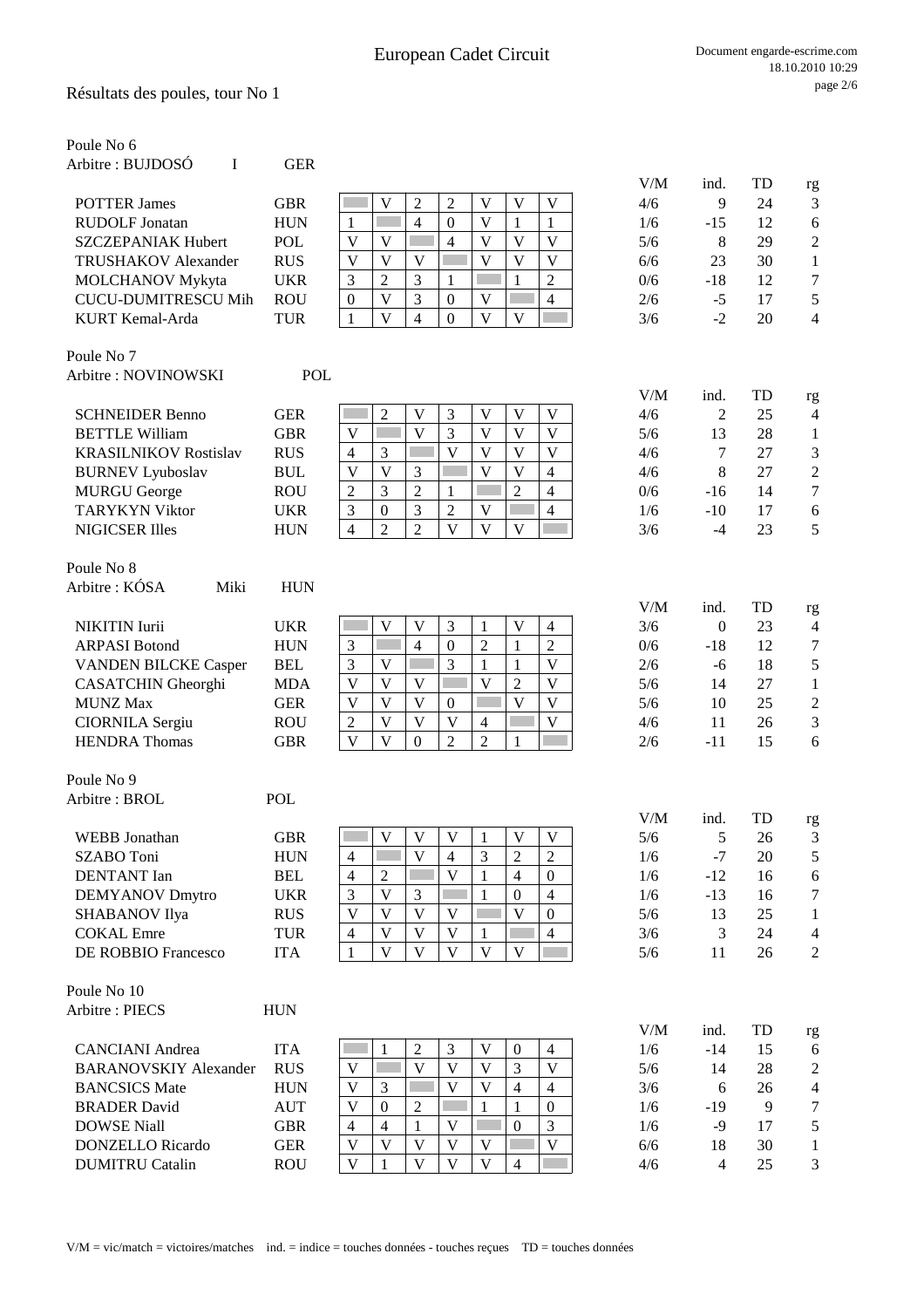| Poule No 11                |            |                                                                                                                                     |            |                 |          |                             |
|----------------------------|------------|-------------------------------------------------------------------------------------------------------------------------------------|------------|-----------------|----------|-----------------------------|
| Arbitre : OCHALSKI         | <b>POL</b> |                                                                                                                                     |            |                 |          |                             |
|                            |            |                                                                                                                                     | V/M        | ind.            | TD       | rg                          |
| <b>WEBER Markus</b>        | <b>AUT</b> | $\overline{2}$<br>$\mathfrak{Z}$<br>$\overline{2}$<br>V<br>$\overline{4}$<br>1                                                      | 1/6        | $-11$           | 17       | 6                           |
| <b>RAMZHAEV Vladimir</b>   | <b>RUS</b> | V<br>$\mathbf V$<br>V<br>$\mathbf{1}$<br>V<br>1                                                                                     | 4/6        | 3               | 22       | $\overline{4}$              |
| <b>WILLIAMS Nicholas</b>   | <b>GBR</b> | V<br>V<br>V<br>V<br>$\overline{4}$<br>3                                                                                             | 4/6        | 9               | 27       | $\mathbf{1}$                |
| <b>GOERZEN</b> Thomas      | <b>GER</b> | $\mathbf V$<br>$\mathbf V$<br>V<br>3<br>3<br>$\overline{4}$                                                                         | 3/6        | 1               | 25       | $\mathfrak s$               |
| <b>MUSTEATA Florin</b>     | <b>ROU</b> | V<br>$\boldsymbol{0}$<br>2<br>$\boldsymbol{0}$<br>4<br>$\mathbf{0}$                                                                 | 1/6        | $-16$           | 11       | $\boldsymbol{7}$            |
| <b>RACZ Viktor</b>         | <b>HUN</b> | 3<br>V<br>$\mathbf V$<br>$\mathbf V$<br>$\mathfrak{Z}$<br>V                                                                         | 4/6        | 7               | 26       | $\ensuremath{\mathfrak{Z}}$ |
| DE MEO Nicola              | <b>ITA</b> | $\overline{V}$<br>$\overline{\mathbf{V}}$<br>$\overline{\mathbf{V}}$<br>$\overline{\mathbf{V}}$<br>$\overline{4}$<br>$\overline{4}$ | 4/6        | 7               | 28       | $\sqrt{2}$                  |
| Poule No 12                |            |                                                                                                                                     |            |                 |          |                             |
| Arbitre: NOSEDA<br>Norbert | <b>HUN</b> |                                                                                                                                     |            |                 |          |                             |
| <b>KOROBKO</b> Andrey      | <b>RUS</b> | V<br>V<br>V<br>V<br>V<br>V                                                                                                          | V/M<br>6/6 | ind.<br>17      | TD<br>30 | rg<br>1                     |
| <b>BEREUTER Roman</b>      | <b>AUT</b> | $\overline{2}$<br>$\overline{c}$<br>$\overline{0}$<br>$\overline{4}$<br>$\mathbf{1}$<br>$\mathbf{1}$                                | 0/6        | $-20$           | 10       | $\tau$                      |
| DE VOS Pieter              | <b>BEL</b> | 3<br>$\overline{\mathsf{V}}$<br>$\overline{\mathbf{V}}$<br>$\overline{4}$<br>V<br>$\mathbf{1}$                                      | 3/6        | 1               | 23       | $\overline{4}$              |
| <b>PALOVICS Balint</b>     | <b>HUN</b> | $\mathbf{V}$<br>$\overline{\mathbf{V}}$<br>$\overline{V}$<br>3<br>$\mathbf{1}$<br>$\mathbf{1}$                                      | 3/6        | 2               | 20       | $\ensuremath{\mathfrak{Z}}$ |
| <b>HORRIX Jack</b>         | <b>GBR</b> | $\overline{2}$<br>$\overline{V}$<br>V<br>V<br>$\overline{4}$<br>$\overline{c}$                                                      | 3/6        | $-2$            | 23       | 5                           |
| PLAZIY Vadym               | <b>UKR</b> | $\mathbf V$<br>3<br>$\mathfrak{Z}$<br>V<br>V<br>V                                                                                   | 4/6        | $7\phantom{.0}$ | 26       | $\sqrt{2}$                  |
| <b>JANASIK Adam</b>        | POL        | 3<br>V<br>$\overline{2}$<br>V<br>$\overline{4}$<br>1                                                                                | 2/6        | $-5$            | 20       | 6                           |
| Poule No 13                |            |                                                                                                                                     |            |                 |          |                             |
| Arbitre: DONALD            | <b>GBR</b> |                                                                                                                                     |            |                 |          |                             |
|                            |            |                                                                                                                                     | V/M        | ind.            | TD       | rg                          |
| <b>SZLAMA Akos</b>         | <b>HUN</b> | V<br>$\mathbf V$<br>3<br>V<br>$\boldsymbol{0}$<br>$\overline{4}$                                                                    | 3/6        | $\mathbf{1}$    | 22       | $\overline{4}$              |
| <b>DESPONT- MARIN Yoan</b> | <b>SUI</b> | 3<br>$\overline{2}$<br>$\overline{2}$<br>$\mathfrak{Z}$<br>$\mathbf{0}$<br>$\overline{4}$                                           | 0/6        | $-16$           | 14       | $\tau$                      |
| <b>JENIK Andras</b>        | <b>HUN</b> | V<br>V<br>3<br>$\mathbf{1}$<br>1<br>1                                                                                               | 2/6        | $-9$            | 16       | 6                           |
| <b>DANILENKO Dmitriy</b>   | <b>RUS</b> | $\overline{2}$<br>V<br>V<br>V<br>$\mathbf V$<br>$\mathbf V$                                                                         | 5/6        | 18              | 27       | $\mathbf{1}$                |
| FUCIK Jan                  | <b>CZE</b> | $\overline{V}$<br>$\overline{\mathbf{V}}$<br>$\overline{\mathbf{V}}$<br>$\mathbf V$<br>$\mathbf{1}$<br>$\mathbf{1}$                 | 4/6        | $\mathfrak{2}$  | 22       | $\mathfrak{Z}$              |
| <b>LATZKO</b> Bastian      | <b>GER</b> | $\overline{\mathbf{V}}$<br>$\overline{V}$<br>3<br>$\boldsymbol{0}$<br>V<br>$\mathbf{1}$                                             | 3/6        | $-1$            | 19       | $\sqrt{5}$                  |
| <b>HERBST</b> Fabian       | <b>AUT</b> | $\overline{\mathbf{V}}$<br>$\overline{V}$<br>$\overline{V}$<br>$\overline{2}$<br>$\mathbf{V}$<br>1                                  | 4/6        | 5               | 23       | $\overline{2}$              |
| Poule No 14                |            |                                                                                                                                     |            |                 |          |                             |
| Arbitre: BOTELER           | <b>GBR</b> |                                                                                                                                     | V/M        | ind.            | TD       |                             |
| <b>ARSLAN Abdussamet</b>   | <b>TUR</b> | ⊏<br>3<br>V<br>V<br>$\overline{c}$<br>V<br>v                                                                                        | 4/6        | 4               | 25       | rg<br>3                     |
| <b>KARAKAY Oleksandr</b>   | <b>UKR</b> | $\overline{3}$<br>$\bar{V}$<br>$\mathbf{1}$<br>$\overline{4}$<br>3<br>$\mathbf{1}$                                                  | 1/6        | $-9$            | 17       | $\boldsymbol{6}$            |
| <b>HORVATH Domonkos</b>    | <b>HUN</b> | $\overline{\mathbf{V}}$<br>$\mathbf V$<br>V<br>V<br>3<br>$\mathbf V$                                                                | 5/6        | 11              | 28       | $\mathbf{1}$                |
| <b>SWIERK Stanislaw</b>    | POL        | $\overline{\mathbf{V}}$<br>$\overline{V}$<br>$\overline{\mathbf{V}}$<br>$\bar{V}$<br>3<br>$\overline{4}$                            | 4/6        | 8               | 27       | $\sqrt{2}$                  |
| <b>TALYA</b> Sergey        | <b>RUS</b> | $\overline{\mathsf{V}}$<br>V<br>$\mathbf{1}$<br>3<br>V<br>$\overline{4}$                                                            | 3/6        | $\theta$        | 23       | $\overline{4}$              |
| <b>FALB</b> Andreas        | <b>GER</b> | $\overline{\mathbf{V}}$<br>$\overline{3}$<br>V<br>V<br>$\mathbf{1}$<br>1                                                            | 3/6        | $-3$            | 20       | 5                           |
| <b>KULCSAR Kristof</b>     | <b>HUN</b> | $\overline{2}$<br>$\mathbf{V}$<br>$\overline{4}$<br>$\overline{4}$<br>$\mathbf{1}$<br>$\mathbf{1}$                                  | 1/6        | $-11$           | 17       | $\overline{7}$              |
| Poule No 15                |            |                                                                                                                                     |            |                 |          |                             |
| Arbitre: HAMMANG           | <b>AUT</b> |                                                                                                                                     |            |                 |          |                             |
|                            |            |                                                                                                                                     | V/M        | ind.            | TD       | rg                          |
| KOZYARCHUK Sergiy          | <b>UKR</b> | $\boldsymbol{0}$<br>1<br>1<br>1<br>$\boldsymbol{0}$<br>$\boldsymbol{0}$                                                             | 0/6        | $-27$           | 3        | $\tau$                      |
| POPESSO Michele            | <b>ITA</b> | $\overline{\mathbf{V}}$<br>$\mathbf{V}$<br>$\bar{V}$<br>V<br>V<br>V                                                                 | 6/6        | 20              | 30       | $\mathbf{1}$                |
| <b>OBERKIRCH Yannick</b>   | <b>GER</b> | $\mathbf V$<br>V<br>V<br>$\overline{4}$<br>V<br>$\overline{4}$                                                                      | 4/6        | 10              | 28       | $\sqrt{2}$                  |
| <b>SEMIN Ilya</b>          | <b>RUS</b> | V<br>$\overline{c}$<br>2<br>V<br>$\overline{4}$<br>3                                                                                | 2/6        | $-3$            | 21       | $\mathfrak s$               |
| <b>JENOFI</b> Bence        | <b>HUN</b> | $\overline{0}$<br>$\mathbf V$<br>3<br>$\boldsymbol{0}$<br>$\mathbf{0}$<br>1                                                         | 1/6        | $-16$           | 9        | $\sqrt{6}$                  |
| <b>WYSTEL Marcin</b>       | <b>POL</b> | $\overline{\mathsf{V}}$<br>$\mathbf V$<br>$\mathbf V$<br>$\overline{4}$<br>V<br>1                                                   | 4/6        | 9               | 25       | 3                           |
| <b>KOSSUTH Balint</b>      | <b>HUN</b> | $\overline{\mathbf{V}}$<br>$\mathbf V$<br>$\mathbf V$<br>$\overline{2}$<br>V<br>3                                                   | 4/6        | $\tau$          | 25       | $\overline{4}$              |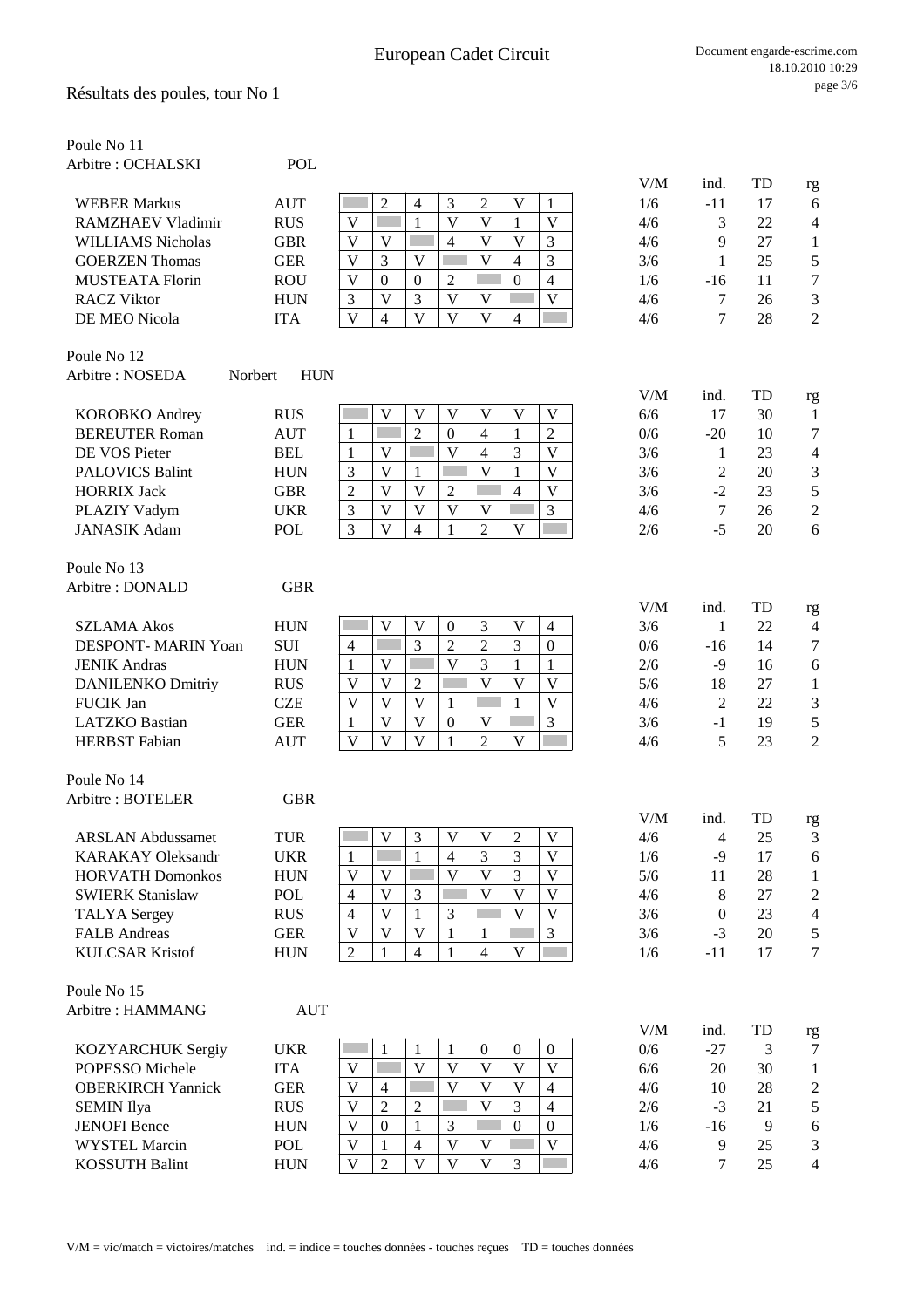### Résultats des poules, tour No 1

| Poule No 16<br>Arbitre: LUPU                 | <b>ROU</b>        |                                                                                                                                                                       |            |                         |          |                        |
|----------------------------------------------|-------------------|-----------------------------------------------------------------------------------------------------------------------------------------------------------------------|------------|-------------------------|----------|------------------------|
|                                              |                   |                                                                                                                                                                       | V/M        | ind.                    | TD       | rg                     |
| <b>SZABO Zoltan</b>                          | <b>HUN</b>        | V<br>3<br>$\overline{2}$<br>$\mathbf V$<br>$\mathbf{1}$<br>$\overline{4}$                                                                                             | 2/6        | $-8$                    | 20       | 5                      |
| <b>SMOLSKIY Vladyslav</b>                    | <b>UKR</b>        | $\overline{2}$<br>3<br>$\overline{4}$<br>1<br>$\overline{4}$<br>$\theta$                                                                                              | 0/6        | $-16$                   | 14       | 7                      |
| <b>MALINOWSKI Kamil</b>                      | <b>POL</b>        | $\mathbf{V}$<br>V<br>V<br>$\boldsymbol{0}$<br>1<br>3                                                                                                                  | 3/6        | $-2$                    | 19       | $\overline{4}$         |
| <b>GORSKIY Mikhail</b>                       | <b>RUS</b>        | $\overline{V}$<br>$\mathbf{V}$<br>$\overline{\mathsf{V}}$<br>V<br>V<br>$\overline{4}$                                                                                 | 5/6        | 13                      | 29       | $\overline{c}$         |
| <b>KOCH Frederik</b>                         | <b>GER</b>        | $\mathbf{V}$<br>$\mathbf{V}$<br>$\overline{\mathsf{V}}$<br>$\mathbf{V}$<br>V<br>V                                                                                     | 6/6        | 19                      | 30       | $\mathbf{1}$           |
| <b>COOPER Samuel James</b>                   | <b>GBR</b>        | $\mathbf V$<br>V<br>3<br>$\overline{2}$<br>$\mathbf{1}$<br>$\mathbf{1}$                                                                                               | 2/6        | $-11$                   | 17       | 6                      |
| <b>FARKAS Miklos</b>                         | <b>HUN</b>        | $\mathbf{V}$<br>3<br>V<br>$\overline{4}$<br>V<br>$\overline{4}$                                                                                                       | 3/6        | 5                       | 26       | 3                      |
| Poule No 17                                  |                   |                                                                                                                                                                       |            |                         |          |                        |
| Arbitre : DE WILDE                           | <b>BEL</b>        |                                                                                                                                                                       | V/M        | ind.                    | TD       |                        |
| <b>HERGHELEGIU Vlad</b>                      | <b>ROU</b>        | 3<br>3<br>V<br>V<br>V<br>V                                                                                                                                            | 4/6        | 7                       | 26       | rg<br>$\mathfrak{Z}$   |
| KAPUSTYAN Yevheniy                           | <b>UKR</b>        | $\overline{\mathsf{V}}$<br>$\mathfrak{Z}$<br>V<br>$\overline{4}$<br>$\boldsymbol{2}$<br>$\boldsymbol{0}$                                                              | 2/6        | $-5$                    | 19       | 6                      |
| <b>THURZO Mark</b>                           | <b>HUN</b>        | $\overline{2}$<br>$\mathbf{1}$<br>$\mathbf{0}$<br>$\mathbf{1}$<br>$\mathbf{0}$<br>$\mathbf{1}$                                                                        | 0/6        | $-25$                   | 5        | $\tau$                 |
| <b>KOCH Domenik</b>                          | <b>GER</b>        | 3<br>3<br>$\mathbf V$<br>V<br>V<br>$\overline{2}$                                                                                                                     | 3/6        | 8                       | 23       | $\overline{4}$         |
| <b>STARSHINOV Maksim</b>                     | <b>RUS</b>        | 3<br>$\mathbf V$<br>$\mathbf V$<br>$\mathbf{V}$<br>V<br>$\boldsymbol{0}$                                                                                              | 4/6        | 8                       | 23       | $\boldsymbol{2}$       |
| TOTH Tas-Sebestyen                           | <b>HUN</b>        | V<br>V<br>$\boldsymbol{0}$<br>$\,1$<br>$\mathbf V$<br>$\mathbf{1}$                                                                                                    | 3/6        | $-7$                    | 17       | $\mathfrak s$          |
| <b>DZWONIARSKI Damian</b>                    | <b>POL</b>        | $\overline{\mathbf{V}}$<br>$\overline{2}$<br>$\mathbf{V}$<br>$\overline{V}$<br>$\mathbf{V}$<br>$\mathbf{V}$                                                           | 5/6        | 14                      | 27       | $\mathbf{1}$           |
| Poule No 18                                  |                   |                                                                                                                                                                       |            |                         |          |                        |
| Arbitre : BUJDOSÓ<br>A                       | <b>GER</b>        |                                                                                                                                                                       |            |                         |          |                        |
| <b>STUCHLIK Marek</b>                        | POL               | $\sqrt{2}$<br>$\mathbf V$<br>V<br>$\mathbf V$<br>V<br>$\overline{4}$                                                                                                  | V/M<br>4/6 | ind.<br>11              | TD<br>26 | rg<br>3                |
| <b>REYNAERT</b> Samuel                       | <b>BEL</b>        | $\mathbf{1}$<br>$\overline{2}$<br>$\mathbf{V}$<br>$\mathbf{V}$<br>$\overline{\mathsf{V}}$<br>$\overline{4}$                                                           | 3/6        | $-2$                    | 22       | $\overline{4}$         |
| <b>KOSHCHEEV Sergey</b>                      | <b>RUS</b>        | $\overline{\mathbf{V}}$<br>$\mathbf{V}$<br>$\overline{\mathsf{V}}$<br>$\mathbf{V}$<br>V<br>V                                                                          | 6/6        | 21                      | 30       | $\mathbf{1}$           |
| <b>VALCARENGHI Marco</b>                     | <b>ITA</b>        | V<br>V<br>$\overline{2}$<br>V<br>$\mathbf V$<br>V                                                                                                                     | 5/6        | 10                      | 27       | $\sqrt{2}$             |
| <b>MORAVEC Tomas</b>                         | <b>CZE</b>        | 3<br>$\overline{2}$<br>$\overline{\mathsf{V}}$<br>$\overline{4}$<br>$\mathbf{1}$<br>$\mathbf{1}$                                                                      | 1/6        | $-13$                   | 16       | 6                      |
| <b>SZILAGYI Gergely</b>                      | <b>HUN</b>        | $\overline{2}$<br>$\overline{2}$<br>$\overline{\mathsf{V}}$<br>$\mathbf{1}$<br>$\boldsymbol{0}$<br>V                                                                  | 2/6        | $-12$                   | 15       | 5                      |
| <b>NEMETH</b> Demjan                         | <b>HUN</b>        | $\overline{4}$<br>$\boldsymbol{0}$<br>$\overline{4}$<br>$\overline{0}$<br>3<br>4                                                                                      | 0/6        | $-15$                   | 15       | $\tau$                 |
| Poule No 19                                  |                   |                                                                                                                                                                       |            |                         |          |                        |
| Arbitre : GÁLL<br>Csaba                      | <b>HUN</b>        |                                                                                                                                                                       |            |                         |          |                        |
|                                              |                   |                                                                                                                                                                       | V/M        | ind.                    | TD       | rg                     |
| <b>BLASKO</b> Gergely                        | <b>HUN</b>        | $\overline{\mathsf{V}}$<br>$\overline{c}$<br>3<br>3<br>$\overline{4}$<br>1<br>$\boldsymbol{0}$                                                                        | 1/6        | $-8$                    | 18       | 6                      |
| <b>KLJAJIC Marko</b>                         | <b>SRB</b>        | $\sqrt{2}$<br>$\mathbf{1}$<br>1<br>$\boldsymbol{0}$<br>$\mathbf{1}$<br>3<br>$\mathbf{V}$<br>$\overline{2}$<br>$\overline{\mathsf{V}}$<br>$\overline{\mathsf{V}}$<br>V | 0/6        | $-25$                   | 5<br>25  | 7                      |
| <b>BEZRUKOV Maksym</b><br><b>LECCI Marco</b> | <b>UKR</b>        | $\overline{\mathsf{V}}$<br>$\overline{\mathbf{V}}$<br>$\overline{\mathbf{V}}$<br>3<br>$\mathbf{V}$                                                                    | 4/6        | 5                       |          | $\overline{4}$         |
| <b>STASZAK Artur</b>                         | <b>ITA</b><br>POL | $\mathbf{1}$<br>V<br>V<br>V<br>V<br>V<br>$\overline{2}$                                                                                                               | 4/6        | 7<br>11                 | 24<br>27 | 3                      |
| <b>HANUS Adam</b>                            | <b>CZE</b>        | V<br>$\overline{2}$<br>3<br>$\mathbf{1}$<br>V                                                                                                                         | 5/6<br>2/6 | $-8$                    | 17       | $\boldsymbol{2}$       |
| <b>SMIRNOV</b> Igor                          | <b>RUS</b>        | $\mathbf{1}$<br>$\overline{\mathbf{V}}$<br>$\overline{\mathbf{V}}$<br>$\overline{\mathbf{V}}$<br>$\overline{\mathbf{V}}$<br>$\mathbf{V}$<br>$\overline{4}$            | 5/6        | 18                      | 29       | 5<br>$\mathbf{1}$      |
| Poule No 20                                  |                   |                                                                                                                                                                       |            |                         |          |                        |
| Arbitre: TORAN                               | <b>ROU</b>        |                                                                                                                                                                       |            |                         |          |                        |
|                                              |                   |                                                                                                                                                                       | V/M        | ind.                    | TD       | $\mathbf{r}\mathbf{g}$ |
| <b>PETROV</b> Artem                          | <b>RUS</b>        | $\mathfrak{Z}$<br>V<br>V<br>$\mathbf V$<br>$\overline{4}$<br>$\mathbf{1}$                                                                                             | 3/6        | $-1$                    | 23       | 5                      |
| <b>BLETSCH</b> Luca                          | <b>GER</b>        | $\mathfrak{Z}$<br>3<br>$\boldsymbol{0}$<br>V<br>$\overline{0}$<br>1                                                                                                   | 1/6        | $-16$                   | 12       | 7                      |
| <b>PIEN Aleksander</b>                       | <b>POL</b>        | $\mathbf{V}$<br>3<br>$\overline{4}$<br>3<br>V<br>V                                                                                                                    | 3/6        | 3                       | 25       | 3                      |
| <b>GEMESI Huba</b>                           | <b>HUN</b>        | V<br>3<br>V<br>V<br>V<br>V                                                                                                                                            | 5/6        | 9                       | 28       | $\boldsymbol{2}$       |
| STATSENKO Oleksiy                            | <b>UKR</b>        | $\mathbf{V}$<br>V<br>V<br>3<br>V<br>$\mathbf V$<br>$\overline{2}$                                                                                                     | 5/6        | 15                      | 28       | $\mathbf{1}$           |
| <b>GEVAERT</b> Vincent                       | <b>BEL</b>        | $\mathbf V$<br>3<br>3<br>3<br>$\boldsymbol{0}$<br>$\overline{V}$<br>3<br>$\mathbf{V}$<br>$\overline{2}$<br>$\mathbf V$<br>$\mathbf{1}$                                | 1/6        | $-12$<br>$\overline{2}$ | 16       | 6                      |
| <b>KARASSZON</b> Ervin                       | <b>HUN</b>        |                                                                                                                                                                       | 3/6        |                         | 21       | $\overline{4}$         |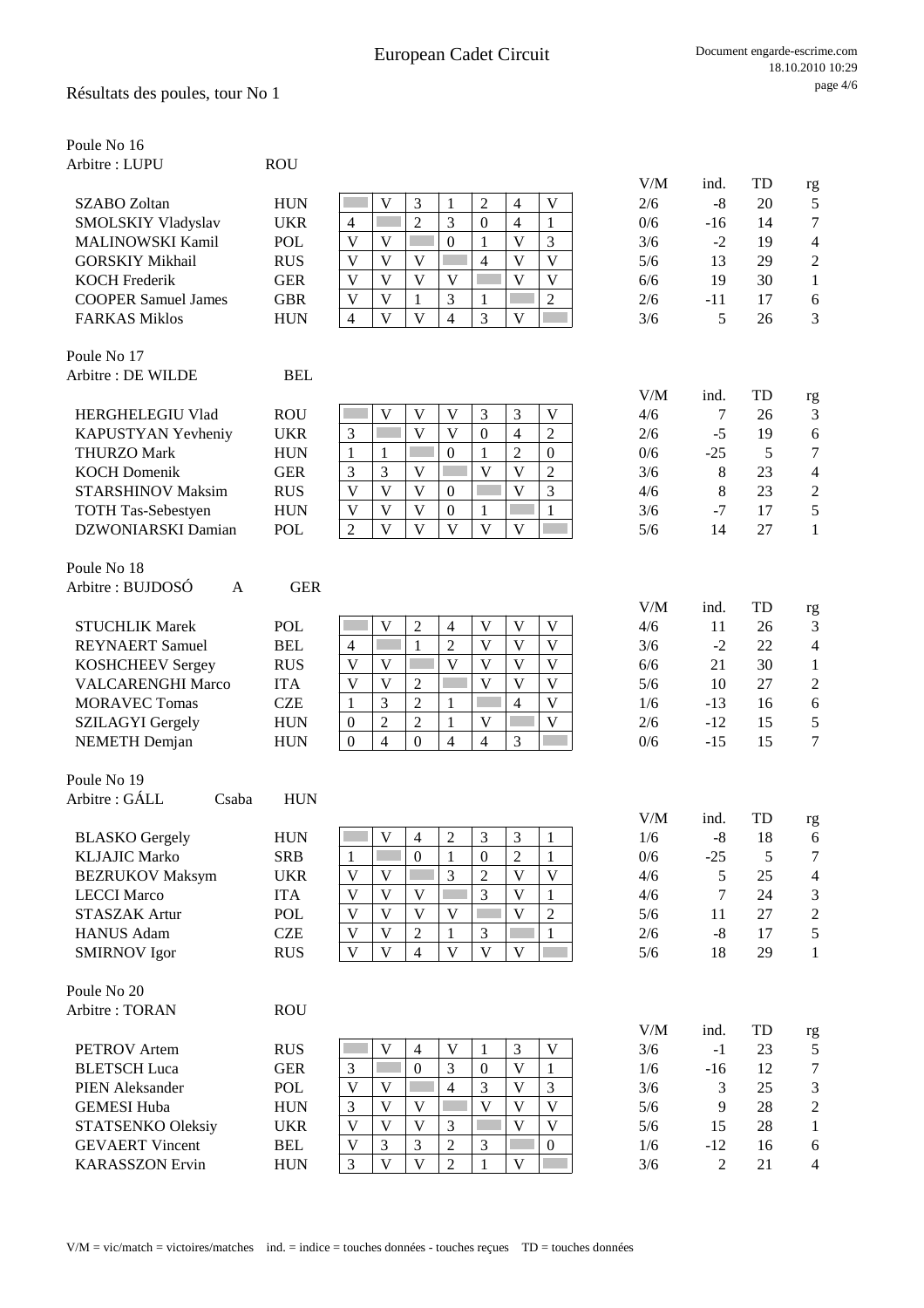| Poule No 21                |            |                                                                                                                               |            |                  |                |                  |
|----------------------------|------------|-------------------------------------------------------------------------------------------------------------------------------|------------|------------------|----------------|------------------|
| Arbitre: BEZGACSEV         | <b>RUS</b> |                                                                                                                               |            |                  |                |                  |
|                            |            |                                                                                                                               | V/M        | ind.             | TD             | rg               |
| <b>MARSICO</b> Gaetano     | <b>ITA</b> | V<br>3<br>V<br>V<br>$\mathbf{V}$<br>$\overline{2}$                                                                            | 4/6        | 8                | 25             | 3                |
| PLATONOV Bogdan            | <b>UKR</b> | $\overline{2}$<br>V<br>V<br>3<br>V<br>1                                                                                       | 3/6        | -4               | 21             | $\overline{4}$   |
| <b>VOROS Balint</b>        | <b>HUN</b> | $\overline{V}$<br>$\overline{\mathsf{V}}$<br>V<br>$\mathbf V$<br>$\mathbf V$<br>4                                             | 5/6        | 12               | 29             | $\overline{c}$   |
| <b>DOBO</b> Istvan         | <b>HUN</b> | $\overline{\mathsf{V}}$<br>3<br>3<br>$\mathfrak{2}$<br>V<br>1                                                                 | 2/6        | $-6$             | 19             | 6                |
| PAPP Bence-Aron            | <b>GER</b> | $\overline{2}$<br>3<br>$\overline{2}$<br>$\mathbf{1}$<br>$\boldsymbol{0}$<br>$\boldsymbol{0}$                                 | 0/6        | $-22$            | 8              | $\boldsymbol{7}$ |
| <b>MILAS</b> Artur         | <b>POL</b> | $\overline{\mathbf{V}}$<br>$\mathfrak{Z}$<br>$\mathbf{V}$<br>3<br>$\overline{4}$<br>$\overline{4}$                            | 2/6        | $-1$             | 24             | 5                |
| <b>YILDIRIM Enver</b>      | <b>TUR</b> | $\overline{\mathsf{V}}$<br>$\mathbf{V}$<br>$\overline{\mathsf{V}}$<br>3<br>$\overline{\mathbf{V}}$<br>$\overline{\mathsf{V}}$ | 5/6        | 13               | 28             | $\mathbf{1}$     |
| Poule No 22                |            |                                                                                                                               |            |                  |                |                  |
| Arbitre : DIACSENKO        | <b>RUS</b> |                                                                                                                               |            |                  |                |                  |
| <b>HORVATH Barnabas</b>    | <b>HUN</b> | $\overline{c}$<br>$\overline{2}$<br>V<br>V<br>$\overline{4}$<br>$\mathbf{1}$                                                  | V/M<br>2/6 | ind.<br>$-3$     | TD<br>19       | rg<br>5          |
| <b>POZZI</b> Gilberto      | <b>ITA</b> | 3<br>$\mathfrak{Z}$<br>$\overline{V}$<br>V<br>V<br>V                                                                          | 4/6        | $\tau$           | 26             | $\overline{4}$   |
| KOBESZKO Maciej            | <b>POL</b> | $\overline{\mathbf{V}}$<br>$\overline{2}$<br>$\overline{4}$<br>$\overline{2}$<br>$\mathbf{1}$<br>$\overline{0}$               | 1/6        | $-15$            | 14             | 6                |
| <b>MALOMSOKI</b> Daniel    | <b>HUN</b> | $\overline{2}$<br>$\overline{2}$<br>$\mathbf{1}$<br>1<br>$\overline{4}$<br>1                                                  | 0/6        | $-19$            | 11             | $\boldsymbol{7}$ |
| <b>REDWANZ Rouven</b>      | <b>GER</b> | $\overline{2}$<br>V<br>V<br>$\mathbf V$<br>V<br>V                                                                             | 5/6        | 10               | 27             | $\mathbf{1}$     |
| <b>BITUCA</b> Cristian     | <b>ROU</b> | V<br>V<br>V<br>$\mathbf{V}$<br>$\overline{4}$<br>$\mathfrak{2}$                                                               | 4/6        | 11               | 26             | 3                |
| LYSENKO Bogdan             | <b>UKR</b> | $\overline{\mathsf{V}}$<br>$\mathbf{V}$<br>$\mathbf{V}$<br>$\mathbf{V}$<br>$\mathbf{V}$<br>1                                  | 5/6        | 9                | 26             | $\overline{2}$   |
| Poule No 23                |            |                                                                                                                               |            |                  |                |                  |
| Arbitre : JUZSAKOV         | <b>RUS</b> |                                                                                                                               |            |                  |                |                  |
|                            |            |                                                                                                                               | V/M        | ind.             | TD             | rg               |
| VASS Benjamin              | <b>HUN</b> | $\overline{2}$<br>$\overline{2}$<br>$\mathbf V$<br>$\overline{2}$<br>$\boldsymbol{0}$<br>1                                    | 1/6        | $-17$            | 12             | 6                |
| <b>ARTESI Fabio</b>        | <b>GBR</b> | $\mathbf{1}$<br>$\mathbf V$<br>$\overline{\mathbf{V}}$<br>$\mathbf{V}$<br>$\overline{V}$<br>$\boldsymbol{0}$                  | 4/6        | 5                | 21             | 3                |
| <b>BAIDACHENKO Vadym</b>   | <b>UKR</b> | $\mathbf{V}$<br>3<br>$\overline{4}$<br>$\mathbf{V}$<br>$\overline{\mathsf{V}}$<br>$\overline{4}$                              | 3/6        | $\overline{4}$   | 26             | $\overline{4}$   |
| <b>GERT</b> Eduard         | <b>GER</b> | $\mathbf{V}$<br>$\overline{\mathsf{V}}$<br>V<br>$\overline{\mathsf{V}}$<br>3<br>V                                             | 5/6        | 11               | 28             | $\overline{c}$   |
| <b>BENEDA Tamas</b>        | <b>HUN</b> | $\overline{2}$<br>3<br>3<br>$\mathbf{1}$<br>$\overline{4}$<br>1                                                               | 0/6        | $-16$            | 14             | $\overline{7}$   |
| KORCZAKOWSKI Sebastia      | POL        | $\overline{2}$<br>$\mathbf{1}$<br>V<br>$\mathbf{1}$<br>$\overline{4}$<br>V                                                    | 2/6        | $-7$             | 18             | 5                |
| <b>DARMIENTO Francesco</b> | <b>ITA</b> | $\overline{V}$<br>$\overline{V}$<br>$\mathbf{V}$<br>V<br>$\mathbf{V}$<br>$\mathbf{V}$                                         | 6/6        | 20               | 30             | $\mathbf{1}$     |
| Poule No 24                |            |                                                                                                                               |            |                  |                |                  |
|                            |            |                                                                                                                               | V/M        | ind.             | TD             | rg               |
| <b>KEIZEROV Daniil</b>     | <b>RUS</b> | V<br>$\overline{4}$<br>V<br>V<br>$\overline{4}$<br>1                                                                          | 3/6        | $\boldsymbol{0}$ | 24             | 5                |
| <b>GOZDZIK Kamil</b>       | POL        | V<br>3<br>$\mathbf V$<br>V<br>1<br>1                                                                                          | 3/6        | $-5$             | 20             | 6                |
| DE VISSCHER Jules-Emile    | <b>BEL</b> | $\overline{2}$<br>$\overline{\mathbf{V}}$<br>$\overline{\mathsf{V}}$<br>$\overline{4}$<br>$\mathbf{V}$<br>V                   | 4/6        | 5                | 26             | $\boldsymbol{2}$ |
| <b>HABONY Viktor</b>       | <b>HUN</b> | $\overline{V}$<br>$\overline{\mathsf{V}}$<br>$\overline{2}$<br>V<br>V<br>4                                                    | 4/6        | 6                | 26             | 1                |
| <b>PILLER Gergely</b>      | <b>HUN</b> | $\overline{3}$<br>$\overline{\mathsf{V}}$<br>$\overline{V}$<br>$\mathfrak{Z}$<br>V<br>$\overline{4}$                          | 3/6        | 7                | 25             | 3                |
| <b>HERBON Nick</b>         | <b>GER</b> | $\mathfrak{2}$<br>V<br>$\mathfrak{2}$<br>$\mathbf{1}$<br>$\boldsymbol{0}$<br>1                                                | 1/6        | $-18$            | 11             | $\tau$           |
| <b>ARTESI</b> Gianfranco   | <b>GBR</b> | $\overline{\mathbf{V}}$<br>$\mathbf{V}$<br>3<br>$\overline{\mathsf{V}}$<br>$\overline{4}$<br>$\mathbf{1}$                     | 3/6        | 5                | 23             | $\overline{4}$   |
| Poule No 25                |            |                                                                                                                               |            |                  |                |                  |
|                            |            |                                                                                                                               | V/M        | ind.             | TD             | rg               |
| KUDATSKIY Ivan             | <b>UKR</b> | V<br>V<br>V<br>$\overline{2}$<br>$\mathbf{V}$<br>V                                                                            | 5/6        | 17               | 27             | $\overline{c}$   |
| <b>TIKVICKI Luka</b>       | <b>SRB</b> | $\overline{2}$<br>$\mathbf{1}$<br>$\mathbf{0}$<br>$\mathbf{1}$<br>$\boldsymbol{0}$<br>$\overline{0}$                          | 0/6        | $-26$            | $\overline{4}$ | $\tau$           |
| <b>JUENGER Christian</b>   | <b>GER</b> | $\overline{2}$<br>$\overline{2}$<br>V<br>$\overline{2}$<br>$\boldsymbol{0}$<br>V                                              | 2/6        | $-7$             | 16             | 6                |
| <b>MATUZ Marton</b>        | <b>HUN</b> | $\overline{2}$<br>$\overline{2}$<br>$\overline{c}$<br>V<br>3<br>V                                                             | 2/6        | $-3$             | 19             | $\overline{4}$   |
| <b>CUCU-DUMITRESCU Tud</b> | <b>ROU</b> | $\overline{c}$<br>3<br>V<br>V<br>$\overline{2}$<br>1                                                                          | 2/6        | $-5$             | 18             | 5                |
| <b>SANDOR Mate</b>         | <b>HUN</b> | $\overline{\mathbf{V}}$<br>V<br>$\mathbf V$<br>V<br>V<br>V                                                                    | 6/6        | 19               | 30             | $\mathbf{1}$     |

CHORCHOWSKI Kewin POL 0 V V V V 3 4/6 5 23 3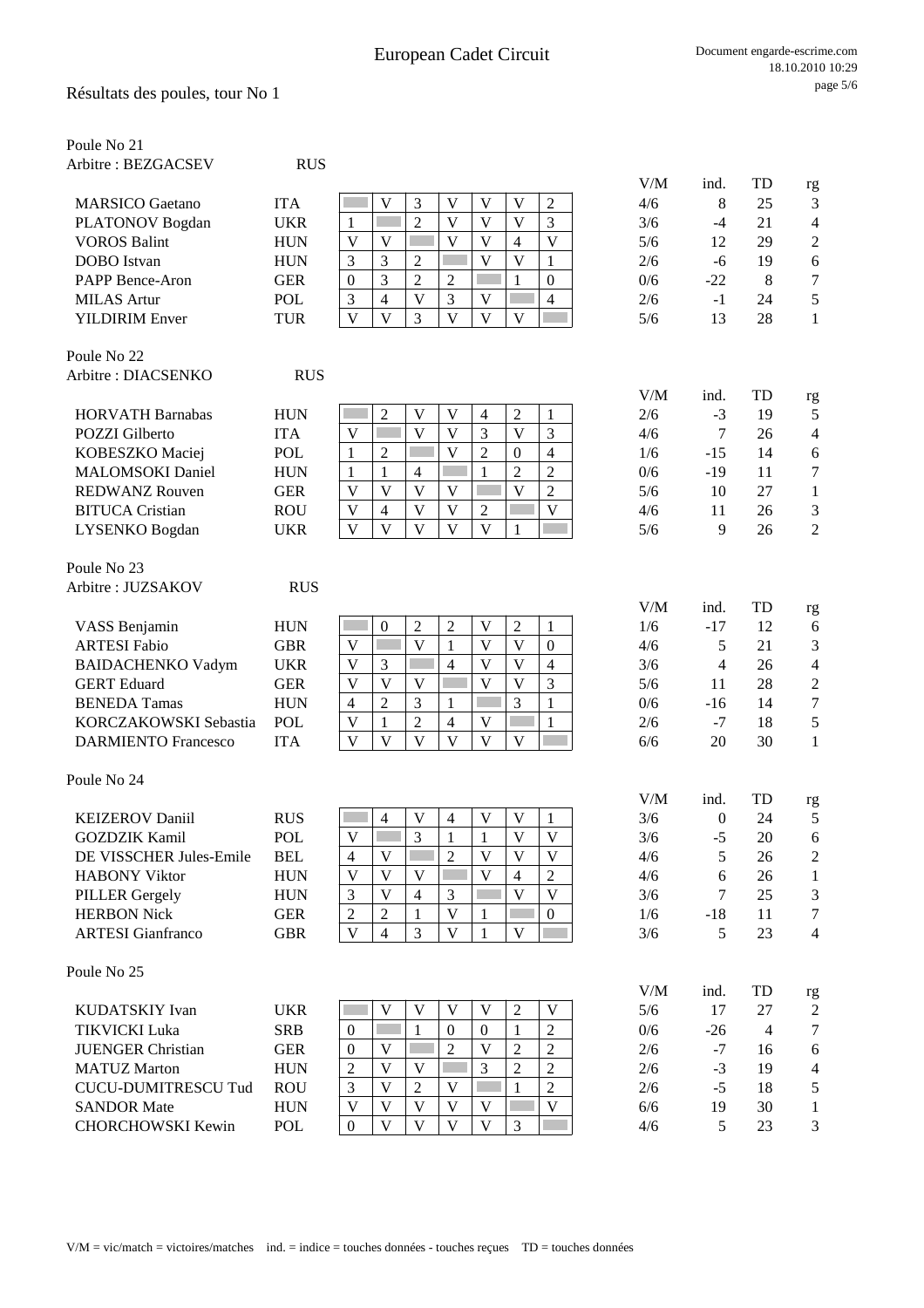## Résultats des poules, tour No 1

Poule No 26

|                              |            |              |   |          |             |    |   |  | V/M | ind.  | TD | rg             |
|------------------------------|------------|--------------|---|----------|-------------|----|---|--|-----|-------|----|----------------|
| <b>CSONTOS Bence</b>         | <b>HUN</b> |              |   | $\Omega$ |             | -0 |   |  | 1/6 | -15   | 13 | 6              |
| <b>SERIKOV Robert</b>        | <b>RUS</b> |              |   |          |             |    | V |  | 5/6 | 10    | 26 | 2              |
| <b>MATEISIN</b> Piotr        | <b>MDA</b> |              |   |          | 0           |    | V |  | 5/6 | 18    | 25 |                |
| <b>ROTH Thomas-Friedrich</b> | <b>GER</b> | $\mathbf{V}$ | 4 | V        |             | 4  | V |  | 4/6 | g     | 28 | 3              |
| <b>VORONOV Kostyantyn</b>    | <b>UKR</b> |              |   | $\Omega$ |             |    | V |  | 4/6 |       | 22 | $\overline{4}$ |
| <b>MARCZEWSKI Dominik</b>    | <b>POL</b> |              |   |          | 4           |    |   |  | 2/6 | -7    | 18 |                |
| <b>MORVAI</b> Daniel         | <b>HUN</b> |              |   | $\Omega$ | $\mathbf 3$ |    | ◠ |  | 0/6 | $-17$ |    |                |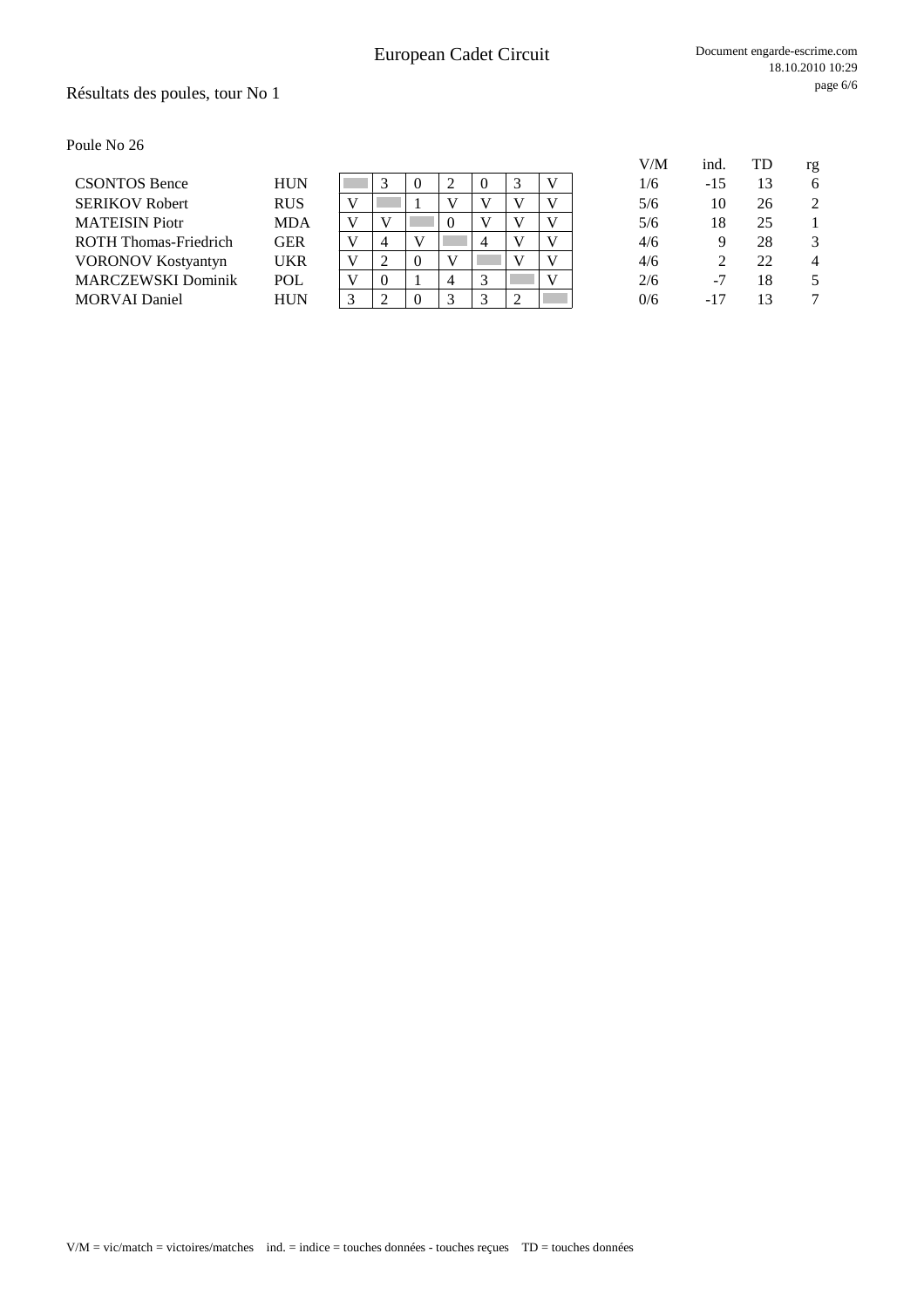| rang           | nom prénom                   | nation                           | V/M   | indice | TD | groupe   |
|----------------|------------------------------|----------------------------------|-------|--------|----|----------|
| $\mathbf{1}$   | TRUSHAKOV Alexander          | <b>RUS</b>                       | 1.000 | 23     | 30 | qualifié |
| $\mathbf{2}$   | <b>KOSHCHEEV Sergey</b>      | <b>RUS</b>                       | 1.000 | 21     | 30 | qualifié |
| $\overline{2}$ | <b>SINGER Martin</b>         | <b>HUN</b>                       | 1.000 | 21     | 30 | qualifié |
| $\overline{4}$ | <b>DARMIENTO Francesco</b>   | <b>ITA</b>                       | 1.000 | 20     | 30 | qualifié |
| 4              | POPESSO Michele              | <b>ITA</b>                       | 1.000 | 20     | 30 | qualifié |
| 6              | <b>KOCH Frederik</b>         | <b>GER</b>                       | 1.000 | 19     | 30 | qualifié |
| 6              | <b>SANDOR Mate</b>           | <b>HUN</b>                       | 1.000 | 19     | 30 | qualifié |
| 6              | ZAPOROJCENCO Nicolai         | <b>MDA</b>                       | 1.000 | 19     | 30 | qualifié |
| 9              | <b>DONZELLO</b> Ricardo      | <b>GER</b>                       | 1.000 | 18     | 30 | qualifié |
| 10             | <b>KOROBKO</b> Andrey        | <b>RUS</b>                       | 1.000 | 17     | 30 | qualifié |
| 11             | <b>KOKAEV</b> Ivan           | <b>RUS</b>                       | 1.000 | 14     | 30 | qualifié |
| 12             | <b>SMIRNOV</b> Igor          | <b>RUS</b>                       | 0.833 | 18     | 29 | qualifié |
| 13             | <b>DANILENKO Dmitriy</b>     | <b>RUS</b>                       | 0.833 | 18     | 27 | qualifié |
| 14             | <b>BRAILOVSKIY Nikolay</b>   | <b>RUS</b>                       | 0.833 | 18     | 26 | qualifié |
| 15             | <b>MATEISIN Piotr</b>        | <b>MDA</b>                       | 0.833 | 18     | 25 | qualifié |
| 16             | KUDATSKIY Ivan               | <b>UKR</b>                       | 0.833 | 17     | 27 | qualifié |
| 17             | STATSENKO Oleksiy            | <b>UKR</b>                       | 0.833 | 15     | 28 | qualifié |
| 18             | <b>BARANOVSKIY Alexander</b> | <b>RUS</b>                       | 0.833 | 14     | 28 | qualifié |
| 19             | CASATCHIN Gheorghi           | <b>MDA</b>                       | 0.833 | 14     | 27 | qualifié |
| 19             | DZWONIARSKI Damian           | <b>POL</b>                       | 0.833 | 14     | 27 | qualifié |
| 19             | MARDALEISHVILI Mikheil       | <b>GEO</b>                       | 0.833 | 14     | 27 | qualifié |
| 22             | <b>GORSKIY Mikhail</b>       | <b>RUS</b>                       | 0.833 | 13     | 29 | qualifié |
| 23             | <b>BETTLE William</b>        | <b>GBR</b>                       | 0.833 | 13     | 28 | qualifié |
| 23             | <b>YILDIRIM Enver</b>        | <b>TUR</b>                       | 0.833 | 13     | 28 | qualifié |
| 25             | SHABANOV Ilya                | <b>RUS</b>                       | 0.833 | 13     | 25 | qualifié |
| 26             | <b>PASKOV Pancho</b>         | <b>BUL</b>                       | 0.833 | 12     | 29 | qualifié |
| 26             | <b>VOROS Balint</b>          | <b>HUN</b>                       | 0.833 | 12     | 29 | qualifié |
| 28             | <b>DOMANSKI</b> Adam         | <b>GER</b>                       | 0.833 | 12     | 26 | qualifié |
| 29             | <b>GERT</b> Eduard           | <b>GER</b>                       | 0.833 | 11     | 28 | qualifié |
| 29             | <b>HORVATH Domonkos</b>      | <b>HUN</b>                       | 0.833 | 11     | 28 | qualifié |
| 31             | <b>STASZAK Artur</b>         | POL                              | 0.833 | 11     | 27 | qualifié |
| 32             | DE ROBBIO Francesco          | <b>ITA</b>                       | 0.833 | 11     | 26 | qualifié |
| 33             | <b>REDWANZ Rouven</b>        | <b>GER</b>                       | 0.833 | 10     | 27 | qualifié |
| 33             | <b>VALCARENGHI Marco</b>     | <b>ITA</b>                       | 0.833 | 10     | 27 | qualifié |
| 35             | <b>SERIKOV Robert</b>        | <b>RUS</b>                       | 0.833 | 10     | 26 | qualifié |
| 36             | <b>MUNZ Max</b>              | <b>GER</b>                       | 0.833 | 10     | 25 | qualifié |
| 37             | <b>GEMESI Huba</b>           | <b>HUN</b>                       | 0.833 | 9      | 28 | qualifié |
| 38             | LYSENKO Bogdan               | <b>UKR</b>                       | 0.833 | 9      | 26 | qualifié |
| 39             | <b>SZCZEPANIAK Hubert</b>    | POL                              | 0.833 | 8      | 29 | qualifié |
| 40             | <b>ANDREEV Ilya</b>          | <b>RUS</b>                       | 0.833 | 8      | 27 | qualifié |
| 41             | WEBB Jonathan                | <b>GBR</b>                       | 0.833 | 5      | 26 | qualifié |
| 42             | <b>BITUCA Cristian</b>       | <b>ROU</b>                       | 0.667 | 11     | 26 | qualifié |
| 42             | <b>CIORNILA Sergiu</b>       | <b>ROU</b>                       | 0.667 | 11     | 26 | qualifié |
| 42             | <b>STUCHLIK Marek</b>        | POL                              | 0.667 | 11     | 26 | qualifié |
| 45             | <b>OBERKIRCH Yannick</b>     | <b>GER</b>                       | 0.667 | 10     | 28 | qualifié |
| 46             | <b>MOELLER Tom</b>           | <b>GER</b>                       | 0.667 | 10     | 27 | qualifié |
| 47             | <b>ROTH Thomas-Friedrich</b> | <b>GER</b>                       | 0.667 | 9      | 28 | qualifié |
| 48             | <b>WILLIAMS Nicholas</b>     | <b>GBR</b>                       | 0.667 | 9      | 27 | qualifié |
| 49             | <b>WYSTEL Marcin</b>         | POL                              | 0.667 | 9      | 25 | qualifié |
| 50             | <b>POTTER James</b>          | <b>GBR</b>                       | 0.667 | 9      | 24 | qualifié |
| 51             | <b>BURNEV Lyuboslav</b>      | $\mathbf{B}\mathbf{U}\mathbf{L}$ | 0.667 | 8      | 27 | qualifié |
|                |                              |                                  |       |        |    |          |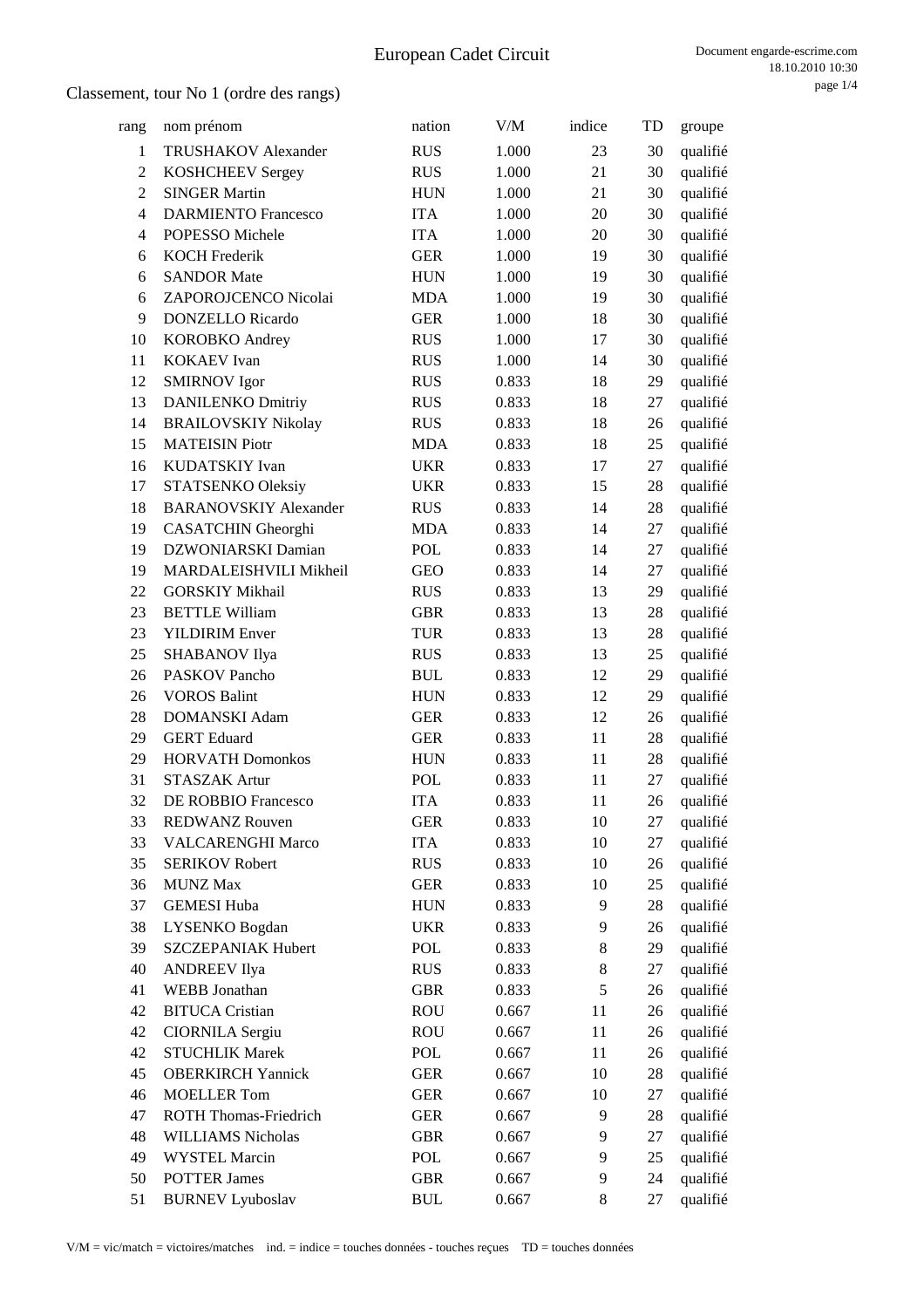| rang | nom prénom                   | nation     | V/M   | indice           | TD | groupe   |
|------|------------------------------|------------|-------|------------------|----|----------|
| 51   | <b>DOHI</b> Zoltan           | <b>HUN</b> | 0.667 | 8                | 27 | qualifié |
| 51   | <b>SWIERK Stanislaw</b>      | <b>POL</b> | 0.667 | 8                | 27 | qualifié |
| 54   | <b>BUCUR</b> Madalin         | <b>ROU</b> | 0.667 | 8                | 26 | qualifié |
| 55   | <b>MARSICO</b> Gaetano       | <b>ITA</b> | 0.667 | 8                | 25 | qualifié |
| 56   | <b>STARSHINOV Maksim</b>     | <b>RUS</b> | 0.667 | 8                | 23 | qualifié |
| 57   | DE MEO Nicola                | <b>ITA</b> | 0.667 | $\tau$           | 28 | qualifié |
| 58   | <b>KRASILNIKOV Rostislav</b> | <b>RUS</b> | 0.667 | 7                | 27 | qualifié |
| 59   | HERGHELEGIU Vlad             | <b>ROU</b> | 0.667 | 7                | 26 | qualifié |
| 59   | PLAZIY Vadym                 | <b>UKR</b> | 0.667 | 7                | 26 | qualifié |
| 59   | POZZI Gilberto               | <b>ITA</b> | 0.667 | $\tau$           | 26 | qualifié |
| 59   | <b>RACZ Viktor</b>           | <b>HUN</b> | 0.667 | 7                | 26 | qualifié |
| 63   | <b>KOSSUTH Balint</b>        | <b>HUN</b> | 0.667 | $\boldsymbol{7}$ | 25 | qualifié |
| 64   | <b>LECCI Marco</b>           | <b>ITA</b> | 0.667 | 7                | 24 | qualifié |
| 65   | <b>HABONY Viktor</b>         | <b>HUN</b> | 0.667 | 6                | 26 | qualifié |
| 66   | DE VISSCHER Jules-Emile      | <b>BEL</b> | 0.667 | 5                | 26 | qualifié |
| 67   | <b>BEZRUKOV Maksym</b>       | <b>UKR</b> | 0.667 | 5                | 25 | qualifié |
| 68   | <b>CHORCHOWSKI Kewin</b>     | <b>POL</b> | 0.667 | 5                | 23 | qualifié |
| 68   | <b>HERBST</b> Fabian         | <b>AUT</b> | 0.667 | 5                | 23 | qualifié |
| 70   | <b>ARTESI Fabio</b>          | <b>GBR</b> | 0.667 | 5                | 21 | qualifié |
| 71   | <b>ARSLAN Abdussamet</b>     | <b>TUR</b> | 0.667 | $\overline{4}$   | 25 | qualifié |
| 71   | <b>DUMITRU Catalin</b>       | <b>ROU</b> | 0.667 | $\overline{4}$   | 25 | qualifié |
| 73   | <b>KOVACS</b> Istvan         | <b>HUN</b> | 0.667 | 3                | 23 | qualifié |
| 74   | RAMZHAEV Vladimir            | <b>RUS</b> | 0.667 | 3                | 22 | qualifié |
| 75   | <b>SCHNEIDER Benno</b>       | <b>GER</b> | 0.667 | $\overline{c}$   | 25 | qualifié |
| 76   | FUCIK Jan                    | <b>CZE</b> | 0.667 | $\overline{2}$   | 22 | qualifié |
| 76   | VORONOV Kostyantyn           | <b>UKR</b> | 0.667 | $\overline{c}$   | 22 | qualifié |
| 78   | <b>KOCH Domenik</b>          | <b>GER</b> | 0.500 | 8                | 23 | qualifié |
| 79   | <b>PILLER Gergely</b>        | <b>HUN</b> | 0.500 | 7                | 25 | qualifié |
| 80   | NICA Andrei                  | <b>ROU</b> | 0.500 | 7                | 24 | qualifié |
| 81   | <b>BANCSICS</b> Mate         | <b>HUN</b> | 0.500 | 6                | 26 | qualifié |
| 82   | <b>FARKAS Miklos</b>         | <b>HUN</b> | 0.500 | 5                | 26 | qualifié |
| 83   | <b>ARTESI</b> Gianfranco     | <b>GBR</b> | 0.500 | 5                | 23 | qualifié |
| 84   | <b>BAIDACHENKO Vadym</b>     | <b>UKR</b> | 0.500 | 4                | 26 | qualifié |
| 85   | PIEN Aleksander              | POL        | 0.500 | 3                | 25 | qualifié |
| 86   | <b>COKAL</b> Emre            | <b>TUR</b> | 0.500 | 3                | 24 | qualifié |
| 87   | <b>DESARZENS</b> Lionel      | SUI        | 0.500 | $\mathbf{2}$     | 24 | qualifié |
| 88   | <b>KARASSZON</b> Ervin       | <b>HUN</b> | 0.500 | $\mathbf{2}$     | 21 | qualifié |
| 89   | <b>PALOVICS Balint</b>       | <b>HUN</b> | 0.500 | $\overline{c}$   | 20 | qualifié |
| 90   | <b>GOERZEN Thomas</b>        | <b>GER</b> | 0.500 | $\mathbf{1}$     | 25 | qualifié |
| 91   | <b>ALKONYI Vilmos</b>        | <b>HUN</b> | 0.500 | $\mathbf{1}$     | 23 | qualifié |
| 91   | DE VOS Pieter                | <b>BEL</b> | 0.500 | $\mathbf{1}$     | 23 | qualifié |
| 91   | <b>DREOSSI</b> Leonardo      | <b>ITA</b> | 0.500 | $\mathbf{1}$     | 23 | qualifié |
| 94   | <b>SZLAMA Akos</b>           | <b>HUN</b> | 0.500 | $\mathbf{1}$     | 22 | qualifié |
| 95   | <b>KEIZEROV Daniil</b>       | <b>RUS</b> | 0.500 | $\boldsymbol{0}$ | 24 | qualifié |
| 96   | NIKITIN Iurii                | <b>UKR</b> | 0.500 | $\boldsymbol{0}$ | 23 | qualifié |
| 96   | <b>TALYA</b> Sergey          | <b>RUS</b> | 0.500 | $\boldsymbol{0}$ | 23 | qualifié |
| 98   | PETROV Artem                 | <b>RUS</b> | 0.500 | $-1$             | 23 | qualifié |
| 99   | NIKOLAEV Mykyta              | <b>UKR</b> | 0.500 | $-1$             | 20 | qualifié |
| 100  | <b>LATZKO</b> Bastian        | <b>GER</b> | 0.500 | $-1$             | 19 | qualifié |
| 101  | <b>BIERLAIRE Francois</b>    | SUI        | 0.500 | $-1$             | 18 | qualifié |
| 102  | <b>HORRIX Jack</b>           | <b>GBR</b> | 0.500 | $-2$             | 23 | qualifié |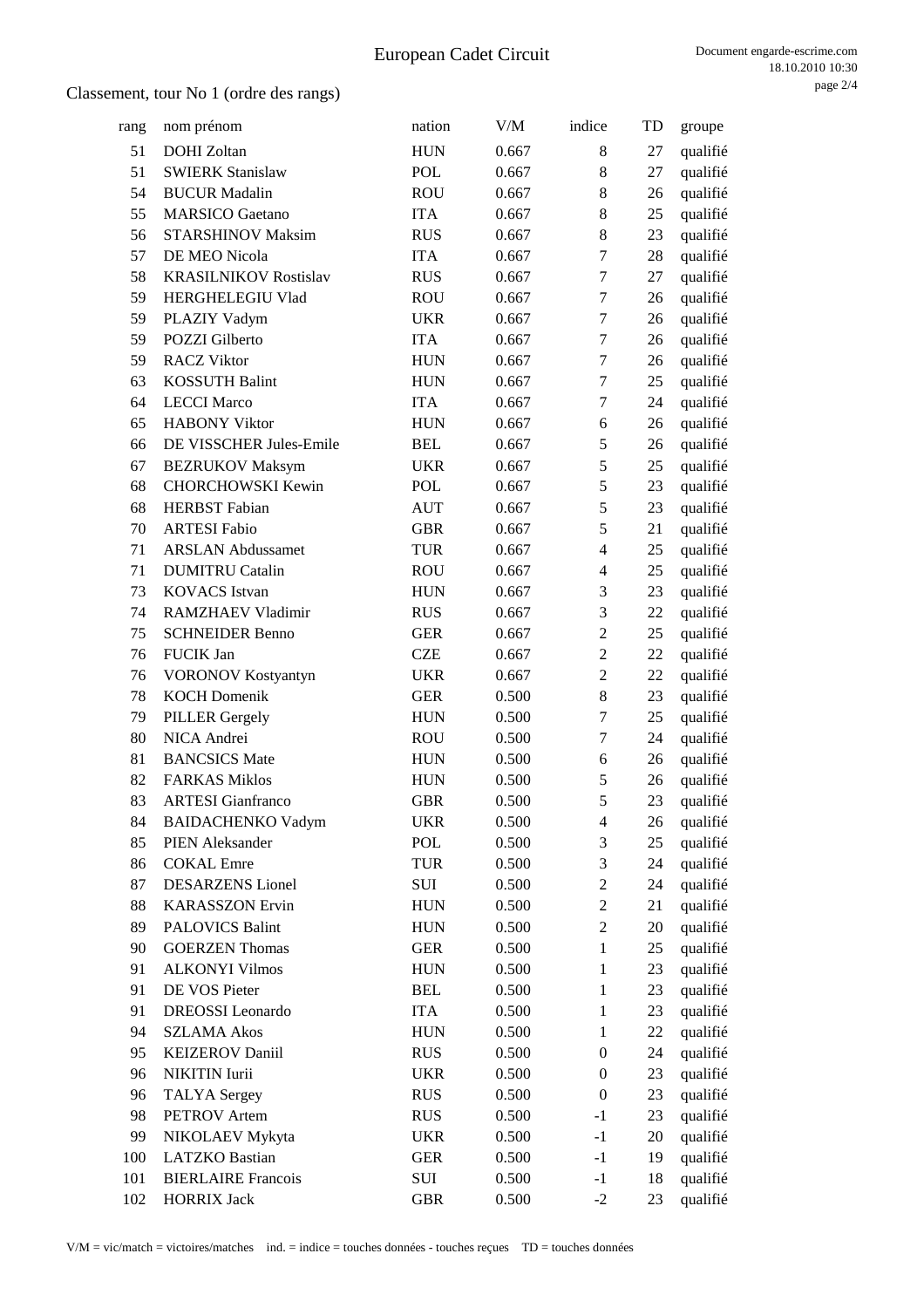| rang | nom prénom                   | nation     | V/M   | indice         | TD | groupe   |
|------|------------------------------|------------|-------|----------------|----|----------|
| 103  | <b>REYNAERT</b> Samuel       | <b>BEL</b> | 0.500 | $-2$           | 22 | qualifié |
| 104  | KURT Kemal-Arda              | <b>TUR</b> | 0.500 | $-2$           | 20 | qualifié |
| 105  | MALINOWSKI Kamil             | POL        | 0.500 | $-2$           | 19 | qualifié |
| 106  | <b>ZEINALOV Ruslan</b>       | <b>RUS</b> | 0.500 | $-3$           | 22 | qualifié |
| 107  | <b>FALB</b> Andreas          | <b>GER</b> | 0.500 | $-3$           | 20 | qualifié |
| 108  | <b>NIGICSER Illes</b>        | <b>HUN</b> | 0.500 | $-4$           | 23 | qualifié |
| 109  | WILLIAMSON Andrew            | <b>GBR</b> | 0.500 | $-4$           | 22 | qualifié |
| 110  | PLATONOV Bogdan              | <b>UKR</b> | 0.500 | $-4$           | 21 | qualifié |
| 111  | <b>GOZDZIK Kamil</b>         | POL        | 0.500 | $-5$           | 20 | qualifié |
| 111  | WILLIAMS Gruffydd            | <b>GBR</b> | 0.500 | $-5$           | 20 | qualifié |
| 113  | <b>TOTH Tas-Sebestyen</b>    | <b>HUN</b> | 0.500 | $-7$           | 17 | qualifié |
| 114  | <b>MILAS</b> Artur           | <b>POL</b> | 0.333 | $-1$           | 24 | qualifié |
| 114  | <b>SAUER Jonathan</b>        | <b>GER</b> | 0.333 | $-1$           | 24 | qualifié |
| 116  | <b>JAROMIN Pawel</b>         | POL        | 0.333 | $-3$           | 21 | qualifié |
| 116  | <b>SEMIN</b> Ilya            | <b>RUS</b> | 0.333 | $-3$           | 21 | qualifié |
| 118  | <b>HORVATH Barnabas</b>      | <b>HUN</b> | 0.333 | $-3$           | 19 | qualifié |
| 118  | <b>MATUZ Marton</b>          | <b>HUN</b> | 0.333 | $-3$           | 19 | qualifié |
| 120  | <b>JANASIK Adam</b>          | POL        | 0.333 | $-5$           | 20 | qualifié |
| 121  | KAPUSTYAN Yevheniy           | <b>UKR</b> | 0.333 | $-5$           | 19 | qualifié |
| 122  | <b>CUCU-DUMITRESCU Tudor</b> | <b>ROU</b> | 0.333 | $-5$           | 18 | qualifié |
| 123  | <b>CUCU-DUMITRESCU Mihai</b> | <b>ROU</b> | 0.333 | $-5$           | 17 | qualifié |
| 124  | <b>DOBO</b> Istvan           | <b>HUN</b> | 0.333 | $-6$           | 19 | qualifié |
| 124  | PLATONOV Sergiy              | <b>UKR</b> | 0.333 | $-6$           | 19 | qualifié |
| 126  | <b>VANDEN BILCKE Casper</b>  | <b>BEL</b> | 0.333 | $-6$           | 18 | qualifié |
| 127  | KORCZAKOWSKI Sebastian       | POL        | 0.333 | $-7$           | 18 | qualifié |
| 127  | <b>MARCZEWSKI Dominik</b>    | POL        | 0.333 | $-7$           | 18 | qualifié |
| 129  | <b>JUENGER Christian</b>     | <b>GER</b> | 0.333 | $-7$           | 16 | qualifié |
| 130  | <b>SZABO</b> Zoltan          | <b>HUN</b> | 0.333 | $-8$           | 20 | qualifié |
| 131  | <b>HANUS Adam</b>            | <b>CZE</b> | 0.333 | $-8$           | 17 | qualifié |
| 132  | <b>JENIK Andras</b>          | <b>HUN</b> | 0.333 | $-9$           | 16 | qualifié |
| 133  | <b>SCOTT Stuart</b>          | <b>GBR</b> | 0.333 | $-10$          | 16 | qualifié |
| 134  | <b>WALDHERR Michael</b>      | <b>AUT</b> | 0.333 | $-10$          | 13 | qualifié |
| 135  | <b>COOPER Samuel James</b>   | <b>GBR</b> | 0.333 | $\textbf{-}11$ | 17 | qualifié |
| 136  | <b>HENDRA</b> Thomas         | <b>GBR</b> | 0.333 | $-11$          | 15 | qualifié |
| 136  | <b>IVANOV</b> Simeon         | <b>BUL</b> | 0.333 | $-11$          | 15 | qualifié |
| 138  | <b>SZILAGYI</b> Gergely      | <b>HUN</b> | 0.333 | $-12$          | 15 | qualifié |
| 139  | NINCEVIC Martin              | <b>SRB</b> | 0.333 | $-13$          | 15 | qualifié |
| 140  | SZABO Toni                   | <b>HUN</b> | 0.167 | $-7$           | 20 | qualifié |
| 141  | <b>BLASKO</b> Gergely        | <b>HUN</b> | 0.167 | $-8$           | 18 | éliminé  |
| 142  | <b>TUCAN Albert</b>          | <b>ROU</b> | 0.167 | $-9$           | 19 | éliminé  |
| 143  | <b>DOWSE Niall</b>           | <b>GBR</b> | 0.167 | $-9$           | 17 | éliminé  |
| 143  | KARAKAY Oleksandr            | <b>UKR</b> | 0.167 | $-9$           | 17 | éliminé  |
| 145  | <b>TARYKYN Viktor</b>        | <b>UKR</b> | 0.167 | $-10$          | 17 | éliminé  |
| 145  | <b>VEITCH Robert</b>         | <b>GBR</b> | 0.167 | $-10$          | 17 | éliminé  |
| 147  | <b>KULCSAR Kristof</b>       | <b>HUN</b> | 0.167 | $-11$          | 17 | éliminé  |
| 147  | <b>WEBER Markus</b>          | <b>AUT</b> | 0.167 | $-11$          | 17 | éliminé  |
| 149  | <b>DENTANT</b> Ian           | <b>BEL</b> | 0.167 | $-12$          | 16 | éliminé  |
| 149  | <b>GEVAERT</b> Vincent       | <b>BEL</b> | 0.167 | $-12$          | 16 | éliminé  |
| 151  | <b>DEMYANOV Dmytro</b>       | <b>UKR</b> | 0.167 | $-13$          | 16 | éliminé  |
| 151  | <b>MORAVEC Tomas</b>         | CZE        | 0.167 | $-13$          | 16 | éliminé  |
| 153  | <b>EDMUNDSON Sam</b>         | <b>GBR</b> | 0.167 | $-13$          | 15 | éliminé  |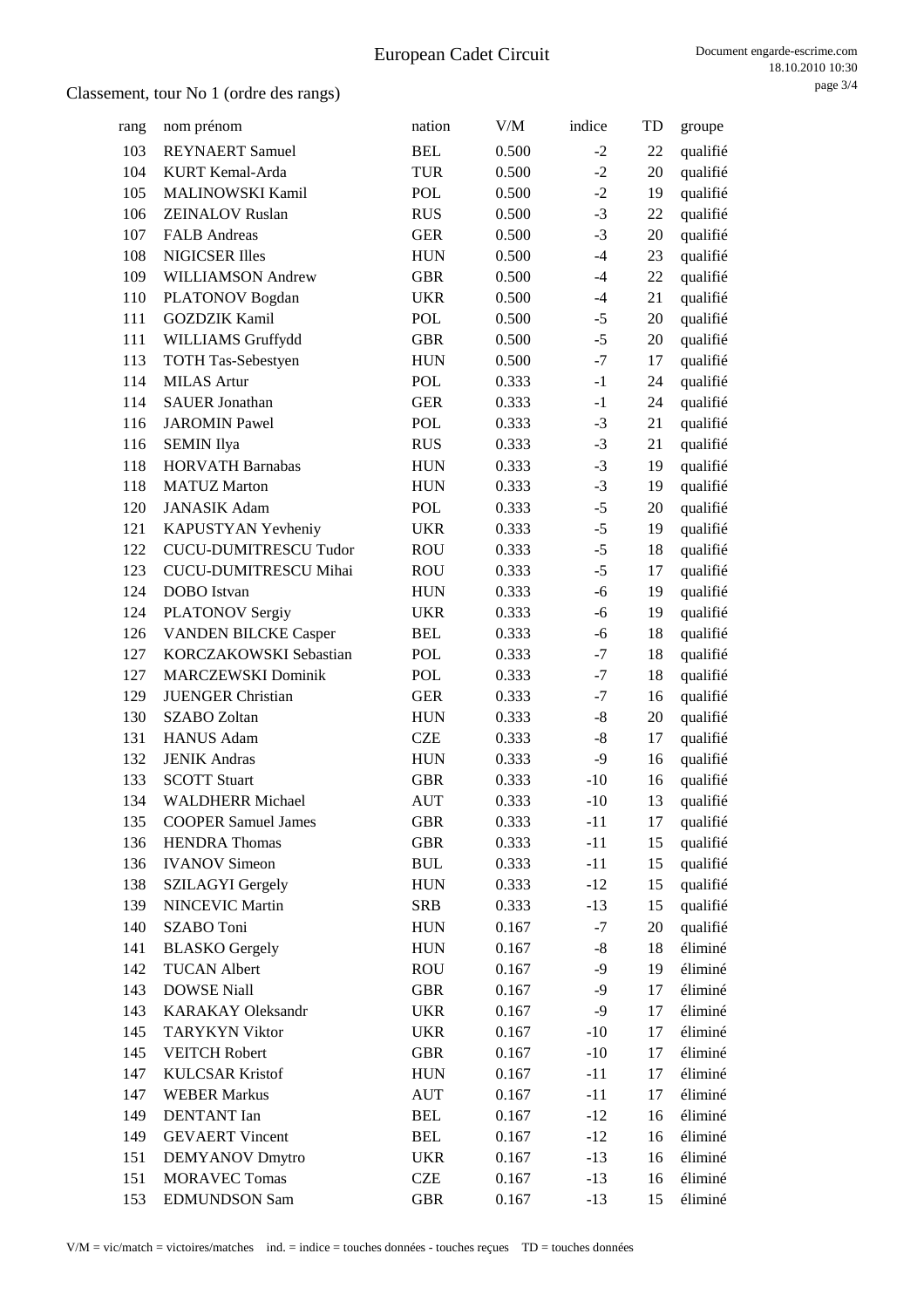| rang | nom prénom                 | nation     | V/M   | indice | TD             | groupe  |
|------|----------------------------|------------|-------|--------|----------------|---------|
| 154  | <b>CANCIANI</b> Andrea     | <b>ITA</b> | 0.167 | $-14$  | 15             | éliminé |
| 154  | <b>POSER Valentin</b>      | <b>HUN</b> | 0.167 | $-14$  | 15             | éliminé |
| 156  | <b>WALDI Nils</b>          | <b>GER</b> | 0.167 | $-14$  | 14             | éliminé |
| 157  | KOBESZKO Maciej            | POL        | 0.167 | $-15$  | 14             | éliminé |
| 158  | <b>CSONTOS Bence</b>       | <b>HUN</b> | 0.167 | $-15$  | 13             | éliminé |
| 159  | <b>RUDOLF Jonatan</b>      | <b>HUN</b> | 0.167 | $-15$  | 12             | éliminé |
| 160  | <b>BLETSCH</b> Luca        | <b>GER</b> | 0.167 | $-16$  | 12             | éliminé |
| 161  | <b>MUSTEATA Florin</b>     | <b>ROU</b> | 0.167 | $-16$  | 11             | éliminé |
| 162  | <b>JENOFI</b> Bence        | <b>HUN</b> | 0.167 | $-16$  | 9              | éliminé |
| 163  | VASS Benjamin              | <b>HUN</b> | 0.167 | $-17$  | 12             | éliminé |
| 164  | <b>HERBON Nick</b>         | <b>GER</b> | 0.167 | $-18$  | 11             | éliminé |
| 165  | <b>BRADER David</b>        | <b>AUT</b> | 0.167 | $-19$  | 9              | éliminé |
| 166  | <b>BOZIC</b> Djordje       | <b>SRB</b> | 0.000 | $-14$  | 16             | éliminé |
| 167  | <b>NEMETH</b> Demjan       | <b>HUN</b> | 0.000 | $-15$  | 15             | éliminé |
| 168  | <b>BENEDA Tamas</b>        | <b>HUN</b> | 0.000 | $-16$  | 14             | éliminé |
| 168  | <b>DESPONT- MARIN Yoan</b> | SUI        | 0.000 | $-16$  | 14             | éliminé |
| 168  | <b>MURGU George</b>        | <b>ROU</b> | 0.000 | $-16$  | 14             | éliminé |
| 168  | PLONER Jiri                | <b>CZE</b> | 0.000 | $-16$  | 14             | éliminé |
| 168  | SMOLSKIY Vladyslav         | <b>UKR</b> | 0.000 | $-16$  | 14             | éliminé |
| 173  | <b>MORVAI</b> Daniel       | <b>HUN</b> | 0.000 | $-17$  | 13             | éliminé |
| 174  | <b>ARPASI Botond</b>       | <b>HUN</b> | 0.000 | $-18$  | 12             | éliminé |
| 174  | <b>MOLCHANOV Mykyta</b>    | <b>UKR</b> | 0.000 | $-18$  | 12             | éliminé |
| 176  | <b>MALOMSOKI</b> Daniel    | <b>HUN</b> | 0.000 | $-19$  | 11             | éliminé |
| 177  | <b>BEREUTER Roman</b>      | <b>AUT</b> | 0.000 | $-20$  | 10             | éliminé |
| 178  | PAPP Bence-Aron            | <b>GER</b> | 0.000 | $-22$  | $\,8\,$        | éliminé |
| 179  | <b>KLJAJIC Marko</b>       | <b>SRB</b> | 0.000 | $-25$  | 5              | éliminé |
| 179  | <b>THURZO Mark</b>         | <b>HUN</b> | 0.000 | $-25$  | 5              | éliminé |
| 181  | <b>TIKVICKI Luka</b>       | <b>SRB</b> | 0.000 | $-26$  | $\overline{4}$ | éliminé |
| 182  | KOZYARCHUK Sergiy          | <b>UKR</b> | 0.000 | $-27$  | 3              | éliminé |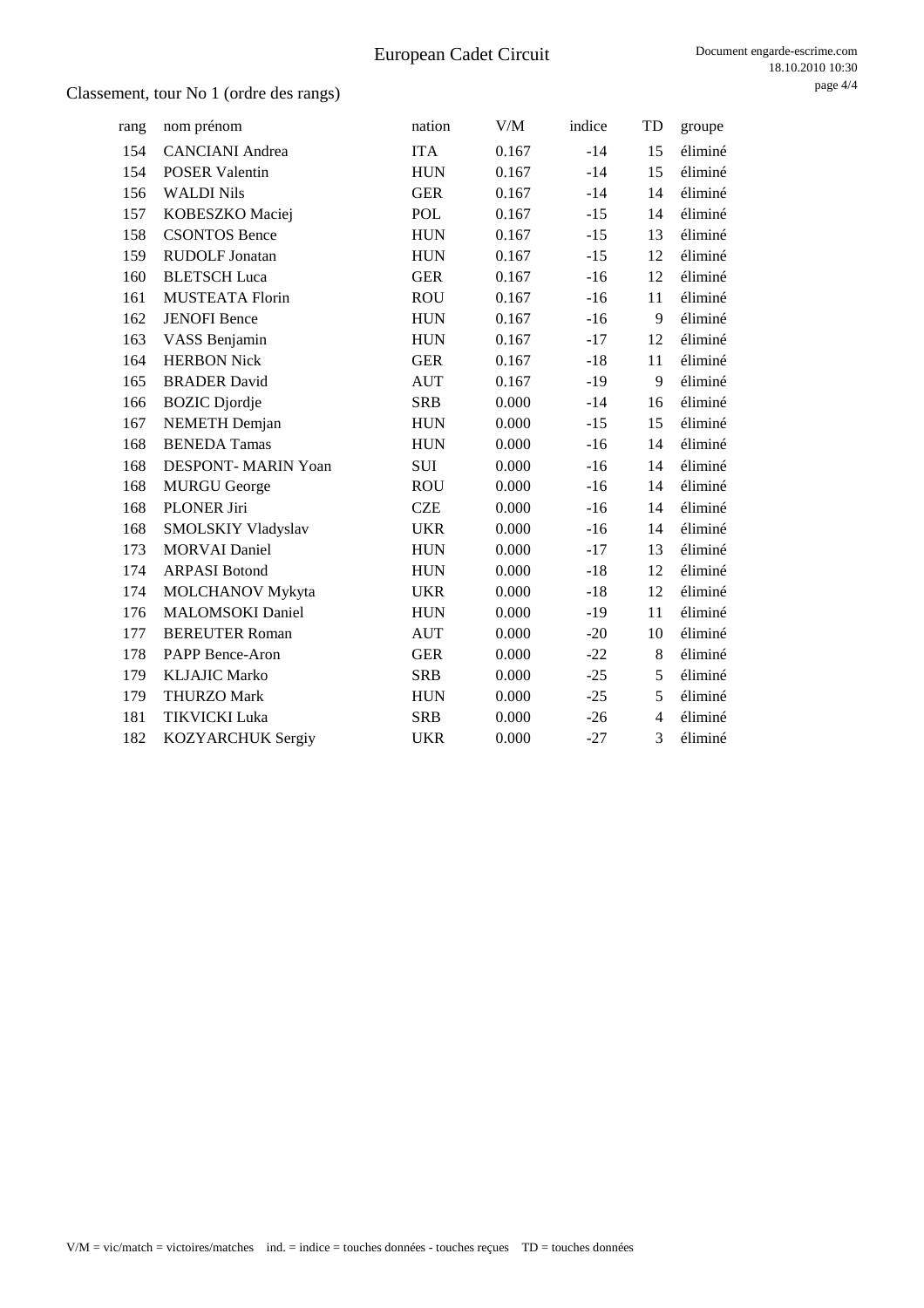## Résultats des poules, tour No 2

Poule No 1

|                                                     |                   |                                                                                                                       | V/M        | ind.           | TD       | rg                                         |
|-----------------------------------------------------|-------------------|-----------------------------------------------------------------------------------------------------------------------|------------|----------------|----------|--------------------------------------------|
| KAPUSTYAN Yevheniy                                  | <b>UKR</b>        | 3<br>V<br>$\overline{2}$<br>$\overline{c}$<br>V<br>$\overline{4}$                                                     | 2/6        | $-5$           | 21       | 6                                          |
| <b>BANCSICS Mate</b>                                | <b>HUN</b>        | 3<br>3<br>$\overline{\mathbf{V}}$<br>$\overline{\mathbf{V}}$<br>V<br>$\overline{4}$                                   | 3/6        | $\overline{2}$ | 25       | 3                                          |
| <b>TRUSHAKOV</b> Alexander                          | <b>RUS</b>        | $\overline{4}$<br>$\mathbf{V}$<br>3<br>$\overline{\mathsf{V}}$<br>V<br>V                                              | 4/6        | 11             | 27       | $\overline{c}$                             |
| <b>WEBB</b> Jonathan                                | <b>GBR</b>        | $\overline{\mathbf{V}}$<br>$\overline{\mathsf{V}}$<br>V<br>V<br>V<br>V                                                | 6/6        | 16             | 30       | $\mathbf{1}$                               |
| <b>DOBO</b> Istvan                                  | <b>HUN</b>        | $\overline{2}$<br>$\overline{2}$<br>$\mathbf{1}$<br>$\overline{4}$<br>$\overline{4}$<br>$\boldsymbol{0}$              | 0/6        | $-17$          | 13       | $\overline{7}$                             |
| <b>STUCHLIK Marek</b>                               | POL               | $\overline{V}$<br>$\overline{2}$<br>V<br>$\overline{2}$<br>$\overline{4}$<br>V                                        | 3/6        | $-2$           | 23       | $\overline{\mathcal{L}}$                   |
| NICA Andrei                                         | <b>ROU</b>        | $\mathbf{V}$<br>$\overline{4}$<br>$\mathbf{0}$<br>$\mathbf{1}$<br>V<br>V                                              | 3/6        | $-5$           | 20       | 5                                          |
| Poule No 2                                          |                   |                                                                                                                       |            |                |          |                                            |
|                                                     |                   | $\overline{\mathbf{V}}$<br>V<br>V<br>V<br>V                                                                           | V/M        | ind.           | TD       | rg                                         |
| <b>BITUCA</b> Cristian<br><b>SZCZEPANIAK Hubert</b> | <b>ROU</b><br>POL | $\overline{4}$<br>$\overline{\mathsf{V}}$<br>$\overline{V}$<br>$\overline{V}$<br>$\mathbf{V}$<br>3<br><b>Contract</b> | 5/6<br>4/6 | 14<br>10       | 29<br>24 | 1                                          |
| <b>SAUER Jonathan</b>                               | <b>GER</b>        | 1<br>$\overline{\mathsf{V}}$<br>$\overline{\mathsf{V}}$<br>$\overline{2}$<br>V<br>$\overline{4}$<br>$\overline{4}$    | 3/6        | $\mathfrak{2}$ | 25       | $\overline{c}$<br>$\overline{\mathcal{L}}$ |
| <b>PLATONOV Sergiy</b>                              | <b>UKR</b>        | $\overline{3}$<br>$\overline{V}$<br>3<br>$\overline{\mathsf{V}}$<br>$\mathbf{0}$<br>$\boldsymbol{0}$                  | 2/6        | $-6$           | 16       | 6                                          |
| KOSHCHEEV Sergey                                    | <b>RUS</b>        | $\overline{\mathsf{V}}$<br>$\overline{\mathbf{V}}$<br>$\overline{\mathsf{V}}$<br>V<br>3<br>1                          | 4/6        | $\overline{2}$ | 24       | 3                                          |
| <b>PILLER Gergely</b>                               | <b>HUN</b>        | $\overline{2}$<br>$\mathfrak{2}$<br>$\mathbf{1}$<br>$\mathbf{1}$<br>$\mathbf{1}$<br>$\overline{c}$                    | 0/6        | $-21$          | 9        | $\overline{7}$                             |
| <b>ARTESI</b> Gianfranco                            | <b>GBR</b>        | $\overline{\mathbf{V}}$<br>3<br>$\mathbf{V}$<br>$\overline{4}$<br>$\mathbf{1}$<br>V                                   | 3/6        | $-1$           | 23       | 5                                          |
| Poule No 3                                          |                   |                                                                                                                       |            |                |          |                                            |
|                                                     |                   |                                                                                                                       | V/M        | ind.           | TD       | rg                                         |
| <b>CUCU-DUMITRESCU Tud</b>                          | <b>ROU</b>        | $\overline{2}$<br>$\,1\,$<br>$\overline{c}$<br>$\ensuremath{\mathbf{V}}$<br>$\boldsymbol{0}$<br>$\boldsymbol{0}$      | 1/6        | $-19$          | 10       | 7                                          |
| <b>ANDREEV</b> Ilya                                 | <b>RUS</b>        | $\overline{2}$<br>$\overline{2}$<br>$\overline{\mathbf{V}}$<br>V<br>$\overline{\mathsf{V}}$<br>V                      | 4/6        | 9              | 24       | $\overline{c}$                             |
| LYSENKO Bogdan                                      | <b>UKR</b>        | $\mathbf{V}$<br>$\overline{V}$<br>$\overline{V}$<br>$\overline{V}$<br>$\overline{\mathsf{V}}$<br>V                    | 6/6        | 18             | 30       | 1                                          |
| <b>PIEN Aleksander</b>                              | <b>POL</b>        | $\overline{2}$<br>V<br>$\overline{c}$<br>$\overline{2}$<br>$\overline{4}$<br>$\mathbf{0}$                             | 1/6        | $-12$          | 15       | 6                                          |
| <b>VANDEN BILCKE Casper</b>                         | <b>BEL</b>        | $\overline{2}$<br>$\overline{\mathbf{V}}$<br>$\mathbf{1}$<br>$\overline{4}$<br>$\boldsymbol{0}$<br>$\mathbf V$        | 2/6        | $-9$           | 17       | 5                                          |
| <b>KOCH Domenik</b>                                 | <b>GER</b>        | $\overline{\mathsf{V}}$<br>$\sqrt{2}$<br>$\overline{\mathsf{V}}$<br>$\overline{\mathbf{V}}$<br>V<br>$\overline{2}$    | 4/6        | 9              | 24       | $\overline{c}$                             |
| <b>SINGER Martin</b>                                | <b>HUN</b>        | $\overline{\mathbf{V}}$<br>$\mathbf{V}$<br>$\overline{3}$<br>$\mathbf{V}$<br>$\overline{3}$<br>$\mathbf{1}$           | 3/6        | 4              | 22       | $\overline{4}$                             |
| Poule No 4                                          |                   |                                                                                                                       |            |                |          |                                            |
| <b>SEMIN Ilya</b>                                   | <b>RUS</b>        | V<br>V<br>$\overline{c}$<br>3<br>3<br>V                                                                               | V/M<br>3/6 | ind.<br>1      | TD<br>23 | rg                                         |
| <b>JANASIK</b> Adam                                 | <b>POL</b>        | $\overline{V}$<br>$\overline{V}$<br>V<br>V<br>$\overline{\mathbf{V}}$<br>П<br>1                                       | 5/6        | 7              | 26       | 4<br>1                                     |
| <b>BAIDACHENKO Vadym</b>                            | <b>UKR</b>        | $\mathbf{V}$<br>$\mathfrak{Z}$<br>$\overline{4}$<br>$\overline{4}$<br>$\mathbf{1}$<br>$\boldsymbol{0}$                | 1/6        | $-9$           | 17       | $\overline{7}$                             |
| <b>SCHNEIDER Benno</b>                              | <b>GER</b>        | $\overline{\mathbf{V}}$<br>V<br>$\overline{2}$<br>V<br>$\overline{4}$<br>$\mathbf{1}$                                 | 3/6        | 3              | 22       | 3                                          |
| POPESSO Michele                                     | <b>ITA</b>        | $\overline{\mathbf{V}}$<br>3<br>$\overline{2}$<br>$\mathbf{V}$<br>$\overline{4}$<br>V                                 | 3/6        | $-2$           | 24       | 5                                          |
| <b>GEMESI Huba</b>                                  | <b>HUN</b>        | V<br>3<br>2<br>V<br>V                                                                                                 | 4/6        | 2              | 25       | 2                                          |
| <b>CIORNILA Sergiu</b>                              | <b>ROU</b>        | $\mathfrak{Z}$<br>$\overline{V}$<br>$\overline{4}$<br>$\mathbf V$<br>$\mathfrak{Z}$<br>1                              | 2/6        | $-2$           | 21       | 6                                          |
| Poule No 5                                          |                   |                                                                                                                       |            |                |          |                                            |
|                                                     |                   |                                                                                                                       | V/M        | ind.           | TD       | rg                                         |
| <b>VORONOV Kostyantyn</b>                           | <b>UKR</b>        | $\mathbf V$<br>$\overline{2}$<br>$\mathbf V$<br>$\overline{4}$<br>$\mathbf{1}$<br>V                                   | 3/6        | $-1$           | $22\,$   | 5                                          |
| <b>FARKAS Miklos</b>                                | <b>HUN</b>        | $\overline{V}$<br>$\overline{2}$<br>$\mathbf{V}$<br>V<br>$\overline{4}$<br>4                                          | 3/6        | $\mathbf{1}$   | 25       | $\overline{4}$                             |
| <b>CUCU-DUMITRESCU Mih</b>                          | <b>ROU</b>        | $\mathfrak{Z}$<br>$\overline{2}$<br>$\boldsymbol{0}$<br>$\overline{2}$<br>V<br>$\boldsymbol{0}$                       | 1/6        | $-15$          | 12       | 6                                          |
| <b>DARMIENTO Francesco</b>                          | <b>ITA</b>        | $\mathbf V$<br>$\mathbf V$<br>$\mathbf V$<br>$\mathbf V$<br>$\mathbf V$<br>4                                          | 5/6        | 19             | 29       | 1                                          |
| <b>MUNZ Max</b>                                     | <b>GER</b>        | $\mathbf V$<br>$\mathbf V$<br>$\mathbf V$<br>$\overline{4}$<br>V<br>V                                                 | 5/6        | 12             | 29       | $\overline{c}$                             |
| WILLIAMS Nicholas                                   | <b>GBR</b>        | $\overline{\mathbf{V}}$<br>$\overline{\mathbf{V}}$<br>$\overline{V}$<br>$\overline{\mathbf{V}}$<br>$\mathbf{1}$<br>3  | 4/6        | 3              | 24       | 3                                          |

**ZEINALOV Ruslan** RUS  $\begin{array}{|c|c|c|c|c|c|c|c|c|} \hline 1 & 3 & 2 & 1 & 3 & 3 & 0/6 & -19 & 11 & 7 \ \hline \end{array}$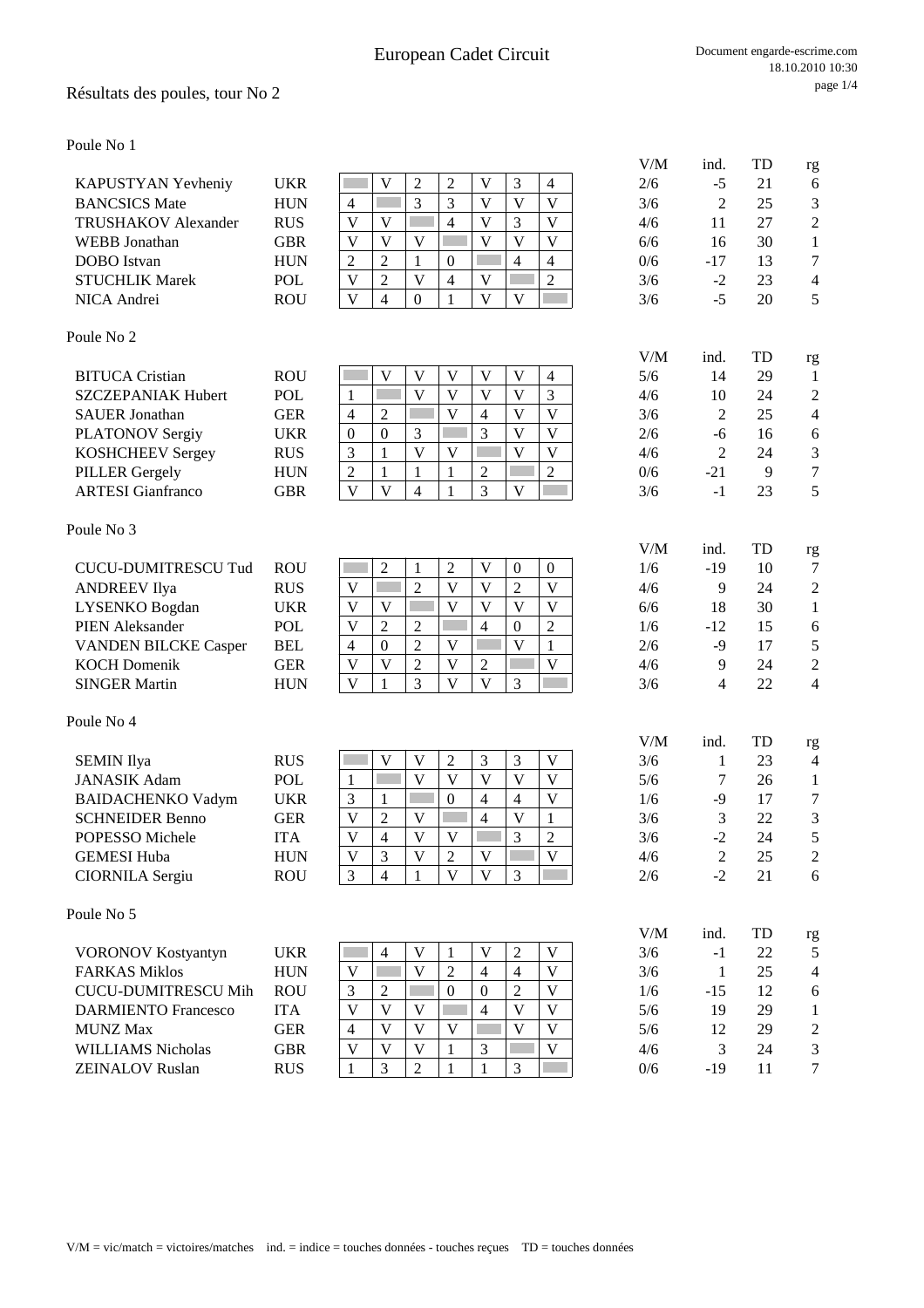### Résultats des poules, tour No 2

Poule No 6

|                           |            |          |   |   |          |   | <b>TILTA</b> |       | . . | ہ ۔            |
|---------------------------|------------|----------|---|---|----------|---|--------------|-------|-----|----------------|
| WYSTEL Marcin             | POL        |          |   |   |          | V | 3/6          |       | 25  | 3              |
| <b>KOCH Frederik</b>      | GER        | V        |   |   |          | V | 5/6          |       | 27  |                |
| <b>COKAL</b> Emre         | TUR        | V        |   |   |          |   | 3/6          | -6    | 19  |                |
| <b>SERIKOV Robert</b>     | <b>RUS</b> | V        |   |   |          | 2 | 5/6          |       | 28  | $\overline{2}$ |
| <b>FUCIK Jan</b>          | CZE        | $\sim$   | 4 |   |          | V | 2/6          | 0     | 22  | 6              |
| SZABO Zoltan              | <b>HUN</b> |          | 4 | 4 | $\theta$ | 3 | 0/6          | $-15$ | 15  | 7              |
| <b>TOTH Tas-Sebestyen</b> | <b>HUN</b> | $\Omega$ |   | v |          |   | 3/6          | - 1   | 19  | $\overline{4}$ |
|                           |            |          |   |   |          |   |              |       |     |                |

#### Poule No 7

| <b>OBERKIRCH Yannick</b> | GER        |  |  |  |  | 4/6 |                          | 28 | $\mathcal{D}$ |
|--------------------------|------------|--|--|--|--|-----|--------------------------|----|---------------|
| ZAPOROJCENCO Nicolai     | MDA        |  |  |  |  | 5/6 |                          | 29 |               |
| <b>DESARZENS</b> Lionel  | <b>SUI</b> |  |  |  |  | 1/6 | $-12$                    | 16 |               |
| <b>PETROV</b> Artem      | <b>RUS</b> |  |  |  |  | 4/6 |                          | 25 | 4             |
| <b>VALCARENGHI Marco</b> | <b>ITA</b> |  |  |  |  | 4/6 |                          |    | $\mathcal{R}$ |
| KORCZAKOWSKI Sebastia    | POL        |  |  |  |  | 1/6 | -19                      |    | 7             |
| <b>KOVACS</b> Istvan     | HUN        |  |  |  |  | 2/6 | $\overline{\phantom{0}}$ |    |               |

#### Poule No 8

| <b>SANDOR Mate</b>   | <b>HUN</b> |  |   |   | V              | 4/6 |     | 24 | 3              |
|----------------------|------------|--|---|---|----------------|-----|-----|----|----------------|
| DE VOS Pieter        | <b>BEL</b> |  |   | 4 |                | 3/6 | - 1 | 23 | $\overline{4}$ |
| REDWANZ Rouven       | GER        |  |   |   | V              | 5/6 | 19  | 29 |                |
| <b>HANUS Adam</b>    | CZE        |  |   |   | $\overline{0}$ | 0/6 | -19 |    | 7              |
| <b>POTTER James</b>  | GBR        |  | v |   |                | 3/6 | -8  | 19 |                |
| <b>JAROMIN Pawel</b> | POL        |  | v | 4 | ∼              | 2/6 | -6  | 19 | 6              |
| RAMZHAEV Vladimir    | <b>RUS</b> |  |   |   |                | 4/6 |     |    | $\overline{2}$ |

#### Poule No 9

| <b>DONZELLO</b> Ricardo    | GER        |   |  | $\mathbf{V}$ |   | 4          | 5/6 | 12    | 29 |                |
|----------------------------|------------|---|--|--------------|---|------------|-----|-------|----|----------------|
| <b>JENIK Andras</b>        | <b>HUN</b> |   |  | V            |   |            | 2/6 | -11   | 15 | 6              |
| <b>DE ROBBIO Francesco</b> | ITA        | ◠ |  | V            |   | 4          | 3/6 |       | 23 | 4              |
| <b>SWIERK Stanislaw</b>    | <b>POL</b> | ↑ |  |              | 4 |            | 0/6 | $-17$ | 13 | 7              |
| <b>KARASSZON Ervin</b>     | <b>HUN</b> | 3 |  | V            |   | $\bigcirc$ | 2/6 | - ג   | 20 |                |
| <b>TALYA</b> Sergey        | <b>RUS</b> | 4 |  | V            |   | V          | 4/6 | 8     | 27 | 3              |
| <b>DUMITRU Catalin</b>     | <b>ROU</b> | V |  | V            |   |            | 5/6 | 10    | 29 | $\overline{2}$ |
|                            |            |   |  |              |   |            |     |       |    |                |

### Poule No 10

|                          |            |   |   |   |   |   |   |              |     |       |    | Č              |
|--------------------------|------------|---|---|---|---|---|---|--------------|-----|-------|----|----------------|
| <b>HORVATH Barnabas</b>  | <b>HUN</b> |   |   | 4 | ∼ |   |   |              | 0/6 | $-15$ | 15 | 7              |
| <b>SCOTT Stuart</b>      | GBR        |   |   |   | 4 |   |   | v            | 3/6 |       | 24 | 3              |
| <b>KOROBKO</b> Andrey    | <b>RUS</b> | V |   |   |   |   |   | $\mathbf{V}$ | 5/6 | 10    | 27 | $\overline{2}$ |
| <b>PALOVICS Balint</b>   | <b>HUN</b> | V |   |   |   |   |   |              | 2/6 | -7    | 21 | 6              |
| <b>MOELLER Tom</b>       | GER        | V |   |   | V |   | ◠ | $\sim$       | 3/6 |       | 22 | $\overline{4}$ |
| STASZAK Artur            | POL        | V | 4 |   | V |   |   | $\mathbf{V}$ | 5/6 | 10    | 29 |                |
| <b>ARSLAN Abdussamet</b> | <b>TUR</b> | V |   |   |   | V |   |              | 3/6 | - 1   | 20 |                |
|                          |            |   |   |   |   |   |   |              |     |       |    |                |

#### Document engarde-escrime.com 18.10.2010 10:30 page 2/4

|                            |            |                                                                                                                      | V/M | ind.     | TD | rg                  |
|----------------------------|------------|----------------------------------------------------------------------------------------------------------------------|-----|----------|----|---------------------|
| <b>WYSTEL Marcin</b>       | POL        | $\mathfrak{2}$<br>V<br>$\overline{4}$<br>V<br>V<br>$\overline{4}$                                                    | 3/6 | 5        | 25 | 3                   |
| <b>KOCH Frederik</b>       | <b>GER</b> | V<br>V<br>$\overline{2}$<br>V<br>V<br>V                                                                              | 5/6 | 11       | 27 | $\mathbf{1}$        |
| <b>COKAL Emre</b>          | <b>TUR</b> | $\overline{2}$<br>V<br>V<br>V<br>1<br>1                                                                              | 3/6 | -6       | 19 | $\sqrt{5}$          |
| <b>SERIKOV Robert</b>      | <b>RUS</b> | V<br>V<br>V<br>V<br>V<br>3                                                                                           | 5/6 | 8        | 28 | $\boldsymbol{2}$    |
| <b>FUCIK Jan</b>           | <b>CZE</b> | $\overline{2}$<br>V<br>V<br>3<br>4<br>3                                                                              | 2/6 | $\theta$ | 22 | $\sqrt{6}$          |
| <b>SZABO Zoltan</b>        | <b>HUN</b> | $\overline{2}$<br>$\overline{2}$<br>$\overline{4}$<br>$\overline{4}$<br>3<br>$\boldsymbol{0}$                        | 0/6 | $-15$    | 15 | $\tau$              |
| <b>TOTH Tas-Sebestyen</b>  | <b>HUN</b> | $\overline{2}$<br>$\mathbf{V}$<br>$\overline{\mathbf{V}}$<br>$\overline{2}$<br>$\mathbf V$<br>$\mathbf{0}$           | 3/6 | $-3$     | 19 | $\overline{4}$      |
|                            |            |                                                                                                                      |     |          |    |                     |
| oule No 7                  |            |                                                                                                                      |     |          |    |                     |
|                            |            |                                                                                                                      | V/M | ind.     | TD | rg                  |
| <b>OBERKIRCH Yannick</b>   | <b>GER</b> | $\mathbf V$<br>$\mathbf V$<br>V<br>V<br>$\overline{4}$<br>$\overline{4}$                                             | 4/6 | 9        | 28 | $\overline{2}$      |
| ZAPOROJCENCO Nicolai       | <b>MDA</b> | V<br>V<br>V<br>V<br>V<br>$\overline{4}$                                                                              | 5/6 | 15       | 29 | 1                   |
| <b>DESARZENS</b> Lionel    | <b>SUI</b> | V<br>3<br>3<br>3<br>1<br>1                                                                                           | 1/6 | $-12$    | 16 | 6                   |
| <b>PETROV</b> Artem        | <b>RUS</b> | $\overline{V}$<br>$\overline{2}$<br>3<br>V<br>V<br>V                                                                 | 4/6 | 5        | 25 | $\overline{4}$      |
| <b>VALCARENGHI Marco</b>   | <b>ITA</b> | 3<br>$\overline{4}$<br>V<br>V<br>V<br>V                                                                              | 4/6 | 9        | 27 | 3                   |
| KORCZAKOWSKI Sebastia      | POL        | V<br>$\mathbf{1}$<br>$\overline{c}$<br>$\mathbf{0}$<br>$\mathbf{1}$<br>$\theta$                                      | 1/6 | $-19$    | 9  | $\tau$              |
| <b>KOVACS Istvan</b>       | <b>HUN</b> | $\overline{2}$<br>$\mathbf{V}$<br>$\overline{2}$<br>$\overline{2}$<br>$\mathbf V$<br>$\mathbf{1}$                    | 2/6 | $-7$     | 17 | 5                   |
|                            |            |                                                                                                                      |     |          |    |                     |
| oule No 8                  |            |                                                                                                                      |     |          |    |                     |
|                            |            |                                                                                                                      | V/M | ind.     | TD |                     |
| <b>SANDOR Mate</b>         | <b>HUN</b> | V<br>V<br>V<br>3<br>V<br>1                                                                                           | 4/6 | 6        | 24 | rg<br>3             |
| DE VOS Pieter              | <b>BEL</b> | V<br>V<br>$\overline{4}$<br>$\mathbf V$<br>3<br>$\mathbf{1}$                                                         | 3/6 | $-1$     | 23 | $\overline{4}$      |
| <b>REDWANZ Rouven</b>      | <b>GER</b> | $\overline{\mathbf{V}}$<br>V<br>V<br>V<br>V<br>$\overline{4}$                                                        | 5/6 | 19       | 29 | 1                   |
| <b>HANUS Adam</b>          | <b>CZE</b> | $\overline{2}$<br>$\mathfrak{2}$<br>3<br>$\overline{4}$<br>$\mathbf{0}$<br>$\boldsymbol{0}$                          | 0/6 | $-19$    | 11 | $\tau$              |
|                            |            | V<br>$\overline{2}$<br>V<br>V                                                                                        |     |          |    |                     |
| <b>POTTER James</b>        | <b>GBR</b> | $\mathbf{1}$<br>1                                                                                                    | 3/6 | $-8$     | 19 | $\mathfrak s$       |
| <b>JAROMIN Pawel</b>       | <b>POL</b> | $\mathfrak{Z}$<br>V<br>$\overline{2}$<br>V<br>$\boldsymbol{0}$<br>$\overline{4}$                                     | 2/6 | $-6$     | 19 | $\sqrt{6}$          |
| RAMZHAEV Vladimir          | <b>RUS</b> | $\overline{2}$<br>$\overline{\mathbf{V}}$<br>3<br>V<br>$\mathbf{V}$<br>V                                             | 4/6 | 9        | 25 | $\overline{2}$      |
|                            |            |                                                                                                                      |     |          |    |                     |
| oule No 9                  |            |                                                                                                                      | V/M | ind.     | TD |                     |
| <b>DONZELLO Ricardo</b>    | <b>GER</b> | V<br>V<br>V<br>V<br>V<br>$\overline{4}$                                                                              | 5/6 | 12       | 29 | rg<br>1             |
| <b>JENIK Andras</b>        | <b>HUN</b> | V<br>V<br>$\overline{2}$<br>$\mathbf{1}$<br>$\mathbf{1}$<br>1                                                        | 2/6 | $-11$    | 15 |                     |
| <b>DE ROBBIO Francesco</b> | <b>ITA</b> | V<br>$\mathfrak{2}$<br>$\overline{2}$<br>V<br>V<br>$\overline{4}$                                                    | 3/6 | 3        | 23 | 6<br>$\overline{4}$ |
| <b>SWIERK Stanislaw</b>    | POL        | 3<br>$\overline{4}$                                                                                                  | 0/6 | $-17$    | 13 | $\tau$              |
| <b>KARASSZON Ervin</b>     | <b>HUN</b> | $\overline{c}$<br>3<br>$\boldsymbol{0}$<br>1<br>3<br>3<br>3<br>V<br>$\mathbf{1}$<br>V                                | 2/6 | $-5$     | 20 | 5                   |
|                            |            |                                                                                                                      |     |          |    |                     |
| TALYA Sergey               | <b>RUS</b> | 3<br>V<br>V<br>V<br>4<br>$\mathbf{V}$<br>$\mathbf{V}$<br>$\mathbf{V}$<br>$\mathbf{V}$<br>V                           | 4/6 | 8        | 27 | 3                   |
| <b>DUMITRU Catalin</b>     | <b>ROU</b> | $\overline{4}$                                                                                                       | 5/6 | 10       | 29 | $\overline{2}$      |
| oule No 10                 |            |                                                                                                                      |     |          |    |                     |
|                            |            |                                                                                                                      | V/M | ind.     | TD |                     |
| <b>HORVATH Barnabas</b>    | <b>HUN</b> | $\overline{2}$<br>$\overline{2}$<br>3<br>$\boldsymbol{0}$<br>$\overline{4}$<br>$\overline{4}$                        | 0/6 | $-15$    | 15 | rg<br>7             |
|                            |            | $\overline{2}$<br>$\overline{\mathsf{V}}$<br>$\mathbf V$                                                             |     |          |    |                     |
| <b>SCOTT Stuart</b>        | <b>GBR</b> | 3<br>$\mathbf V$<br>$\overline{4}$<br>$\mathbf{V}$<br>$\overline{V}$                                                 | 3/6 | 2        | 24 | 3                   |
| <b>KOROBKO</b> Andrey      | <b>RUS</b> | $\overline{2}$<br>$\mathbf V$<br>V<br>V<br>$\mathbf{V}$                                                              | 5/6 | 10       | 27 | $\overline{c}$      |
| <b>PALOVICS Balint</b>     | <b>HUN</b> | 3<br>V<br>$\overline{2}$<br>$\overline{4}$<br>$\overline{c}$                                                         | 2/6 | $-5$     | 21 | $\sqrt{6}$          |
| <b>MOELLER Tom</b>         | <b>GER</b> | $\overline{2}$<br>V<br>3<br>$\overline{2}$<br>V<br>V                                                                 | 3/6 | 1        | 22 | $\overline{4}$      |
| STASZAK Artur              | POL        | $\overline{\mathsf{V}}$<br>$\overline{\mathbf{V}}$<br>$\overline{\mathbf{V}}$<br>$\mathbf{V}$<br>V<br>$\overline{4}$ | 5/6 | 10       | 29 | 1                   |
| <b>ARSLAN Abdussamet</b>   | <b>TUR</b> | V<br>V<br>3<br>V<br>$\mathbf{1}$<br>1                                                                                | 3/6 | $-3$     | 20 | 5                   |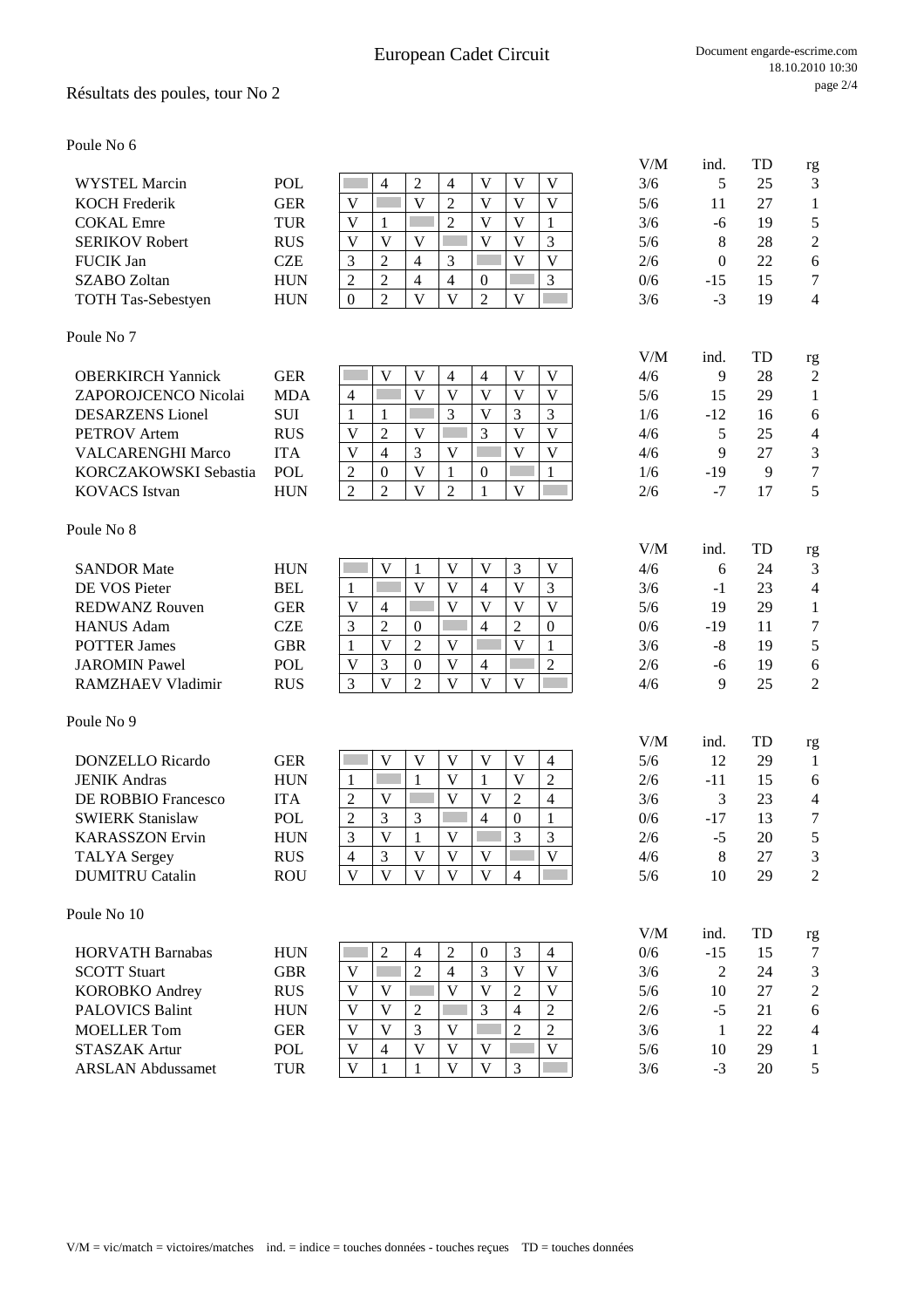## Résultats des poules, tour No 2

Poule No 11

| <b>ARTESI Fabio</b>          | GBR        |  |   |  |   |              | 3/6 |       | 26 |                |
|------------------------------|------------|--|---|--|---|--------------|-----|-------|----|----------------|
| <b>WALDHERR Michael</b>      | <b>AUT</b> |  | ∸ |  | ∠ |              | 1/6 | $-10$ | 19 | 7              |
| <b>KOKAEV</b> Ivan           | <b>RUS</b> |  |   |  |   |              | 3/6 |       | 22 | 4              |
| <b>HORVATH</b> Domonkos      | <b>HUN</b> |  |   |  | 4 |              | 2/6 |       |    |                |
| <b>DREOSSI</b> Leonardo      | <b>ITA</b> |  |   |  |   |              | 5/6 |       | 28 |                |
| <b>ROTH Thomas-Friedrich</b> | <b>GER</b> |  | ∠ |  |   | $\mathbf{V}$ | 3/6 | -4    | 19 |                |
| <b>MILAS</b> Artur           | POL        |  |   |  |   |              | 4/6 |       | 24 | $\overline{2}$ |

### Poule No 12

| <b>DOHI</b> Zoltan       | <b>HUN</b> |              |   |   | v |   |              | $\overline{4}$ | 2/5   | -4 | 16 | $\overline{4}$ |
|--------------------------|------------|--------------|---|---|---|---|--------------|----------------|-------|----|----|----------------|
| <b>CHORCHOWSKI Kewin</b> | POL        | $\mathbf{V}$ |   |   | v |   |              | $\mathbf{V}$   | 3/5   |    | 16 |                |
| <b>WILLIAMS Gruffydd</b> | GBR        |              |   |   |   |   |              | $\mathbf{V}$   | 3/5   |    | 19 |                |
| <b>GERT</b> Eduard       | GER        |              |   |   |   |   |              | 4              | 1/5   | -9 | 15 | 6              |
| <b>SMIRNOV</b> Igor      | <b>RUS</b> |              |   |   | 4 |   | $\mathbf{v}$ | $\mathbf{V}$   | 4/5   |    | 24 |                |
| <b>IVANOV</b> Simeon     | <b>BUL</b> | A            | A | A | A | A |              | A              | aband |    |    | 7              |
| <b>NIKITIN</b> Iurii     | UKR        | V            |   |   |   |   | $\Lambda$    |                | 2/5   | -8 |    |                |

#### Poule No 13

| <b>MARCZEWSKI Dominik</b> | <b>POL</b> |  |        |   |              | 2/6 | Ξ.                       | 19 |                |
|---------------------------|------------|--|--------|---|--------------|-----|--------------------------|----|----------------|
| <b>ALKONYI Vilmos</b>     | <b>HUN</b> |  |        |   | V            | 2/6 | $\overline{\phantom{a}}$ | 18 | 6              |
| <b>HERBST</b> Fabian      | AUT        |  |        |   | v            | 4/6 |                          |    |                |
| <b>BURNEV Lyuboslav</b>   | BUL        |  |        |   | v            | 4/6 |                          | 25 | $\overline{4}$ |
| DOMANSKI Adam             | GER        |  | $\sim$ | ◠ | $\mathbf{V}$ | 4/6 |                          | 25 | 3              |
| <b>DANILENKO Dmitriy</b>  | <b>RUS</b> |  |        |   | $\mathbf{V}$ | 5/6 |                          | 27 |                |
| PLATONOV Bogdan           | JKR        |  |        |   |              | 0/6 | -13                      |    | 7              |

#### Poule No 14

| <b>BUCUR Madalin</b>       | <b>ROU</b> |   |  |              |  | V | 4/6 | 14    |    |                |
|----------------------------|------------|---|--|--------------|--|---|-----|-------|----|----------------|
| <b>BRAILOVSKIY Nikolay</b> | <b>RUS</b> |   |  | V            |  |   | 5/6 | 10    | 26 |                |
| <b>COOPER Samuel James</b> | GBR        | 0 |  |              |  |   | 0/6 | $-24$ |    |                |
| <b>GOZDZIK Kamil</b>       | POL        |   |  |              |  | V | 3/6 |       | 22 | 4              |
| <b>VOROS Balint</b>        | <b>HUN</b> |   |  | $\mathbf{V}$ |  | V | 5/6 |       |    | $\overline{2}$ |
| <b>BEZRUKOV Maksym</b>     | UKR        |   |  |              |  |   | 1/6 | $-12$ | 15 | 6              |
| <b>GOERZEN</b> Thomas      | GER        | 0 |  |              |  |   | 3/6 |       | 20 |                |
|                            |            |   |  |              |  |   |     |       |    |                |

#### Poule No 15

| DE VISSCHER Jules-Emile  | <b>BEL</b> |   |   |                |   | $\sim$ |   | 2/6 | -11   |    |               |
|--------------------------|------------|---|---|----------------|---|--------|---|-----|-------|----|---------------|
| <b>JUENGER Christian</b> | GER        | 4 | 4 |                |   |        |   | 0/6 | $-14$ | 16 | 7             |
| <b>MARSICO</b> Gaetano   | ITA        | 4 |   |                |   |        |   | 2/6 | -6    | 19 |               |
| <b>PASKOV Pancho</b>     | <b>BUL</b> | V |   |                | 4 |        | V | 5/6 | 16    | 29 | $\mathcal{D}$ |
| <b>MATEISIN</b> Piotr    | <b>MDA</b> | v |   | v              |   |        | V | 6/6 |       | 30 |               |
| <b>KEIZEROV</b> Daniil   | <b>RUS</b> | V |   |                | 4 |        | V | 3/6 |       | 22 | 4             |
| <b>SZLAMA Akos</b>       | <b>HUN</b> | V |   | $\overline{4}$ |   |        |   | 3/6 |       | 23 | 3             |

| oule No 11                   |                                  |                                                    |                          |                         |                         |                           |                         |            |                  |          |                         |  |
|------------------------------|----------------------------------|----------------------------------------------------|--------------------------|-------------------------|-------------------------|---------------------------|-------------------------|------------|------------------|----------|-------------------------|--|
|                              |                                  |                                                    |                          | V                       |                         |                           |                         | V/M        | ind.             | TD       | rg                      |  |
| <b>ARTESI Fabio</b>          | <b>GBR</b>                       | $\overline{4}$                                     | V                        |                         | $\overline{4}$          | V                         | 3                       | 3/6        | 4                | 26       | 3                       |  |
| <b>WALDHERR Michael</b>      | <b>AUT</b>                       | $\mathbf V$                                        | $\overline{2}$           | 3                       | $\overline{4}$          | $\overline{2}$            | 3                       | 1/6        | $-10$            | 19       | 7                       |  |
| <b>KOKAEV</b> Ivan           | <b>RUS</b>                       | $\overline{4}$<br>V                                |                          | V                       | $\mathbf{1}$            | V                         | $\overline{2}$          | 3/6        | $\mathbf{0}$     | 22       | 4                       |  |
| <b>HORVATH Domonkos</b>      | <b>HUN</b>                       | $\overline{\mathsf{V}}$<br>$\mathbf{1}$            | 3                        |                         | 3                       | $\overline{4}$            | V                       | 2/6        | $-4$             | 21       | 6                       |  |
| <b>DREOSSI</b> Leonardo      | <b>ITA</b>                       | $\overline{V}$<br>$\overline{\mathsf{V}}$          | $\overline{\mathbf{V}}$  | $\overline{\mathsf{V}}$ |                         | $\overline{\mathsf{V}}$   | 3                       | 5/6        | 11               | 28       | 1                       |  |
| <b>ROTH Thomas-Friedrich</b> | <b>GER</b>                       | $\overline{\mathsf{V}}$<br>$\sqrt{2}$              | $\overline{2}$           | $\overline{\mathbf{V}}$ | $\boldsymbol{0}$        |                           | $\mathbf{V}$            | 3/6        | $-4$             | 19       | 5                       |  |
| <b>MILAS Artur</b>           | <b>POL</b>                       | $\overline{\mathbf{V}}$<br>$\mathbf{V}$            | $\mathbf{V}$             | $\overline{2}$          | $\overline{\mathsf{V}}$ | $\overline{2}$            |                         | 4/6        | 3                | 24       | 2                       |  |
| oule No 12                   |                                  |                                                    |                          |                         |                         |                           |                         |            |                  |          |                         |  |
| DOHI Zoltan                  | <b>HUN</b>                       | 1                                                  | V                        | V                       | $\mathbf{1}$            | $\boldsymbol{\mathrm{X}}$ | $\overline{4}$          | V/M<br>2/5 | ind.<br>$-4$     | TD<br>16 | rg<br>4                 |  |
| <b>CHORCHOWSKI Kewin</b>     | POL                              | V                                                  | $\mathbf{1}$             | $\overline{\mathbf{V}}$ | $\boldsymbol{0}$        | $\boldsymbol{\mathrm{X}}$ | $\mathbf{V}$            | 3/5        | 3                | 16       | 3                       |  |
|                              |                                  |                                                    |                          | $\mathbf{V}$            | 3                       |                           | $\mathbf{V}$            |            | 5                |          |                         |  |
| WILLIAMS Gruffydd            | <b>GBR</b>                       | $\mathbf{1}$<br>V                                  |                          |                         |                         | $\boldsymbol{\mathrm{X}}$ |                         | 3/5        |                  | 19       | $\overline{c}$          |  |
| <b>GERT</b> Eduard           | <b>GER</b>                       | $\overline{4}$<br>$\mathbf{1}$                     | $\mathbf{1}$             |                         | $\overline{V}$          | $\mathbf X$               | 4                       | 1/5        | $-9$             | 15       | 6                       |  |
| <b>SMIRNOV</b> Igor          | <b>RUS</b>                       | $\overline{\mathbf{V}}$<br>V                       | V                        | $\overline{4}$          |                         | $\mathbf X$               | $\overline{\mathbf{V}}$ | 4/5        | 13               | 24       | 1                       |  |
| <b>IVANOV Simeon</b>         | $\mathbf{B}\mathbf{U}\mathbf{L}$ | $\mathbf{A}$<br>A                                  | A                        | A                       | A                       |                           | $\mathbf{A}$            | aband      |                  |          | 7                       |  |
| NIKITIN Iurii                | <b>UKR</b>                       | V<br>$\mathbf{1}$                                  | $\overline{c}$           | V                       | $\overline{2}$          | $\mathbf X$               |                         | 2/5        | $-8$             | 15       | 5                       |  |
| oule No 13                   |                                  |                                                    |                          |                         |                         |                           |                         |            |                  |          |                         |  |
| <b>MARCZEWSKI Dominik</b>    | POL                              | V                                                  | $\overline{c}$           | $\overline{4}$          | 0                       | 3                         | V                       | V/M<br>2/6 | ind.<br>$-7$     | TD<br>19 | rg<br>5                 |  |
| <b>ALKONYI Vilmos</b>        | <b>HUN</b>                       | $\mathfrak{Z}$                                     | $\overline{2}$           | $\mathbf{1}$            | $\overline{2}$          | V                         | $\mathbf{V}$            | 2/6        | $-7$             | 18       | 6                       |  |
| <b>HERBST</b> Fabian         | <b>AUT</b>                       | V<br>V                                             |                          | $\overline{\mathbf{V}}$ |                         | 3                         | V                       | 4/6        | $\tau$           | 27       |                         |  |
|                              |                                  |                                                    |                          |                         | 4                       |                           |                         |            |                  |          | $\overline{c}$          |  |
| <b>BURNEV Lyuboslav</b>      | $\mathbf{B}\mathbf{U}\mathbf{L}$ | $\mathbf V$<br>V                                   | $\overline{c}$           |                         | $\mathbf V$             | 3                         | V                       | 4/6        | $\overline{4}$   | 25       | $\overline{\mathbf{4}}$ |  |
| <b>DOMANSKI Adam</b>         | <b>GER</b>                       | $\overline{\mathsf{V}}$<br>$\overline{\mathsf{V}}$ | $\overline{\mathsf{V}}$  | 3                       |                         | $\overline{2}$            | $\mathbf{V}$            | 4/6        | 5                | 25       | 3                       |  |
| <b>DANILENKO Dmitriy</b>     | <b>RUS</b>                       | $\overline{\mathsf{V}}$<br>$\overline{2}$          | V                        | $\overline{V}$          | V                       |                           | $\mathbf V$             | 5/6        | 11               | 27       | $\mathbf{1}$            |  |
| PLATONOV Bogdan              | <b>UKR</b>                       | 3<br>3                                             | $\overline{\mathcal{L}}$ | 3                       | $\overline{4}$          | $\Omega$                  |                         | 0/6        | $-13$            | 17       | 7                       |  |
| oule No 14                   |                                  |                                                    |                          |                         |                         |                           |                         |            |                  |          |                         |  |
| <b>BUCUR Madalin</b>         | <b>ROU</b>                       | 4                                                  | V                        | V                       | 3                       | V                         | V                       | V/M<br>4/6 | ind.<br>14       | TD<br>27 | rg<br>3                 |  |
| <b>BRAILOVSKIY Nikolay</b>   | <b>RUS</b>                       | $\mathbf V$                                        | $\overline{\mathsf{V}}$  | $\mathbf V$             | $\mathbf V$             | V                         |                         |            | 10               |          | 1                       |  |
|                              |                                  |                                                    |                          |                         |                         |                           | $\mathbf{1}$            | 5/6        |                  | 26       |                         |  |
| <b>COOPER Samuel James</b>   | <b>GBR</b>                       | $\boldsymbol{0}$<br>$\mathbf{1}$                   |                          | $\mathbf{1}$            | $\mathbf{1}$            | $\overline{c}$            | $\mathbf{1}$            | 0/6        | $-24$            | 6        | 7                       |  |
| <b>GOZDZIK Kamil</b>         | <b>POL</b>                       | $\overline{2}$<br>$\mathbf{1}$                     | $\mathbf V$              |                         | $\overline{4}$          | V                         | V                       | 3/6        | 3                | 22       | 4                       |  |
| <b>VOROS Balint</b>          | <b>HUN</b>                       | $\mathbf V$<br>$\overline{2}$                      | $\mathbf{V}$             | V                       |                         | $\mathbf{V}$              | V                       | 5/6        | 8                | 27       | $\mathfrak{D}$          |  |
| <b>BEZRUKOV Maksym</b>       | <b>UKR</b>                       | $\mathfrak{Z}$<br>$\mathbf{1}$                     | V                        | 1                       | $\mathfrak{Z}$          |                           | $\overline{2}$          | 1/6        | $-12$            | 15       | 6                       |  |
| <b>GOERZEN Thomas</b>        | <b>GER</b>                       | V<br>$\overline{0}$                                | V                        | $\overline{2}$          | 3                       | V                         |                         | 3/6        | 1                | 20       | 5                       |  |
| oule No 15                   |                                  |                                                    |                          |                         |                         |                           |                         |            |                  |          |                         |  |
|                              |                                  |                                                    |                          |                         |                         |                           |                         | V/M        | ind.             | TD       | rg                      |  |
| DE VISSCHER Jules-Emile      | <b>BEL</b>                       | V                                                  | V<br>$\overline{4}$      | $\boldsymbol{0}$        | $\overline{c}$          | 3                         | $\overline{2}$          | 2/6        | $-11$            | 17       | 6                       |  |
| <b>JUENGER Christian</b>     | <b>GER</b>                       | $\overline{4}$                                     |                          | 1                       | 1                       | 3                         | 3                       | 0/6        | $-14$            | 16       | 7                       |  |
| <b>MARSICO</b> Gaetano       | <b>ITA</b>                       | $\overline{4}$<br>V                                |                          | 1                       | 1                       | V                         | 3                       | 2/6        | -6               | 19       | 5                       |  |
| <b>PASKOV Pancho</b>         | <b>BUL</b>                       | V<br>V                                             | V                        |                         | 4                       | V                         | $\mathbf{V}$            | 5/6        | 16               | 29       | 2                       |  |
| <b>MATEISIN Piotr</b>        | <b>MDA</b>                       | V<br>V                                             | V                        | V                       |                         | V                         | V                       | 6/6        | 15               | 30       | 1                       |  |
| <b>KEIZEROV Daniil</b>       | <b>RUS</b>                       | V<br>V                                             | 1                        | 2                       | 4                       |                           | $\mathbf{V}$            | 3/6        | $\boldsymbol{0}$ | 22       | 4                       |  |
|                              |                                  |                                                    |                          |                         |                         |                           |                         |            |                  |          |                         |  |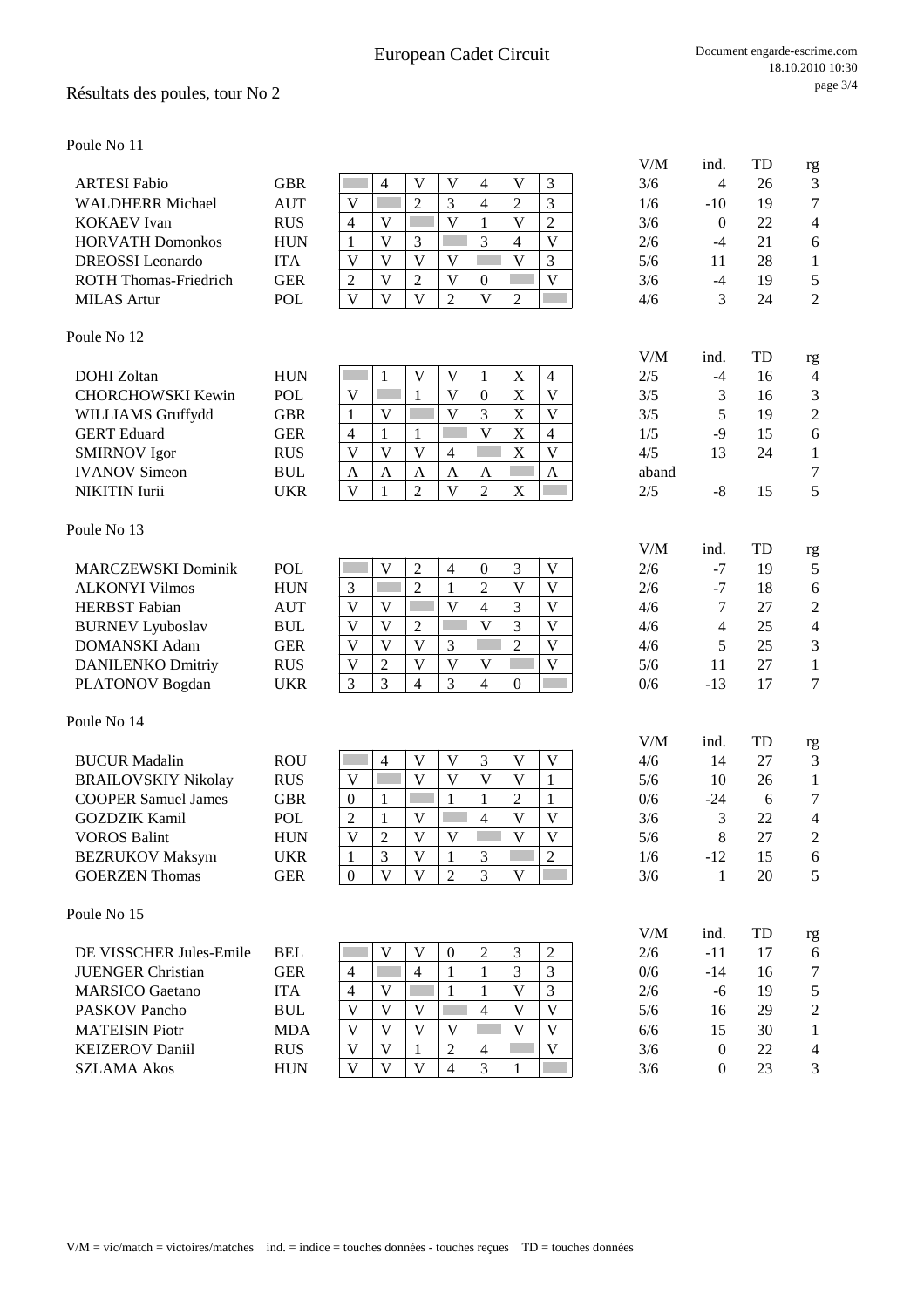LATZKO Bastian GER V V V 1 V 2 4/6 4 23 4

### Résultats des poules, tour No 2

Poule No 16

| <b>HABONY Viktor</b>         | <b>HUN</b> | $\overline{c}$          |                         | $\theta$                | $\boldsymbol{0}$        | $\theta$                | 3                       | 3                       | 0/6        | $-22$         | 8        | 7                  |
|------------------------------|------------|-------------------------|-------------------------|-------------------------|-------------------------|-------------------------|-------------------------|-------------------------|------------|---------------|----------|--------------------|
| <b>SZILAGYI</b> Gergely      | <b>HUN</b> | $\overline{2}$          | V                       |                         | $\overline{2}$          | $\boldsymbol{0}$        | 3                       | $\overline{3}$          | 1/6        | $-10$         | 15       | 6                  |
| KUDATSKIY Ivan               | <b>UKR</b> | $\overline{4}$          | V                       | $\overline{V}$          |                         | $\overline{V}$          | $\overline{4}$          | $\overline{V}$          | 4/6        | 8             | 28       | 3                  |
| DE MEO Nicola                | <b>ITA</b> | $\mathbf V$             | V                       | $\overline{\mathsf{V}}$ | $\overline{4}$          |                         | V                       | 3                       | 4/6        | 15            | 27       | $\overline{2}$     |
| <b>WILLIAMSON Andrew</b>     | <b>GBR</b> | $\mathbf{1}$            | $\overline{\mathbf{V}}$ | $\overline{V}$          | $\mathbf{V}$            | $\mathbf{1}$            |                         | $\boldsymbol{0}$        | 3/6        | $-8$          | 17       | 5                  |
| <b>SHABANOV Ilya</b>         | <b>RUS</b> | $\mathbf{V}$            | V                       | $\mathbf{V}$            | $\overline{4}$          | $\overline{\mathbf{V}}$ | $\mathbf{V}$            |                         | 5/6        | 13            | 29       | $\mathbf{1}$       |
| Poule No 17                  |            |                         |                         |                         |                         |                         |                         |                         |            |               |          |                    |
| <b>HENDRA</b> Thomas         | <b>GBR</b> |                         | $\overline{4}$          | $\mathbf{1}$            | $\boldsymbol{2}$        | 3                       | $\mathbf{0}$            | 1                       | V/M<br>0/6 | ind.<br>$-19$ | TD<br>11 | rg<br>7            |
| <b>LECCI Marco</b>           | <b>ITA</b> | V                       |                         | $\overline{V}$          | 3                       | V                       | V                       | V                       | 5/6        | 8             | 28       | $\overline{c}$     |
| <b>STARSHINOV Maksim</b>     | <b>RUS</b> | $\mathbf V$             | $\overline{4}$          |                         | $\overline{V}$          | V                       | $\overline{2}$          | $\mathbf V$             | 4/6        | 6             | 26       | $\overline{4}$     |
| STATSENKO Oleksiy            | <b>UKR</b> | $\mathbf V$             | V                       | $\overline{4}$          |                         | V                       | V                       | $\mathbf V$             | 5/6        | 13            | 29       | $\mathbf{1}$       |
| <b>NIGICSER Illes</b>        | <b>HUN</b> | V                       | $\overline{2}$          | $\overline{4}$          | $\overline{2}$          |                         | 1                       | $\overline{2}$          | 1/6        | $-12$         | 16       | 6                  |
| <b>YILDIRIM Enver</b>        | <b>TUR</b> | $\mathbf V$             | $\overline{2}$          | $\overline{\mathbf{V}}$ | 3                       | V                       |                         | V                       | 4/6        | 9             | 25       | 3                  |
| <b>BIERLAIRE Francois</b>    | SUI        | $\overline{\mathbf{V}}$ | 3                       | 1                       | $\mathbf{1}$            | V                       | 3                       |                         | 2/6        | $-5$          | 18       | 5                  |
| Poule No 18                  |            |                         |                         |                         |                         |                         |                         |                         |            |               |          |                    |
|                              |            |                         |                         |                         |                         |                         |                         |                         | V/M        | ind.          | TD       | rg                 |
| <b>BARANOVSKIY Alexander</b> | <b>RUS</b> |                         | $\overline{4}$          | V                       | V                       | $\mathbf V$             | V                       | V                       | 5/6        | 17            | 29       | 1                  |
| <b>BETTLE William</b>        | <b>GBR</b> | $\overline{V}$          |                         | $\overline{V}$          | $\mathbf{1}$            | $\overline{V}$          | $\mathbf{0}$            | $\overline{4}$          | 3/6        | $-3$          | 20       | 5                  |
| PLAZIY Vadym                 | <b>UKR</b> | $\overline{2}$          | $\overline{2}$          |                         | 3                       | $\overline{\mathbf{V}}$ | V                       | $\overline{\mathbf{V}}$ | 3/6        | $-2$          | 22       | 4                  |
| <b>REYNAERT</b> Samuel       | <b>BEL</b> | 3                       | V                       | V                       |                         | $\mathbf{V}$            | $\overline{3}$          | $\overline{\mathsf{V}}$ | 4/6        | 6             | 26       | 3                  |
| <b>NINCEVIC Martin</b>       | <b>SRB</b> | $\boldsymbol{0}$        | $\overline{2}$          | $\mathbf{1}$            | $\overline{c}$          |                         | $\overline{0}$          | $\mathbf{1}$            | 0/6        | $-24$         | 6        | $\boldsymbol{7}$   |
| <b>KOSSUTH Balint</b>        | <b>HUN</b> | $\overline{2}$          | V                       | $\overline{4}$          | $\mathbf{V}$            | V                       |                         | V                       | 4/6        | 11            | 26       | $\overline{c}$     |
| <b>FALB</b> Andreas          | <b>GER</b> | $\mathbf{0}$            | $\overline{\mathbf{V}}$ | $\overline{4}$          | $\overline{4}$          | $\overline{\mathbf{V}}$ | $\overline{2}$          |                         | 2/6        | $-5$          | 20       | 6                  |
| Poule No 19                  |            |                         |                         |                         |                         |                         |                         |                         |            |               |          |                    |
| CASATCHIN Gheorghi           | <b>MDA</b> |                         | 3                       | V                       | V                       | V                       | V                       | V                       | V/M<br>5/6 | ind.<br>13    | TD<br>28 | rg<br>$\mathbf{1}$ |
| NIKOLAEV Mykyta              | <b>UKR</b> | $\mathbf V$             |                         | $\overline{V}$          | V                       | V                       | 1                       | 1                       | 4/6        | $\mathbf{1}$  | 22       | 3                  |
| <b>MALINOWSKI Kamil</b>      | <b>POL</b> | $\mathbf{1}$            | $\overline{4}$          |                         | $\overline{4}$          | 4                       | $\overline{2}$          | $\overline{c}$          | 0/6        | $-13$         | 17       | $\overline{7}$     |
| HERGHELEGIU Vlad             | <b>ROU</b> | $\mathbf{1}$            | $\mathbf{0}$            | $\mathbf V$             |                         | $\overline{2}$          | $\overline{4}$          | $\overline{4}$          | 1/6        | $-13$         | 16       | 6                  |
| <b>GORSKIY Mikhail</b>       | <b>RUS</b> | $\overline{2}$          | $\overline{4}$          | $\overline{V}$          | $\overline{\mathbf{V}}$ |                         | $\overline{\mathbf{V}}$ | 3                       | 3/6        | $\mathbf{1}$  | 24       | $\overline{4}$     |
| <b>RACZ Viktor</b>           | <b>HUN</b> | $\overline{2}$          | V                       | V                       | $\mathbf{V}$            | $\overline{2}$          |                         | $\overline{2}$          | 3/6        | $-1$          | 21       | 5                  |
| SZABO Toni                   | <b>HUN</b> | $\overline{4}$          | V                       | $\overline{\mathsf{V}}$ | $\overline{\mathsf{V}}$ | $\overline{\mathbf{V}}$ | $\overline{\mathbf{V}}$ |                         | 5/6        | 12            | 29       | $\overline{2}$     |
| Poule No 20                  |            |                         |                         |                         |                         |                         |                         |                         |            |               |          |                    |
|                              |            |                         |                         |                         |                         |                         |                         |                         | V/M        | ind.          | TD       | rg                 |
| <b>KRASILNIKOV Rostislav</b> | <b>RUS</b> |                         | V                       | 2                       | V                       | V                       | 1                       | V                       | 4/6        | 6             | 23       | 3                  |
| DZWONIARSKI Damian           | <b>POL</b> | $\overline{4}$          |                         | $\boldsymbol{0}$        | V                       | 3                       | $\overline{2}$          | $\mathbf V$             | 2/6        | $-4$          | 19       | 5                  |
| MARDALEISHVILI Mikhei        | <b>GEO</b> | V                       | V                       |                         | V                       | $\overline{2}$          | V                       | V                       | 5/6        | 13            | 27       | $\overline{2}$     |
| <b>MATUZ Marton</b>          | <b>HUN</b> | $\mathbf{0}$            | 2                       | 2                       |                         | $\overline{c}$          | 1                       | V                       | 1/6        | $-17$         | 12       | 6                  |
| KURT Kemal-Arda              | TUR        | $\boldsymbol{0}$        | V                       | $\overline{\mathsf{V}}$ | V                       |                         | $\mathbf{1}$            | V                       | 4/6        | $\mathbf{1}$  | 21       | $\overline{4}$     |
| <b>POZZI</b> Gilberto        | <b>ITA</b> | $\mathbf V$             | V                       | $\overline{4}$          | V                       | V                       |                         | $\mathbf V$             | 5/6        | 18            | 29       | $\mathbf{1}$       |
| <b>HORRIX Jack</b>           | <b>GBR</b> | 3                       |                         | 1                       | $\overline{4}$          | 3                       |                         |                         | 0/6        | $-17$         | 13       | $\boldsymbol{7}$   |

V/M ind. TD rg

HORRIX Jack GBR 3 1 1 4 3 1 0/6 -17 13 7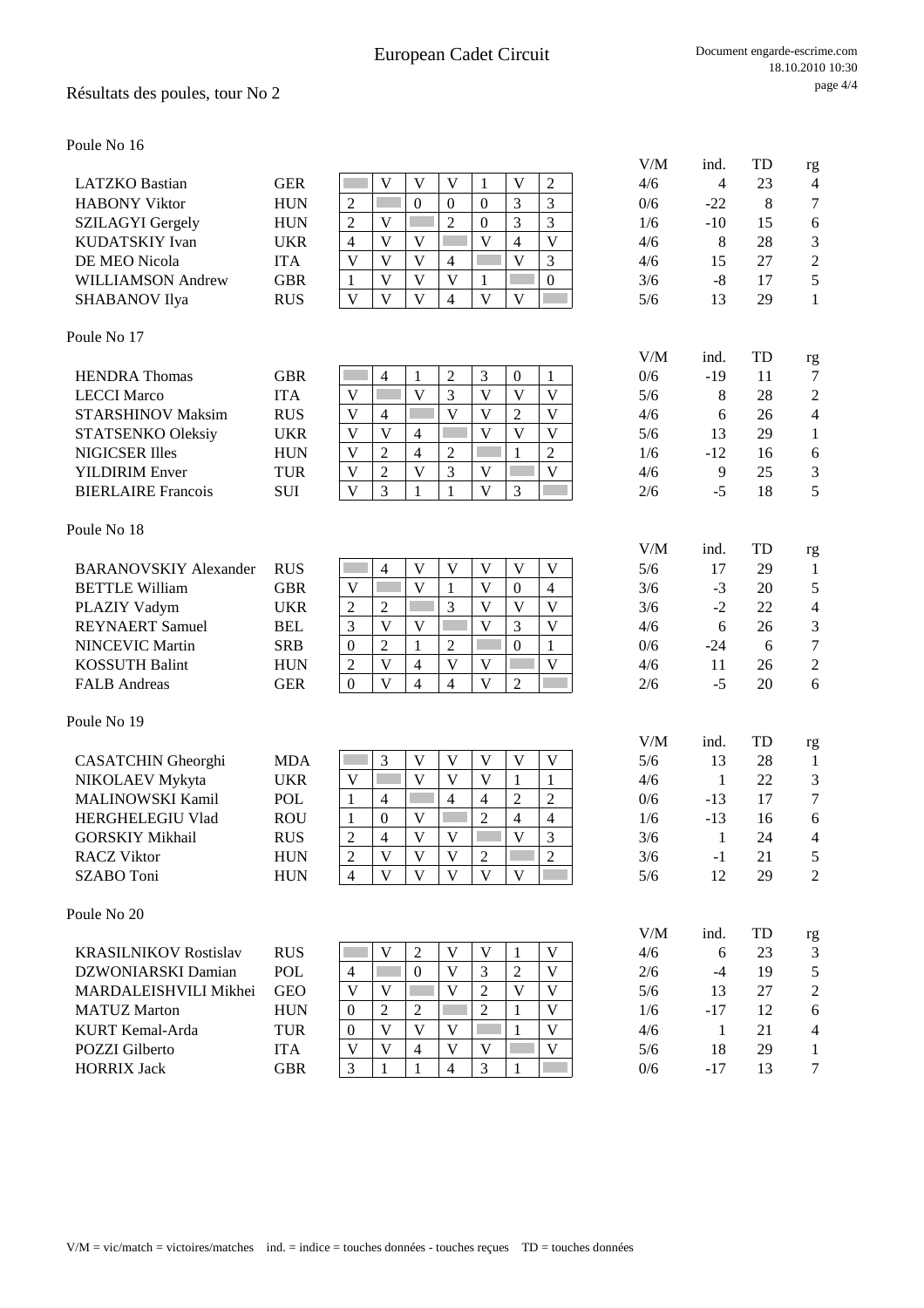| rang           | nom prénom                   | nation                           | V/M   | indice | TD | groupe   |
|----------------|------------------------------|----------------------------------|-------|--------|----|----------|
| $\mathbf{1}$   | <b>DARMIENTO Francesco</b>   | <b>ITA</b>                       | 0.917 | 39     | 59 | qualifié |
| $\overline{c}$ | ZAPOROJCENCO Nicolai         | <b>MDA</b>                       | 0.917 | 34     | 59 | qualifié |
| 3              | <b>MATEISIN Piotr</b>        | <b>MDA</b>                       | 0.917 | 33     | 55 | qualifié |
| 4              | <b>DONZELLO</b> Ricardo      | <b>GER</b>                       | 0.917 | 30     | 59 | qualifié |
| 5              | <b>KOCH Frederik</b>         | <b>GER</b>                       | 0.917 | 30     | 57 | qualifié |
| 6              | <b>KOROBKO</b> Andrey        | <b>RUS</b>                       | 0.917 | 27     | 57 | qualifié |
| 7              | LYSENKO Bogdan               | <b>UKR</b>                       | 0.917 | 27     | 56 | qualifié |
| 8              | <b>WEBB</b> Jonathan         | <b>GBR</b>                       | 0.917 | 21     | 56 | qualifié |
| 9              | TRUSHAKOV Alexander          | <b>RUS</b>                       | 0.833 | 34     | 57 | qualifié |
| 10             | <b>BARANOVSKIY Alexander</b> | <b>RUS</b>                       | 0.833 | 31     | 57 | qualifié |
| 11             | <b>REDWANZ Rouven</b>        | <b>GER</b>                       | 0.833 | 29     | 56 | qualifié |
| 12             | <b>DANILENKO Dmitriy</b>     | <b>RUS</b>                       | 0.833 | 29     | 54 | qualifié |
| 13             | PASKOV Pancho                | <b>BUL</b>                       | 0.833 | 28     | 58 | qualifié |
| 14             | <b>STATSENKO Oleksiy</b>     | <b>UKR</b>                       | 0.833 | 28     | 57 | qualifié |
| 15             | <b>BRAILOVSKIY Nikolay</b>   | <b>RUS</b>                       | 0.833 | 28     | 52 | qualifié |
| 16             | <b>CASATCHIN</b> Gheorghi    | <b>MDA</b>                       | 0.833 | 27     | 55 | qualifié |
| 17             | MARDALEISHVILI Mikheil       | <b>GEO</b>                       | 0.833 | 27     | 54 | qualifié |
| 18             | SHABANOV Ilya                | <b>RUS</b>                       | 0.833 | 26     | 54 | qualifié |
| 19             | <b>SANDOR Mate</b>           | <b>HUN</b>                       | 0.833 | 25     | 54 | qualifié |
| 20             | <b>KOSHCHEEV Sergey</b>      | <b>RUS</b>                       | 0.833 | 23     | 54 | qualifié |
| 21             | <b>MUNZ Max</b>              | <b>GER</b>                       | 0.833 | 22     | 54 | qualifié |
| 22             | <b>STASZAK Artur</b>         | <b>POL</b>                       | 0.833 | 21     | 56 | qualifié |
| 23             | <b>VOROS Balint</b>          | <b>HUN</b>                       | 0.833 | 20     | 56 | qualifié |
| 24             | <b>SERIKOV Robert</b>        | <b>RUS</b>                       | 0.833 | 18     | 54 | qualifié |
| 25             | <b>SMIRNOV</b> Igor          | <b>RUS</b>                       | 0.818 | 31     | 53 | qualifié |
| 26             | <b>BITUCA Cristian</b>       | <b>ROU</b>                       | 0.750 | 25     | 55 | qualifié |
| 26             | KUDATSKIY Ivan               | <b>UKR</b>                       | 0.750 | 25     | 55 | qualifié |
| 26             | POZZI Gilberto               | <b>ITA</b>                       | 0.750 | 25     | 55 | qualifié |
| 29             | <b>SINGER Martin</b>         | <b>HUN</b>                       | 0.750 | 25     | 52 | qualifié |
| 30             | <b>YILDIRIM Enver</b>        | <b>TUR</b>                       | 0.750 | 22     | 53 | qualifié |
| 31             | <b>VALCARENGHI Marco</b>     | <b>ITA</b>                       | 0.750 | 19     | 54 | qualifié |
| 32             | POPESSO Michele              | <b>ITA</b>                       | 0.750 | 18     | 54 | qualifié |
| 33             | SZCZEPANIAK Hubert           | POL                              | 0.750 | 18     | 53 | qualifié |
| 34             | <b>ANDREEV Ilya</b>          | <b>RUS</b>                       | 0.750 | 17     | 51 | qualifié |
| 34             | <b>DOMANSKI</b> Adam         | <b>GER</b>                       | 0.750 | 17     | 51 | qualifié |
| 36             | <b>LECCI Marco</b>           | <b>ITA</b>                       | 0.750 | 15     | 52 | qualifié |
| 37             | <b>DUMITRU Catalin</b>       | <b>ROU</b>                       | 0.750 | 14     | 54 | qualifié |
| 38             | <b>KOKAEV</b> Ivan           | <b>RUS</b>                       | 0.750 | 14     | 52 | qualifié |
| 39             | <b>GEMESI Huba</b>           | <b>HUN</b>                       | 0.750 | 11     | 53 | qualifié |
| 40             | DE MEO Nicola                | <b>ITA</b>                       | 0.667 | 22     | 55 | qualifié |
| 41             | <b>BUCUR</b> Madalin         | <b>ROU</b>                       | 0.667 | 22     | 53 | qualifié |
| 42             | <b>OBERKIRCH Yannick</b>     | <b>GER</b>                       | 0.667 | 19     | 56 | qualifié |
| 43             | <b>KOSSUTH Balint</b>        | <b>HUN</b>                       | 0.667 | 18     | 51 | qualifié |
| 44             | <b>GORSKIY Mikhail</b>       | <b>RUS</b>                       | 0.667 | 14     | 53 | qualifié |
| 45             | DE ROBBIO Francesco          | <b>ITA</b>                       | 0.667 | 14     | 49 | qualifié |
| 45             | STARSHINOV Maksim            | <b>RUS</b>                       | 0.667 | 14     | 49 | qualifié |
| 47             | <b>KRASILNIKOV Rostislav</b> | <b>RUS</b>                       | 0.667 | 13     | 50 | qualifié |
| 48             | <b>BURNEV Lyuboslav</b>      | $\mathbf{B}\mathbf{U}\mathbf{L}$ | 0.667 | 12     | 52 | qualifié |
| 49             | <b>DREOSSI</b> Leonardo      | <b>ITA</b>                       | 0.667 | 12     | 51 | qualifié |
| 49             | <b>WILLIAMS Nicholas</b>     | <b>GBR</b>                       | 0.667 | 12     | 51 | qualifié |
| 51             | <b>HERBST</b> Fabian         | <b>AUT</b>                       | 0.667 | 12     | 50 | qualifié |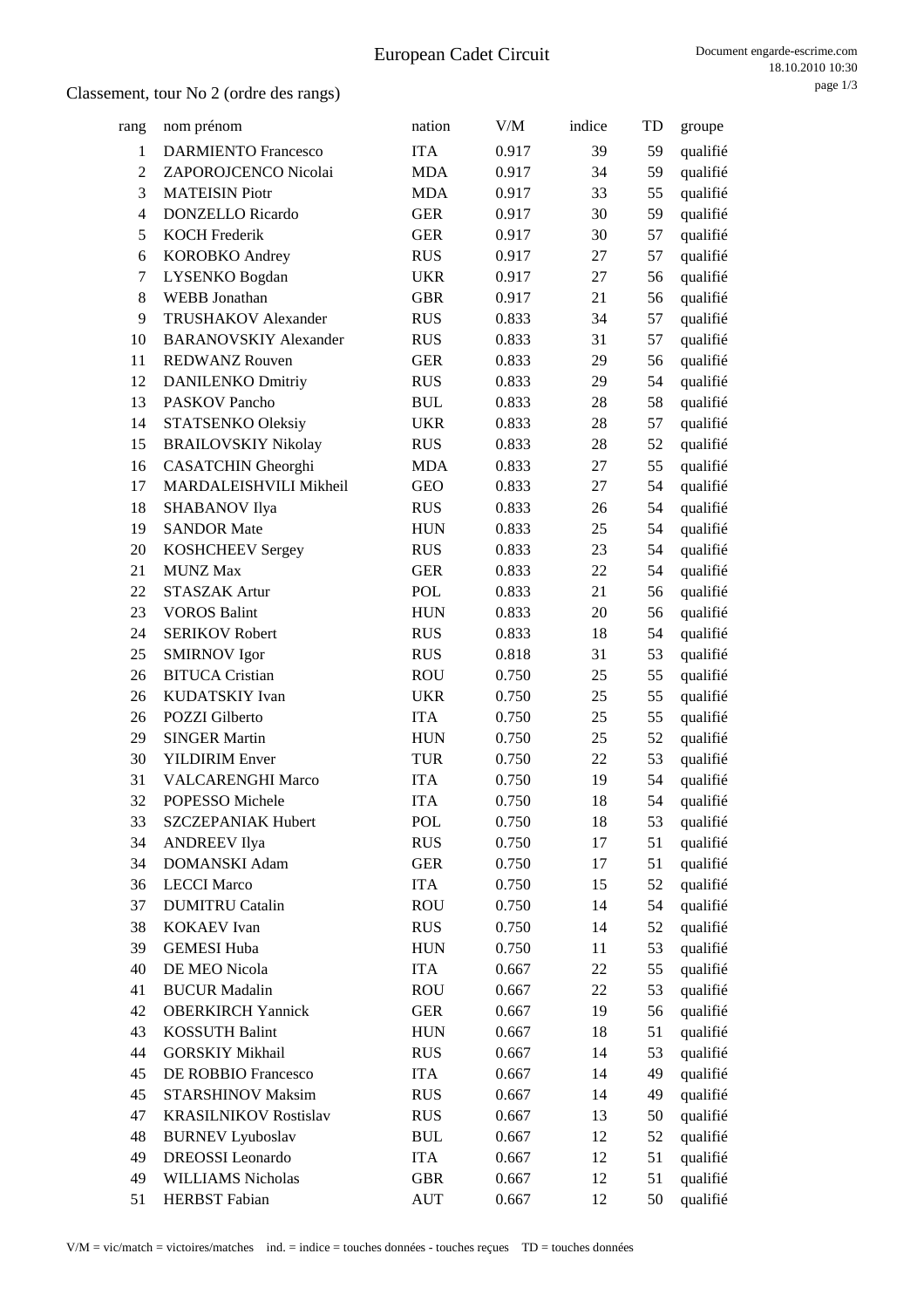| rang | nom prénom                   | nation     | V/M   | indice           | TD | groupe   |
|------|------------------------------|------------|-------|------------------|----|----------|
| 52   | RAMZHAEV Vladimir            | <b>RUS</b> | 0.667 | 12               | 47 | qualifié |
| 53   | <b>BETTLE William</b>        | <b>GBR</b> | 0.667 | 10               | 48 | qualifié |
| 54   | <b>CHORCHOWSKI Kewin</b>     | POL        | 0.636 | 8                | 39 | qualifié |
| 55   | <b>KOCH Domenik</b>          | <b>GER</b> | 0.583 | 17               | 47 | qualifié |
| 56   | <b>WYSTEL Marcin</b>         | POL        | 0.583 | 14               | 50 | qualifié |
| 57   | <b>MOELLER Tom</b>           | <b>GER</b> | 0.583 | 11               | 49 | qualifié |
| 58   | DZWONIARSKI Damian           | POL        | 0.583 | 10               | 46 | qualifié |
| 59   | <b>STUCHLIK Marek</b>        | POL        | 0.583 | 9                | 49 | qualifié |
| 60   | <b>ARTESI Fabio</b>          | <b>GBR</b> | 0.583 | 9                | 47 | qualifié |
| 61   | <b>TALYA</b> Sergey          | <b>RUS</b> | 0.583 | 8                | 50 | qualifié |
| 62   | <b>HORVATH Domonkos</b>      | <b>HUN</b> | 0.583 | $\tau$           | 49 | qualifié |
| 63   | <b>RACZ Viktor</b>           | <b>HUN</b> | 0.583 | 6                | 47 | qualifié |
| 64   | PLAZIY Vadym                 | <b>UKR</b> | 0.583 | $\mathfrak s$    | 48 | qualifié |
| 65   | <b>ROTH Thomas-Friedrich</b> | <b>GER</b> | 0.583 | 5                | 47 | qualifié |
| 65   | <b>SCHNEIDER Benno</b>       | <b>GER</b> | 0.583 | 5                | 47 | qualifié |
| 67   | <b>PETROV</b> Artem          | <b>RUS</b> | 0.583 | $\overline{4}$   | 48 | qualifié |
| 67   | <b>REYNAERT</b> Samuel       | <b>BEL</b> | 0.583 | $\overline{4}$   | 48 | qualifié |
| 69   | <b>LATZKO</b> Bastian        | <b>GER</b> | 0.583 | 3                | 42 | qualifié |
| 70   | <b>JANASIK Adam</b>          | POL        | 0.583 | $\overline{2}$   | 46 | qualifié |
| 71   | <b>ARSLAN Abdussamet</b>     | <b>TUR</b> | 0.583 | $\mathbf{1}$     | 45 | qualifié |
| 72   | VORONOV Kostyantyn           | <b>UKR</b> | 0.583 | $\mathbf{1}$     | 44 | qualifié |
| 73   | <b>POTTER James</b>          | <b>GBR</b> | 0.583 | $\mathbf{1}$     | 43 | qualifié |
| 74   | NIKOLAEV Mykyta              | <b>UKR</b> | 0.583 | $\mathbf{0}$     | 42 | qualifié |
| 75   | KURT Kemal-Arda              | <b>TUR</b> | 0.583 | $-1$             | 41 | qualifié |
| 76   | <b>DOHI</b> Zoltan           | <b>HUN</b> | 0.545 | $\overline{4}$   | 43 | qualifié |
| 77   | <b>GERT</b> Eduard           | <b>GER</b> | 0.545 | $\overline{2}$   | 43 | qualifié |
| 78   | WILLIAMS Gruffydd            | <b>GBR</b> | 0.545 | $\boldsymbol{0}$ | 39 | qualifié |
| 79   | <b>CIORNILA Sergiu</b>       | <b>ROU</b> | 0.500 | 9                | 47 | qualifié |
| 80   | <b>BANCSICS</b> Mate         | <b>HUN</b> | 0.500 | 8                | 51 | qualifié |
| 81   | <b>FARKAS Miklos</b>         | <b>HUN</b> | 0.500 | 6                | 51 | qualifié |
| 82   | SZABO Toni                   | <b>HUN</b> | 0.500 | 5                | 49 | qualifié |
| 83   | <b>ARTESI</b> Gianfranco     | <b>GBR</b> | 0.500 | $\overline{4}$   | 46 | qualifié |
| 84   | <b>MILAS</b> Artur           | POL        | 0.500 | $\mathbf{2}$     | 48 | qualifié |
| 85   | <b>GOERZEN</b> Thomas        | <b>GER</b> | 0.500 | $\overline{2}$   | 45 | qualifié |
| 86   | FUCIK Jan                    | <b>CZE</b> | 0.500 | $\boldsymbol{2}$ | 44 | qualifié |
| 86   | <b>MARSICO</b> Gaetano       | <b>ITA</b> | 0.500 | $\overline{2}$   | 44 | qualifié |
| 86   | NICA Andrei                  | <b>ROU</b> | 0.500 | $\overline{2}$   | 44 | qualifié |
| 89   | <b>SZLAMA Akos</b>           | <b>HUN</b> | 0.500 | $\mathbf{1}$     | 45 | qualifié |
| 90   | DE VOS Pieter                | <b>BEL</b> | 0.500 | $\boldsymbol{0}$ | 46 | qualifié |
| 90   | <b>KEIZEROV Daniil</b>       | <b>RUS</b> | 0.500 | $\boldsymbol{0}$ | 46 | qualifié |
| 92   | <b>GOZDZIK Kamil</b>         | POL        | 0.500 | $-2$             | 42 | qualifié |
| 93   | <b>COKAL</b> Emre            | TUR        | 0.500 | $-3$             | 43 | qualifié |
| 94   | <b>KOVACS</b> Istvan         | <b>HUN</b> | 0.500 | $-4$             | 40 | qualifié |
| 95   | DE VISSCHER Jules-Emile      | <b>BEL</b> | 0.500 | $-6$             | 43 | qualifié |
| 96   | <b>TOTH Tas-Sebestyen</b>    | <b>HUN</b> | 0.500 | $-10$            | 36 | qualifié |
| 97   | WILLIAMSON Andrew            | <b>GBR</b> | 0.500 | $-12$            | 39 | qualifié |
| 98   | NIKITIN Iurii                | <b>UKR</b> | 0.455 | $-8$             | 38 | qualifié |
| 99   | <b>SAUER Jonathan</b>        | <b>GER</b> | 0.417 | $\mathbf{1}$     | 49 | qualifié |
| 100  | <b>SEMIN</b> Ilya            | <b>RUS</b> | 0.417 | $-2$             | 44 | qualifié |
| 101  | <b>KARASSZON</b> Ervin       | <b>HUN</b> | 0.417 | $-3$             | 41 | qualifié |
| 101  | <b>PALOVICS Balint</b>       | <b>HUN</b> | 0.417 | $-3$             | 41 | qualifié |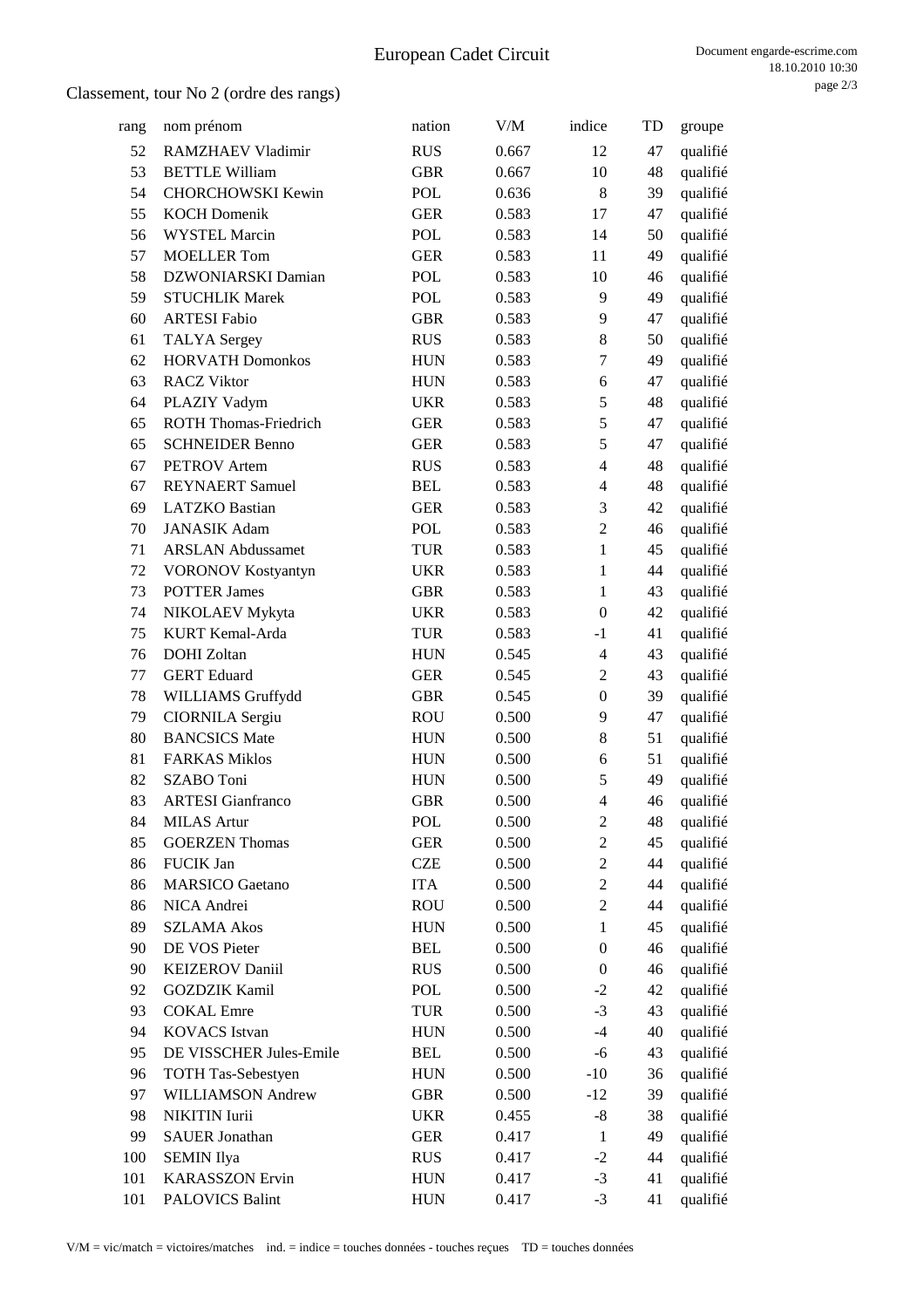| rang | nom prénom                   | nation     | V/M     | indice | TD | groupe   |
|------|------------------------------|------------|---------|--------|----|----------|
| 103  | HERGHELEGIU Vlad             | <b>ROU</b> | 0.417   | -6     | 42 | qualifié |
| 104  | <b>ALKONYI Vilmos</b>        | <b>HUN</b> | 0.417   | $-6$   | 41 | qualifié |
| 105  | <b>BIERLAIRE</b> Francois    | SUI        | 0.417   | $-6$   | 36 | qualifié |
| 106  | <b>BEZRUKOV Maksym</b>       | <b>UKR</b> | 0.417   | $-7$   | 40 | qualifié |
| 107  | <b>FALB</b> Andreas          | <b>GER</b> | 0.417   | $-8$   | 40 | qualifié |
| 107  | <b>SCOTT Stuart</b>          | <b>GBR</b> | 0.417   | $-8$   | 40 | qualifié |
| 109  | <b>BAIDACHENKO Vadym</b>     | <b>UKR</b> | 0.333   | $-5$   | 43 | qualifié |
| 110  | <b>JAROMIN Pawel</b>         | POL        | 0.333   | $-9$   | 40 | qualifié |
| 110  | <b>PIEN Aleksander</b>       | POL        | 0.333   | $-9$   | 40 | qualifié |
| 110  | <b>SWIERK Stanislaw</b>      | <b>POL</b> | 0.333   | $-9$   | 40 | qualifié |
| 113  | <b>DESARZENS</b> Lionel      | SUI        | 0.333   | $-10$  | 40 | éliminé  |
| 113  | KAPUSTYAN Yevheniy           | <b>UKR</b> | 0.333   | $-10$  | 40 | éliminé  |
| 115  | <b>PLATONOV Sergiy</b>       | <b>UKR</b> | 0.333   | $-12$  | 35 | éliminé  |
| 116  | <b>MARCZEWSKI Dominik</b>    | POL        | 0.333   | $-14$  | 37 | éliminé  |
| 117  | <b>VANDEN BILCKE Casper</b>  | <b>BEL</b> | 0.333   | $-15$  | 35 | éliminé  |
| 118  | <b>NIGICSER Illes</b>        | <b>HUN</b> | 0.333   | $-16$  | 39 | éliminé  |
| 119  | <b>HABONY Viktor</b>         | <b>HUN</b> | 0.333   | $-16$  | 34 | éliminé  |
| 120  | <b>JENIK Andras</b>          | <b>HUN</b> | 0.333   | $-20$  | 31 | éliminé  |
| 121  | <b>PILLER</b> Gergely        | <b>HUN</b> | 0.250   | $-14$  | 34 | éliminé  |
| 122  | MALINOWSKI Kamil             | POL        | 0.250   | $-15$  | 36 | éliminé  |
| 123  | PLATONOV Bogdan              | <b>UKR</b> | 0.250   | $-17$  | 38 | éliminé  |
| 124  | <b>HORRIX Jack</b>           | <b>GBR</b> | 0.250   | $-19$  | 36 | éliminé  |
| 125  | <b>WALDHERR Michael</b>      | <b>AUT</b> | 0.250   | $-20$  | 32 | éliminé  |
| 126  | <b>MATUZ Marton</b>          | <b>HUN</b> | 0.250   | $-20$  | 31 | éliminé  |
| 127  | CUCU-DUMITRESCU Mihai        | <b>ROU</b> | 0.250   | $-20$  | 29 | éliminé  |
| 128  | <b>ZEINALOV Ruslan</b>       | <b>RUS</b> | 0.250   | $-22$  | 33 | éliminé  |
| 129  | <b>SZILAGYI</b> Gergely      | <b>HUN</b> | 0.250   | $-22$  | 30 | éliminé  |
| 130  | <b>CUCU-DUMITRESCU Tudor</b> | <b>ROU</b> | 0.250   | $-24$  | 28 | éliminé  |
| 131  | KORCZAKOWSKI Sebastian       | POL        | 0.250   | $-26$  | 27 | éliminé  |
| 132  | <b>HORVATH Barnabas</b>      | <b>HUN</b> | 0.167   | $-18$  | 34 | éliminé  |
| 133  | <b>JUENGER Christian</b>     | <b>GER</b> | 0.167   | $-21$  | 32 | éliminé  |
| 134  | <b>SZABO</b> Zoltan          | <b>HUN</b> | 0.167   | $-23$  | 35 | éliminé  |
| 135  | DOBO Istvan                  | <b>HUN</b> | 0.167   | $-23$  | 32 | éliminé  |
| 136  | <b>HANUS Adam</b>            | <b>CZE</b> | 0.167   | $-27$  | 28 | éliminé  |
| 137  | <b>HENDRA</b> Thomas         | <b>GBR</b> | 0.167   | $-30$  | 26 | éliminé  |
| 138  | <b>COOPER Samuel James</b>   | <b>GBR</b> | 0.167   | $-35$  | 23 | éliminé  |
| 139  | <b>NINCEVIC Martin</b>       | <b>SRB</b> | 0.167   | $-37$  | 21 | éliminé  |
| 140  | <b>IVANOV</b> Simeon         | <b>BUL</b> | abandon |        |    | abandon  |
|      |                              |            |         |        |    |          |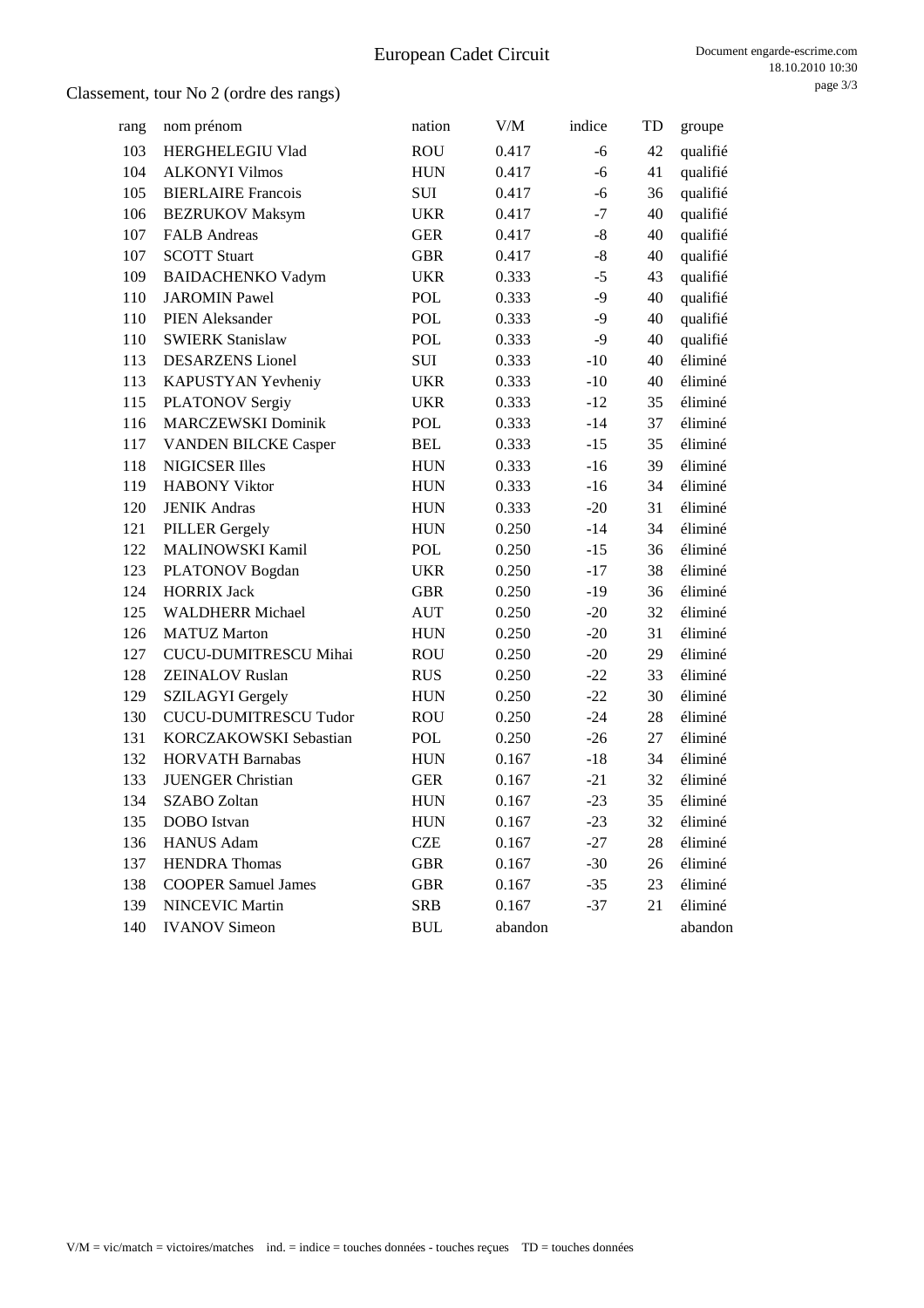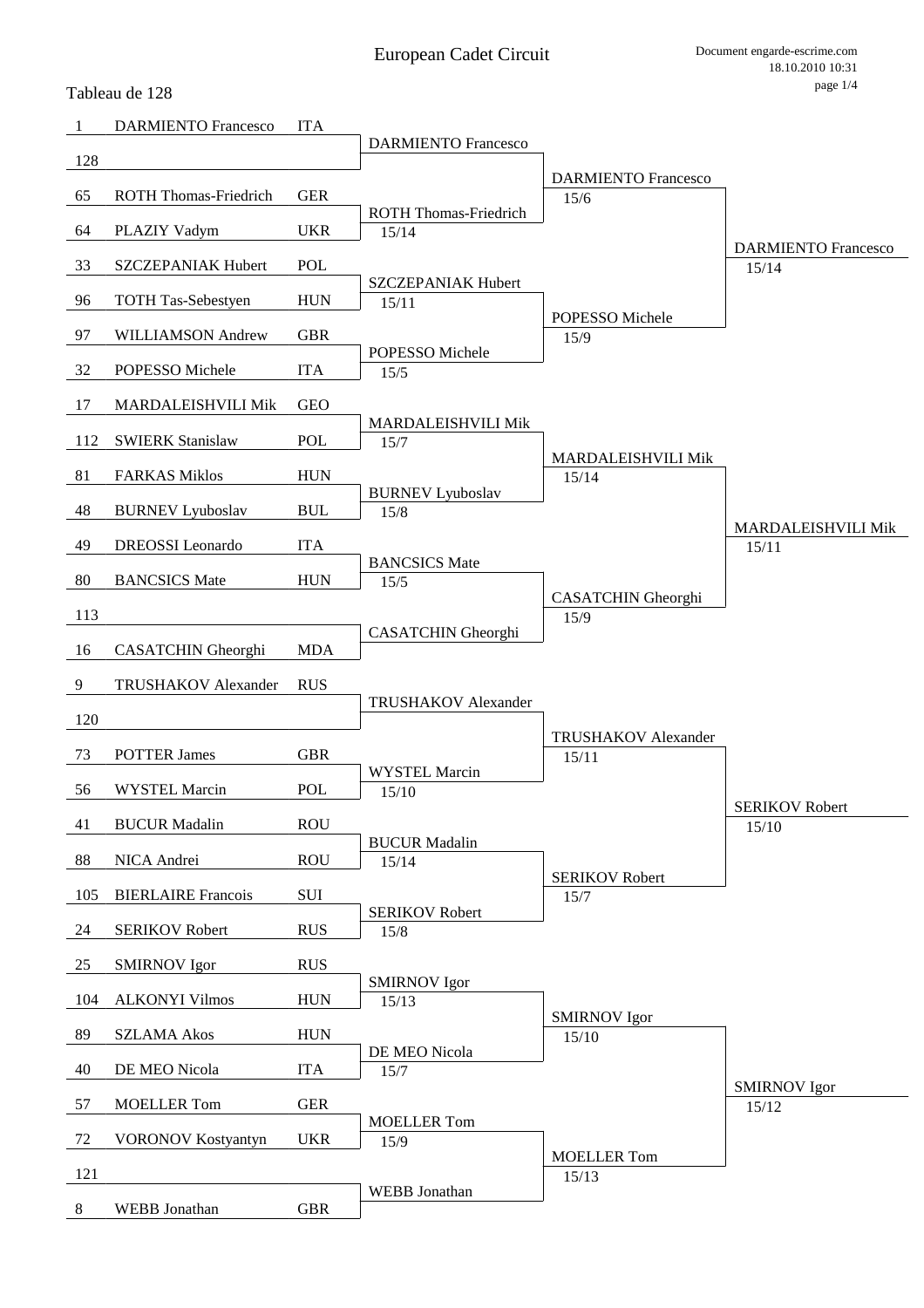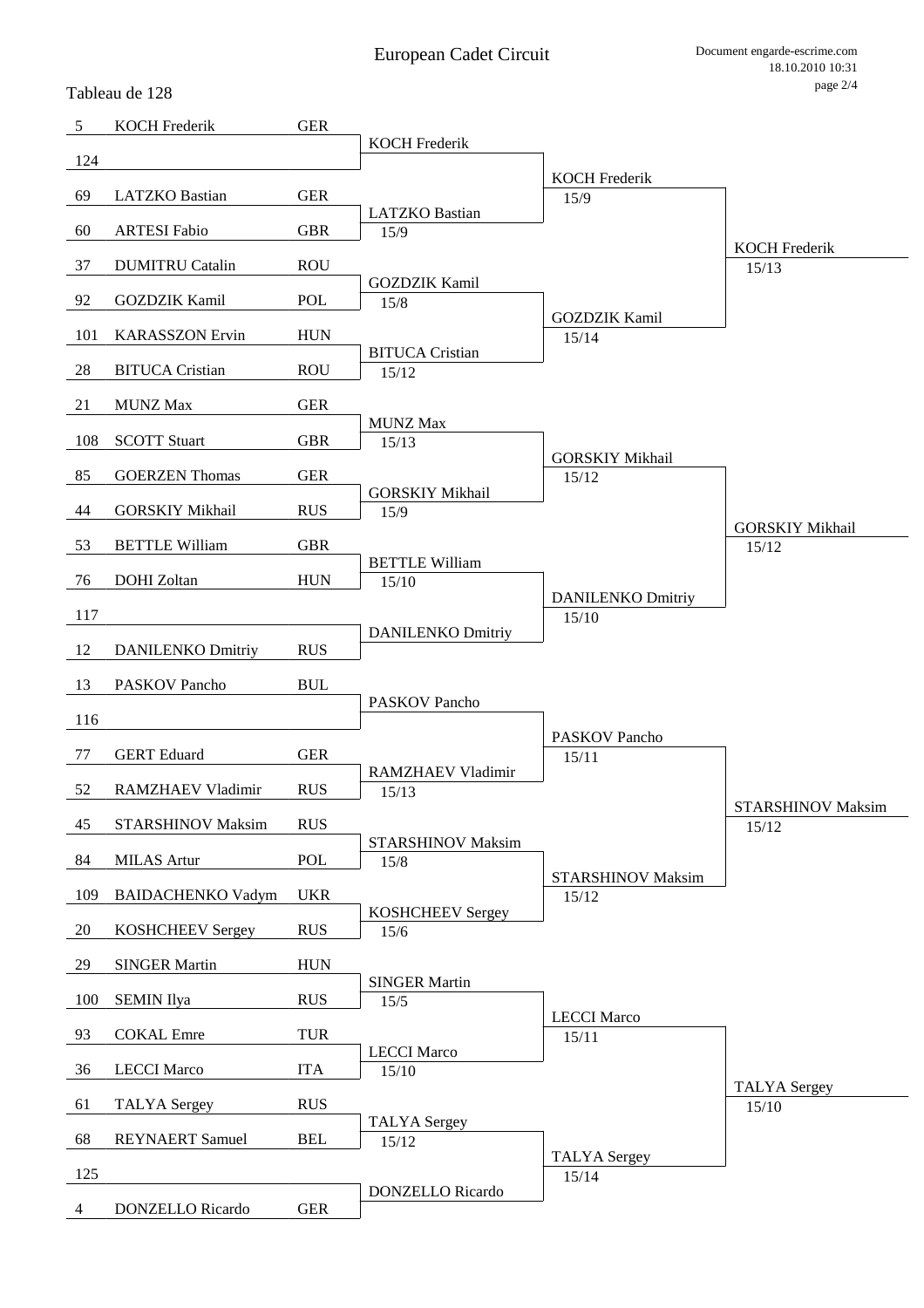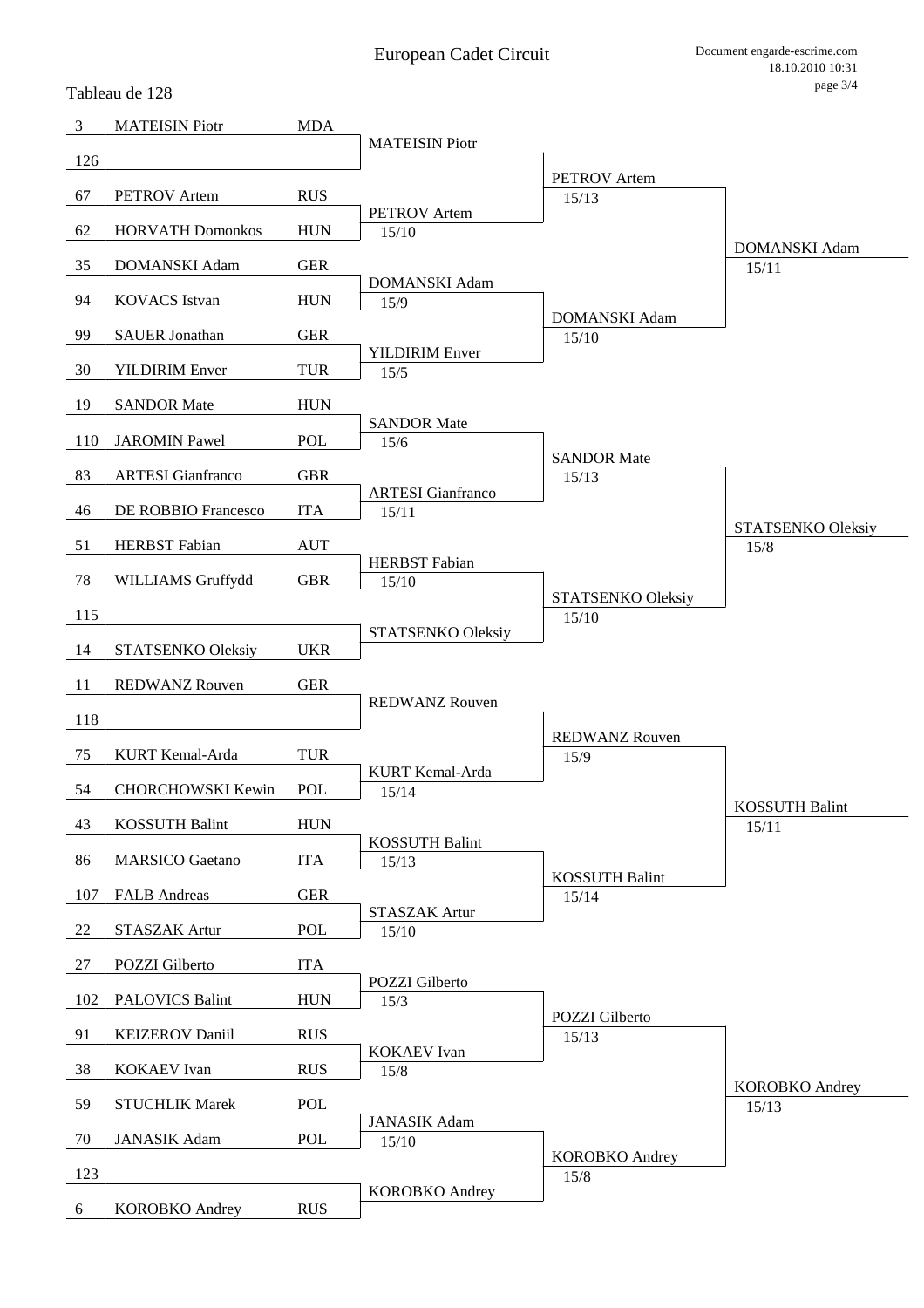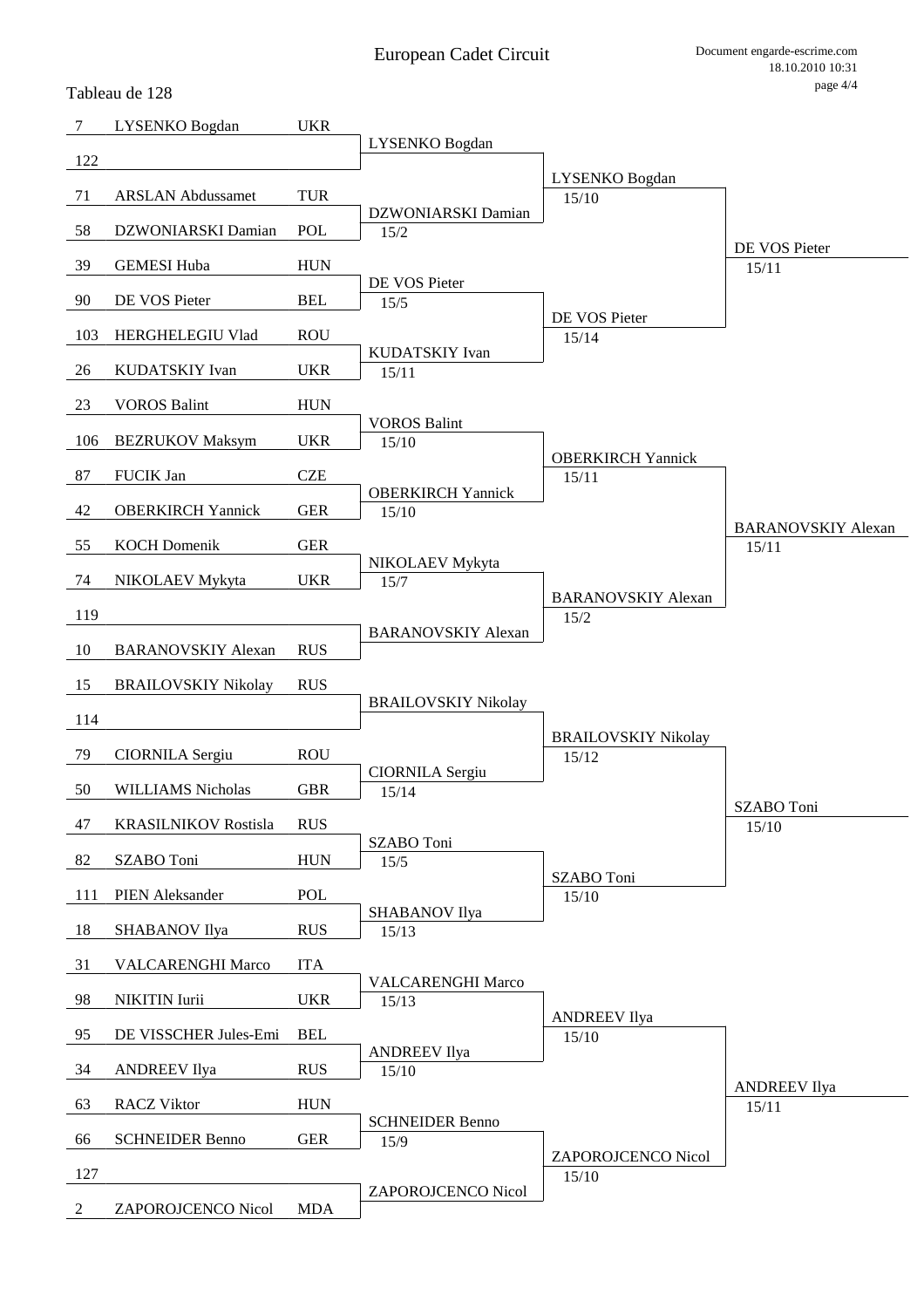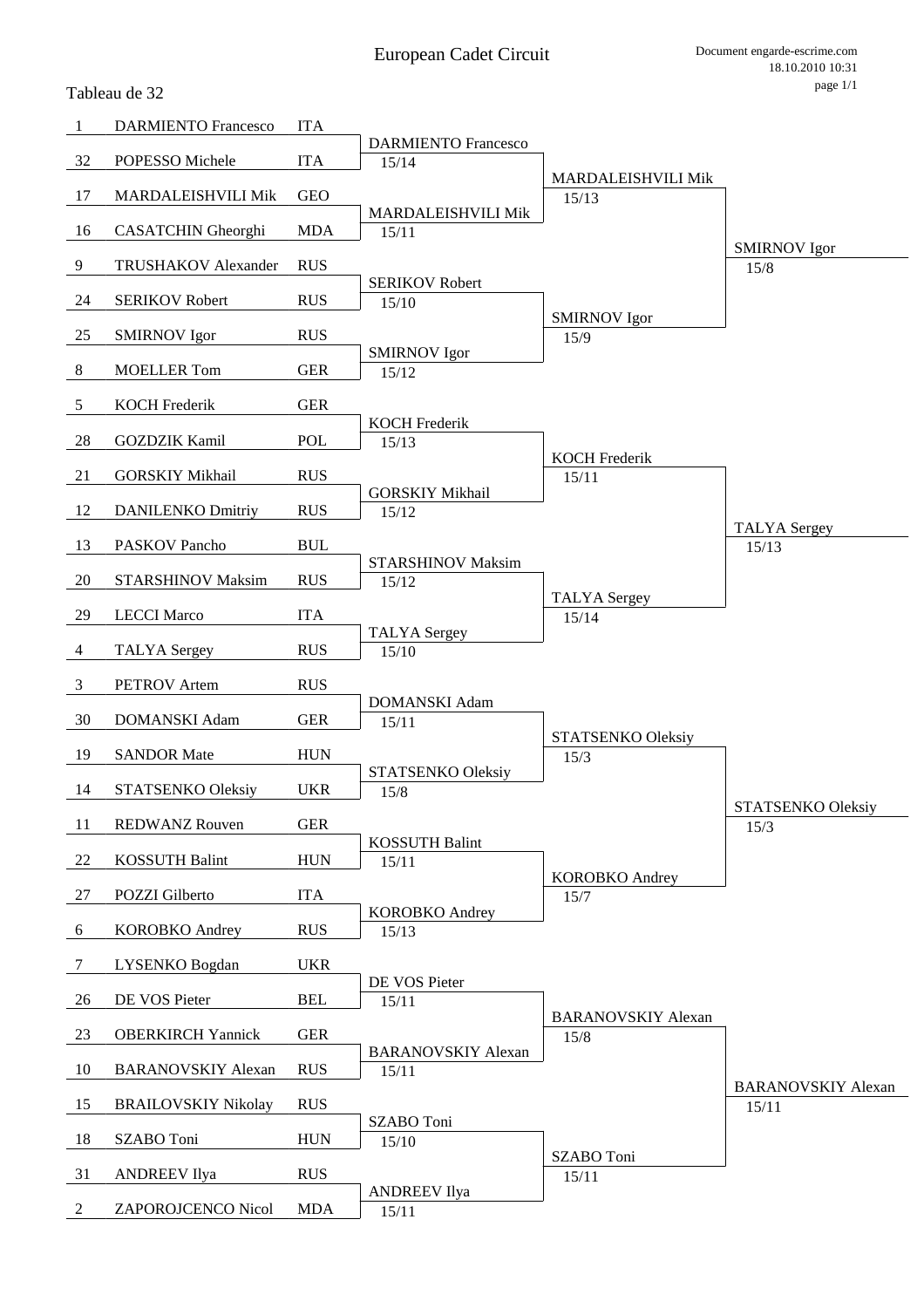| POPESSO Michele<br><b>MDA</b><br>16                               |  |
|-------------------------------------------------------------------|--|
|                                                                   |  |
| <b>CASATCHIN</b> Gheorghi<br>15/11                                |  |
|                                                                   |  |
| <b>TRUSHAKOV</b> Alexander<br>9<br><b>RUS</b>                     |  |
| <b>TRUSHAKOV Alexander</b>                                        |  |
| 8<br><b>MOELLER</b> Tom<br><b>GER</b><br>15/5                     |  |
| 5<br><b>GOZDZIK Kamil</b><br>POL                                  |  |
| <b>DANILENKO Dmitriy</b>                                          |  |
| 12<br><b>DANILENKO Dmitriy</b><br><b>RUS</b><br>15/6              |  |
|                                                                   |  |
| 13<br><b>PASKOV Pancho</b><br><b>BUL</b>                          |  |
| <b>LECCI Marco</b>                                                |  |
| <b>LECCI Marco</b><br><b>ITA</b><br>4<br>15/10                    |  |
|                                                                   |  |
| 3<br><b>RUS</b><br><b>PETROV</b> Artem                            |  |
| <b>PETROV</b> Artem                                               |  |
| <b>SANDOR Mate</b><br><b>HUN</b><br>14<br>15/10                   |  |
|                                                                   |  |
| 11<br><b>REDWANZ Rouven</b><br><b>GER</b>                         |  |
| <b>POZZI</b> Gilberto<br><b>ITA</b>                               |  |
| <b>POZZI</b> Gilberto<br>6<br>15/11                               |  |
| 7<br>LYSENKO Bogdan<br><b>UKR</b>                                 |  |
| <b>OBERKIRCH Yannick</b>                                          |  |
| 10<br><b>OBERKIRCH Yannick</b><br>GER<br>15/14                    |  |
|                                                                   |  |
| 15<br><b>BRAILOVSKIY Nikolay</b><br><b>RUS</b>                    |  |
| <b>ZAPOROJCENCO Nicol</b>                                         |  |
| $\overline{c}$<br><b>ZAPOROJCENCO Nicol</b><br><b>MDA</b><br>15/6 |  |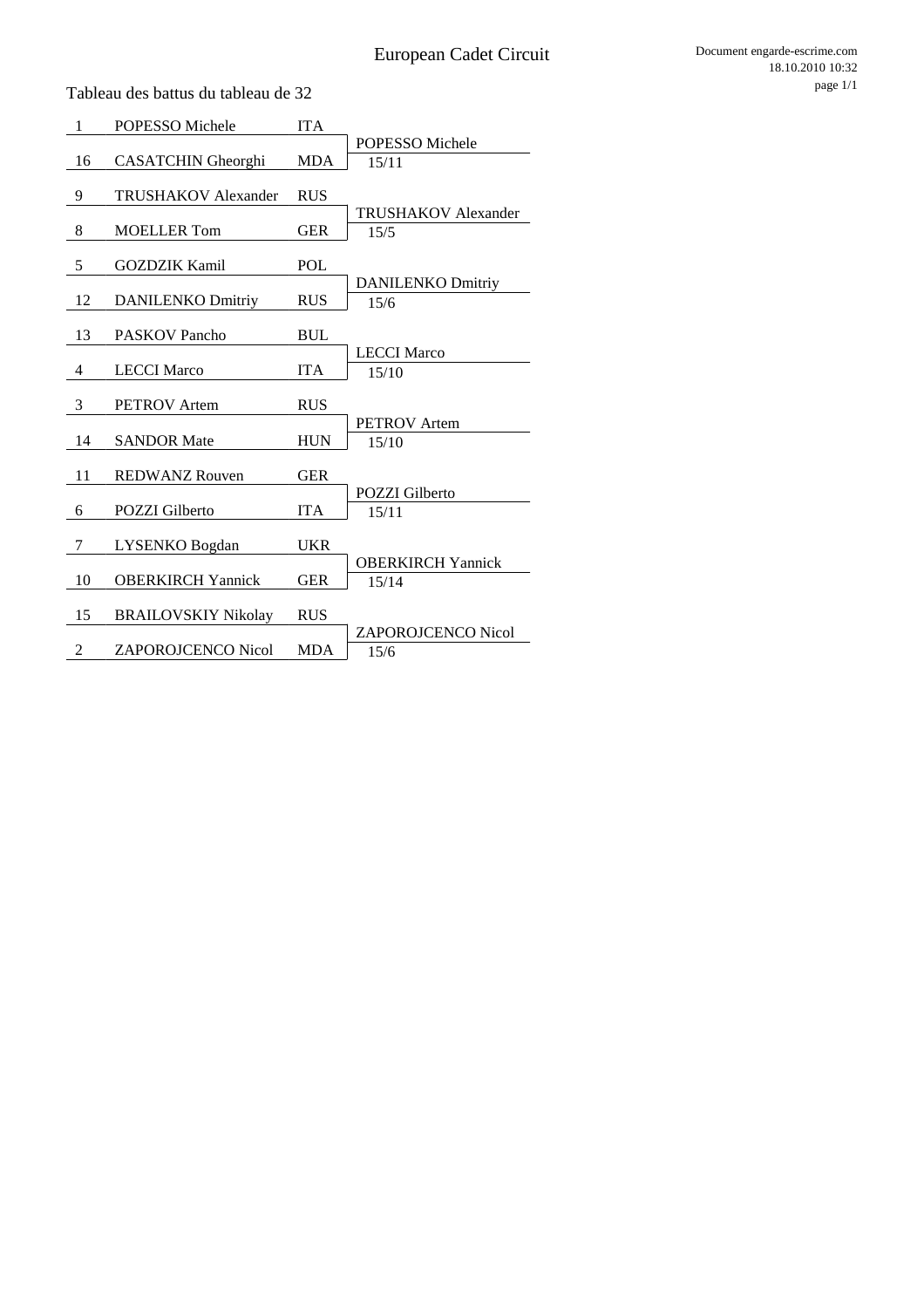| <b>ZAPOROJCENCO Nicol</b>  |
|----------------------------|
|                            |
|                            |
|                            |
|                            |
|                            |
|                            |
|                            |
|                            |
|                            |
|                            |
|                            |
|                            |
|                            |
|                            |
|                            |
|                            |
|                            |
|                            |
|                            |
|                            |
|                            |
|                            |
|                            |
| <b>TRUSHAKOV Alexander</b> |
|                            |
|                            |
|                            |

Tableaux E-F de 16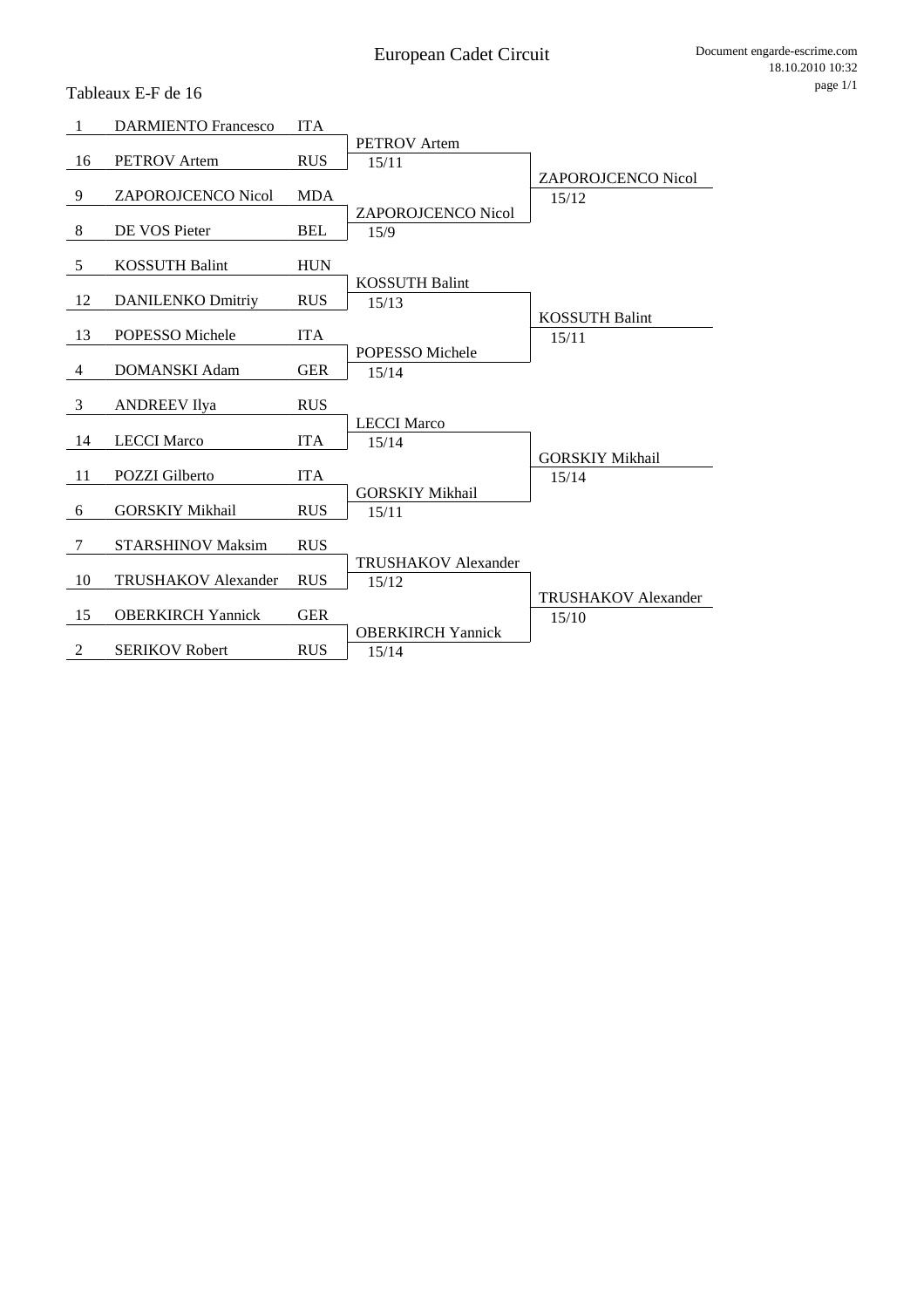Tableau G

|   | <b>KOCH Frederik</b>      | <b>GER</b> |                            |
|---|---------------------------|------------|----------------------------|
|   |                           |            | <b>KOSSUTH Balint</b>      |
| 8 | <b>KOSSUTH Balint</b>     | <b>HUN</b> | 15/14                      |
|   |                           |            |                            |
| 5 | <b>ZAPOROJCENCO Nicol</b> | <b>MDA</b> |                            |
|   |                           |            | <b>ZAPOROJCENCO Nicol</b>  |
| 4 | SZABO Toni                | <b>HUN</b> | 15/13                      |
|   |                           |            |                            |
| 3 | <b>MARDALEISHVILI Mik</b> | <b>GEO</b> |                            |
|   |                           |            | <b>TRUSHAKOV Alexander</b> |
| 6 | TRUSHAKOV Alexander       | <b>RUS</b> | 15/12                      |
|   |                           |            |                            |
|   | <b>GORSKIY Mikhail</b>    | <b>RUS</b> |                            |
|   |                           |            | <b>GORSKIY Mikhail</b>     |
| 2 | <b>KOROBKO</b> Andrey     | <b>RUS</b> | 15/5                       |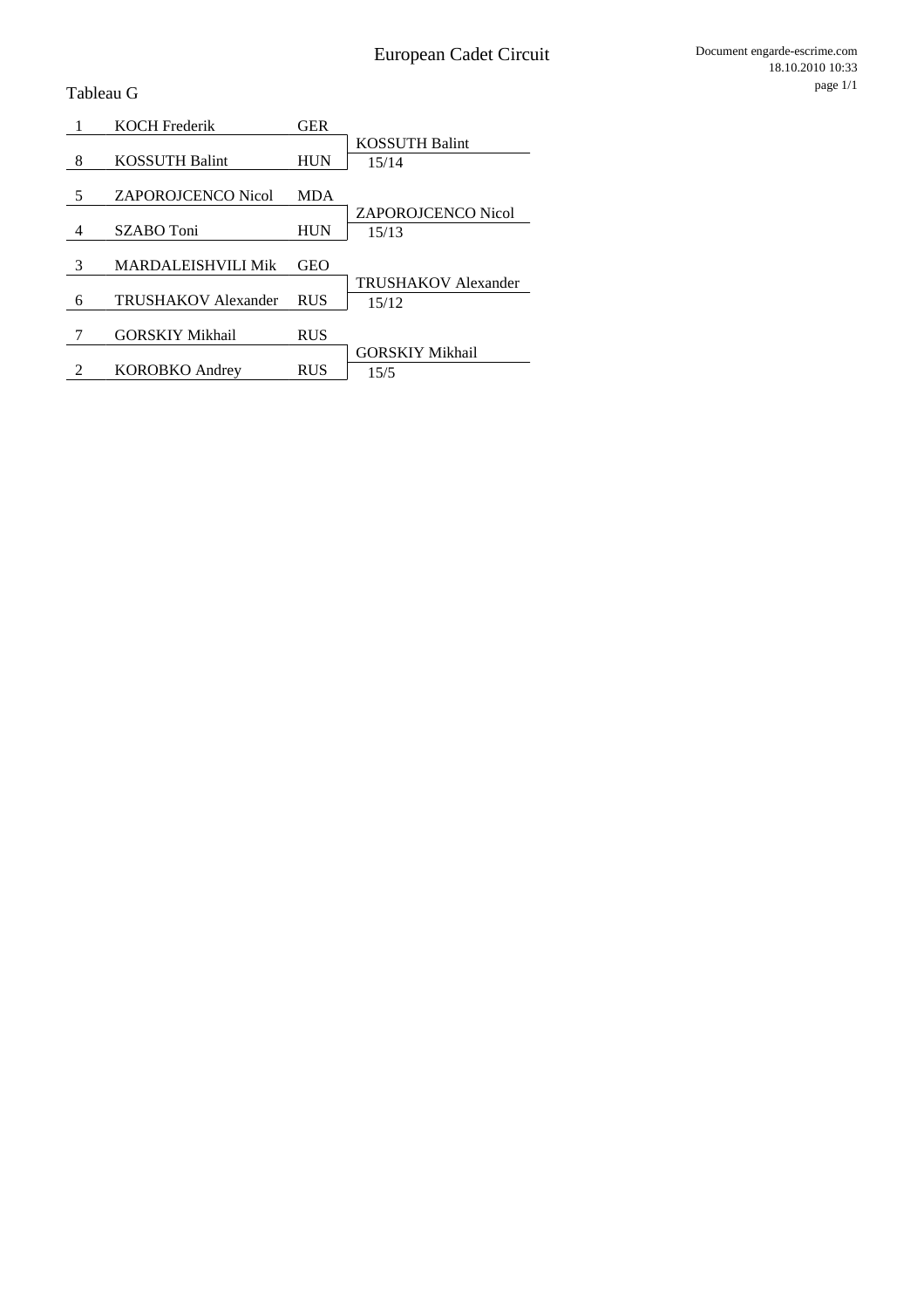### Tableau final de 8

|   | <b>BARANOVSKIY Alexa</b> | <b>RUS</b> |                          |                          |                          |
|---|--------------------------|------------|--------------------------|--------------------------|--------------------------|
|   |                          |            | <b>BARANOVSKIY Alexa</b> |                          |                          |
| 8 | <b>GORSKIY Mikhail</b>   | <b>RUS</b> | 15/7                     |                          |                          |
|   |                          |            |                          | <b>BARANOVSKIY Alexa</b> |                          |
|   | <b>ZAPOROJCENCO Nico</b> | <b>MDA</b> |                          | 15/7                     |                          |
|   |                          |            | <b>ZAPOROJCENCO Nico</b> |                          |                          |
| 4 | <b>TALYA</b> Sergey      | <b>RUS</b> | 15/8                     |                          |                          |
|   |                          |            |                          |                          | <b>BARANOVSKIY Alexa</b> |
| 3 | <b>SMIRNOV</b> Igor      | <b>RUS</b> |                          |                          | 15/13                    |
|   |                          |            | <b>TRUSHAKOV Alexand</b> |                          |                          |
| 6 | <b>TRUSHAKOV Alexand</b> | <b>RUS</b> | 15/5                     |                          |                          |
|   |                          |            |                          | STATSENKO Oleksiy        |                          |
|   | <b>KOSSUTH Balint</b>    | <b>HUN</b> |                          | 15/9                     |                          |
|   |                          |            | STATSENKO Oleksiy        |                          |                          |
|   | <b>STATSENKO Oleksiv</b> | <b>UKR</b> | 15/6                     |                          |                          |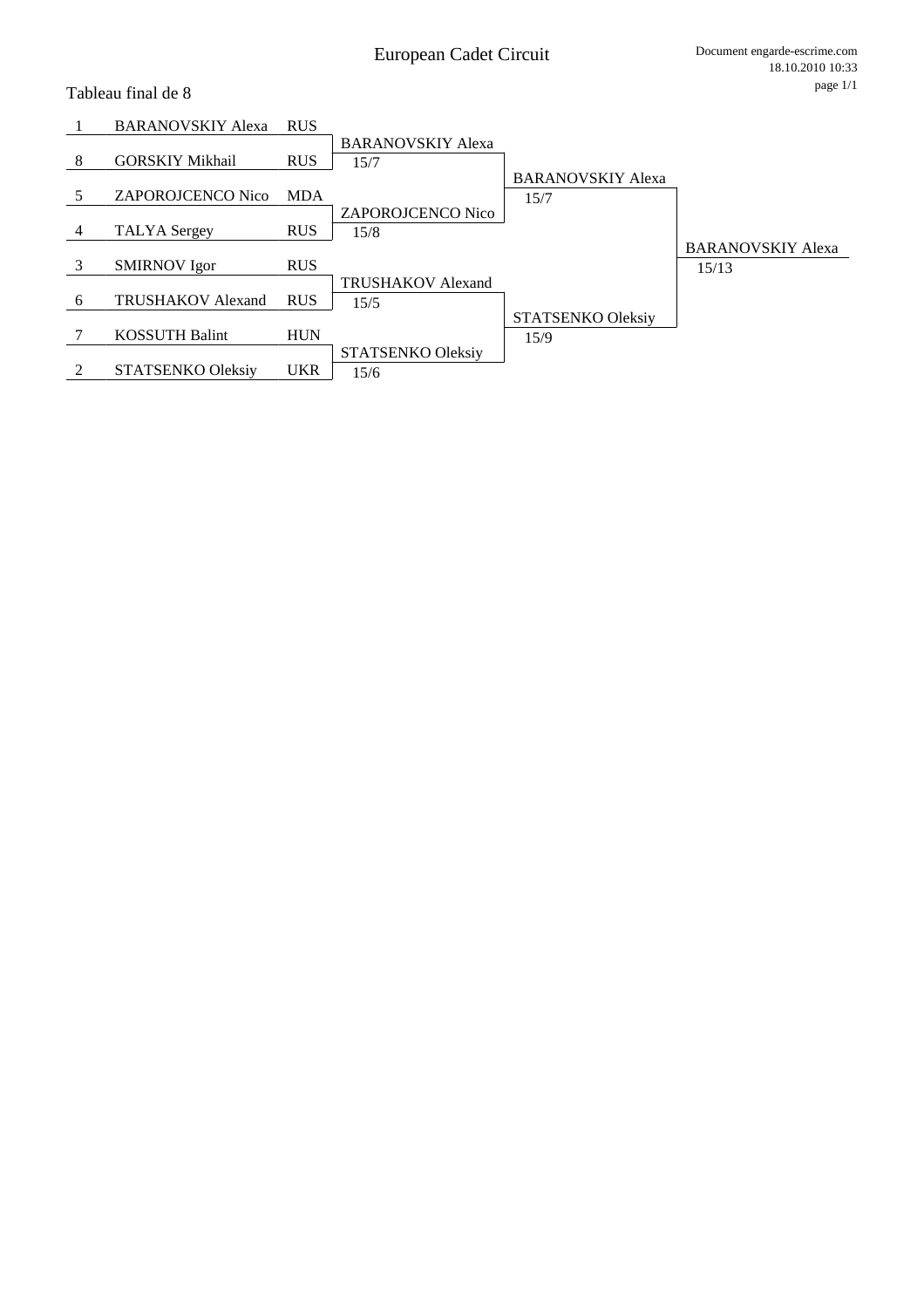| rang           | nom prénom                                    | nation     | club                                  |
|----------------|-----------------------------------------------|------------|---------------------------------------|
| 1              | <b>BARANOVSKIY Alexander</b>                  | <b>RUS</b> | <b>NATIONAL TEAM</b>                  |
| $\overline{2}$ | STATSENKO Oleksiy                             | <b>UKR</b> | KIEW                                  |
| 3              | <b>TRUSHAKOV</b> Alexander                    | <b>RUS</b> | NATIONAL TEAM                         |
| 3              | ZAPOROJCENCO Nicolai                          | <b>MDA</b> | <b>SCOALA DE SCRIMA</b>               |
| 5              | <b>SMIRNOV</b> Igor                           | <b>RUS</b> | <b>NATIONAL TEAM</b>                  |
| 6              | <b>KOSSUTH Balint</b>                         | <b>HUN</b> | UTE BUDAPEST                          |
| 7              | <b>GORSKIY Mikhail</b>                        | <b>RUS</b> | NATIONAL TEAM                         |
| 8              | <b>TALYA</b> Sergey                           | <b>RUS</b> | <b>NATIONAL TEAM</b>                  |
| 9              | <b>KOCH Frederik</b>                          | <b>GER</b> | TSV BAYER DORMAGEN                    |
| 10             | <b>KOROBKO</b> Andrey                         | <b>RUS</b> | <b>NATIONAL TEAM</b>                  |
| 11             | MARDALEISHVILI Mikheil                        | <b>GEO</b> | FC KUTAISI                            |
| 12             | SZABO Toni                                    | <b>HUN</b> | <b>BHSE</b>                           |
| 13             | POPESSO Michele                               | <b>ITA</b> | <b>GEMINA SCHERMA</b>                 |
| 14             | <b>LECCI Marco</b>                            | <b>ITA</b> | <b>SOCIETA VARESINA</b>               |
| 15             | <b>OBERKIRCH Yannick</b>                      | <b>GER</b> | <b>KSC KOBLENZ</b>                    |
| 16             | <b>PETROV</b> Artem                           | <b>RUS</b> | <b>NATIONAL TEAM</b>                  |
| 17             | <b>DARMIENTO Francesco</b>                    | <b>ITA</b> | CS DAUNO FOGGIA                       |
| 18             | <b>DANILENKO Dmitriy</b>                      | <b>RUS</b> | NATIONAL TEAM                         |
| 19             | <b>SERIKOV Robert</b>                         | <b>RUS</b> | <b>NATIONAL TEAM</b>                  |
| 20             | <b>POZZI</b> Gilberto                         | <b>ITA</b> | SOCIETA VARESINA                      |
| 21             | <b>ANDREEV Ilya</b>                           | <b>RUS</b> | NATIONAL TEAM                         |
| 21             | <b>DOMANSKI Adam</b>                          | <b>GER</b> | FECHTERRING NURNBERG                  |
| 23             | <b>STARSHINOV Maksim</b>                      | <b>RUS</b> | <b>NATIONAL TEAM</b>                  |
| 24             | DE VOS Pieter                                 | <b>BEL</b> |                                       |
| 25             |                                               | <b>UKR</b> | DE KLAUWAERTS                         |
|                | LYSENKO Bogdan                                |            |                                       |
| 26             | <b>REDWANZ Rouven</b>                         | <b>GER</b> | KONIGSBACHER SC                       |
| 27             | PASKOV Pancho                                 | <b>BUL</b> | <b>SVECHNIKOV</b>                     |
| 28             | <b>BRAILOVSKIY Nikolay</b>                    | <b>RUS</b> | <b>NATIONAL TEAM</b>                  |
| 29             | CASATCHIN Gheorghi                            | MDA        | <b>SCOALA DE SCRIMA</b>               |
| 30             | <b>SANDOR Mate</b>                            | <b>HUN</b> | UTE BUDAPEST                          |
| 31             | <b>MOELLER</b> Tom                            | <b>GER</b> | TSC EINTRACHT DORTMU                  |
| 32             | <b>GOZDZIK Kamil</b><br><b>MATEISIN Piotr</b> | POL        | <b>KKSZ KONIN</b>                     |
| 33             |                                               | <b>MDA</b> | <b>SCOALA DE SCRIMA</b>               |
| 34             | <b>DONZELLO</b> Ricardo                       | <b>GER</b> |                                       |
| 35             | WEBB Jonathan                                 | <b>GBR</b> |                                       |
| 36             | SHABANOV Ilya                                 | <b>RUS</b> | <b>NATIONAL TEAM</b><br>NATIONAL TEAM |
| 37             | <b>KOSHCHEEV Sergey</b>                       | <b>RUS</b> |                                       |
| 38             | <b>MUNZ Max</b>                               | <b>GER</b> | FC WURTH KUNZELSAU                    |
| 39             | <b>STASZAK Artur</b>                          | POL        | <b>KKSZ KONIN</b>                     |
| 40             | <b>VOROS Balint</b>                           | <b>HUN</b> | <b>BUDAPEST V.S.C.</b>                |
| 41             | <b>BITUCA Cristian</b>                        | ROU        | <b>CSM IASI</b>                       |
| 41             | KUDATSKIY Ivan                                | <b>UKR</b> |                                       |
| 43             | <b>SINGER Martin</b>                          | <b>HUN</b> | <b>BHSE</b>                           |
| 44             | <b>YILDIRIM Enver</b>                         | <b>TUR</b> | <b>BEKIR YILMAZ GSK</b>               |
| 45             | <b>VALCARENGHI Marco</b>                      | <b>ITA</b> | SOCIETA VARESINA                      |
| 46             | <b>SZCZEPANIAK Hubert</b>                     | POL        | AZS AWF WARSZAWA                      |
| 47             | <b>KOKAEV</b> Ivan                            | <b>RUS</b> |                                       |
| 48             | DE MEO Nicola                                 | <b>ITA</b> |                                       |
| 49             | <b>BUCUR Madalin</b>                          | <b>ROU</b> | <b>CSS SLOBOZIA</b>                   |
| 50             | <b>BURNEV Lyuboslav</b>                       | <b>BUL</b> | <b>SVECHNIKOV</b>                     |
| 51             | <b>HERBST</b> Fabian                          | <b>AUT</b> | FK VILLACH                            |
| 52             | <b>RAMZHAEV Vladimir</b>                      | <b>RUS</b> | <b>NATIONAL TEAM</b>                  |
| 53             | <b>BETTLE William</b>                         | <b>GBR</b> | CADS                                  |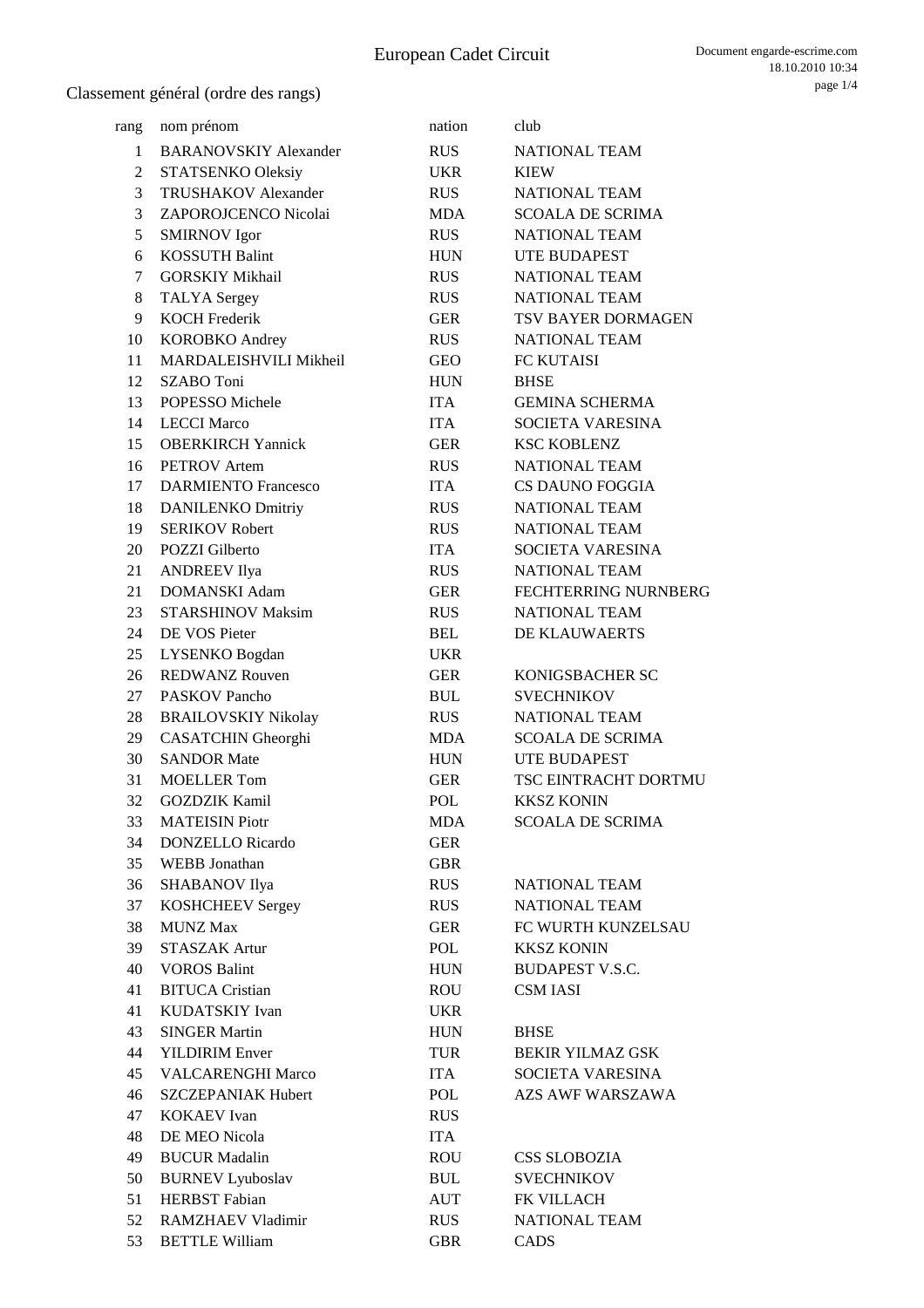| rang | nom prénom                   | nation     | club                        |
|------|------------------------------|------------|-----------------------------|
| 54   | <b>WYSTEL Marcin</b>         | <b>POL</b> | KS KOLEJARZ 24 KATOW        |
| 55   | DZWONIARSKI Damian           | POL        | <b>KKSZ KONIN</b>           |
| 56   | <b>ROTH Thomas-Friedrich</b> | <b>GER</b> | <b>TSV KENTEN</b>           |
| 56   | <b>SCHNEIDER Benno</b>       | <b>GER</b> | <b>TSV KENTEN</b>           |
| 58   | <b>LATZKO</b> Bastian        | <b>GER</b> | <b>TSG EISLINGEN</b>        |
| 59   | <b>JANASIK Adam</b>          | <b>POL</b> | <b>KKSZ KONIN</b>           |
| 60   | NIKOLAEV Mykyta              | <b>UKR</b> | <b>KIEW</b>                 |
| 61   | KURT Kemal-Arda              | <b>TUR</b> | <b>EFE SK</b>               |
| 62   | <b>CIORNILA Sergiu</b>       | ROU        | <b>CSM IASI</b>             |
| 63   | <b>BANCSICS Mate</b>         | <b>HUN</b> | <b>GEAC</b>                 |
| 64   | <b>ARTESI</b> Gianfranco     | <b>GBR</b> |                             |
| 65   | <b>DUMITRU Catalin</b>       | <b>ROU</b> | <b>CSA STEAUA BUCURESTI</b> |
| 66   | <b>GEMESI Huba</b>           | <b>HUN</b> | <b>GEAC</b>                 |
| 67   | DE ROBBIO Francesco          | <b>ITA</b> | <b>GEMINA SCHERMA</b>       |
| 68   | <b>KRASILNIKOV Rostislav</b> | <b>RUS</b> | <b>NATIONAL TEAM</b>        |
| 69   | <b>DREOSSI</b> Leonardo      | <b>ITA</b> |                             |
| 69   | <b>WILLIAMS Nicholas</b>     | <b>GBR</b> | CADS                        |
| 71   | <b>CHORCHOWSKI Kewin</b>     | POL        | <b>KKSZ KONIN</b>           |
| 72   | <b>KOCH Domenik</b>          | <b>GER</b> | TSV BAYER DORMAGEN          |
| 73   | <b>STUCHLIK Marek</b>        | POL        | PALAC MLODZIEZY KATO        |
| 74   | <b>ARTESI Fabio</b>          | <b>GBR</b> | <b>CAMDEN FENCING CLUB</b>  |
| 75   | <b>HORVATH Domonkos</b>      | <b>HUN</b> | <b>VASAS</b>                |
| 76   | <b>RACZ Viktor</b>           | <b>HUN</b> | <b>KARPATI VE</b>           |
| 77   | PLAZIY Vadym                 | <b>UKR</b> | <b>KHMELNITSKIY</b>         |
| 78   | <b>REYNAERT</b> Samuel       | <b>BEL</b> | <b>CONFRERIE GENT</b>       |
| 79   | <b>ARSLAN Abdussamet</b>     | <b>TUR</b> | <b>EFE SK</b>               |
| 80   | <b>VORONOV Kostyantyn</b>    | <b>UKR</b> | <b>NIKOLAEV</b>             |
| 81   | <b>POTTER James</b>          | <b>GBR</b> | <b>NLSC</b>                 |
| 82   | <b>DOHI</b> Zoltan           | <b>HUN</b> | SARVAR+I3615                |
| 83   | <b>GERT</b> Eduard           | GER        | TSV BAYER DORMAGEN          |
| 84   | WILLIAMS Gruffydd            | <b>GBR</b> | <b>SALLE HUNT ROEDER</b>    |
| 85   | <b>FARKAS Miklos</b>         | <b>HUN</b> | <b>NTE</b>                  |
| 86   | <b>MILAS Artur</b>           | <b>POL</b> | <b>KKSZ KONIN</b>           |
| 87   | <b>GOERZEN</b> Thomas        | <b>GER</b> | FC GOPPINGEN                |
| 88   | <b>FUCIK Jan</b>             | <b>CZE</b> | <b>SK HOUSTKA</b>           |
| 88   | <b>MARSICO</b> Gaetano       | <b>ITA</b> |                             |
| 88   | NICA Andrei                  | <b>ROU</b> | <b>CSM IASI</b>             |
| 91   | <b>SZLAMA Akos</b>           | <b>HUN</b> | <b>DIAK VE</b>              |
| 92   | <b>KEIZEROV Daniil</b>       | <b>RUS</b> |                             |
| 93   | <b>COKAL</b> Emre            | <b>TUR</b> | <b>COSKUNOZ SK</b>          |
| 94   | <b>KOVACS</b> Istvan         | <b>HUN</b> | <b>BHSE</b>                 |
| 95   | DE VISSCHER Jules-Emile      | <b>BEL</b> | <b>CONFRERIE GENT</b>       |
| 96   | <b>TOTH Tas-Sebestyen</b>    | <b>HUN</b> | <b>BUDAPEST V.S.C.</b>      |
| 97   | <b>WILLIAMSON Andrew</b>     | <b>GBR</b> |                             |
| 98   | NIKITIN Iurii                | <b>UKR</b> | <b>CHERKASY</b>             |
| 99   | <b>SAUER</b> Jonathan        | <b>GER</b> | <b>FECHTERRING NURNBERG</b> |
| 100  | <b>SEMIN Ilya</b>            | <b>RUS</b> |                             |
| 101  | <b>KARASSZON Ervin</b>       | <b>HUN</b> | <b>BHSE</b>                 |
| 101  | <b>PALOVICS Balint</b>       | <b>HUN</b> | <b>KARPATI VE</b>           |
| 103  | HERGHELEGIU Vlad             | <b>ROU</b> |                             |
| 104  | <b>ALKONYI Vilmos</b>        | <b>HUN</b> | <b>BUDAPEST V.S.C.</b>      |
| 105  | <b>BIERLAIRE</b> Francois    | SUI        | <b>CE YVERDON</b>           |
| 106  | <b>BEZRUKOV Maksym</b>       | <b>UKR</b> |                             |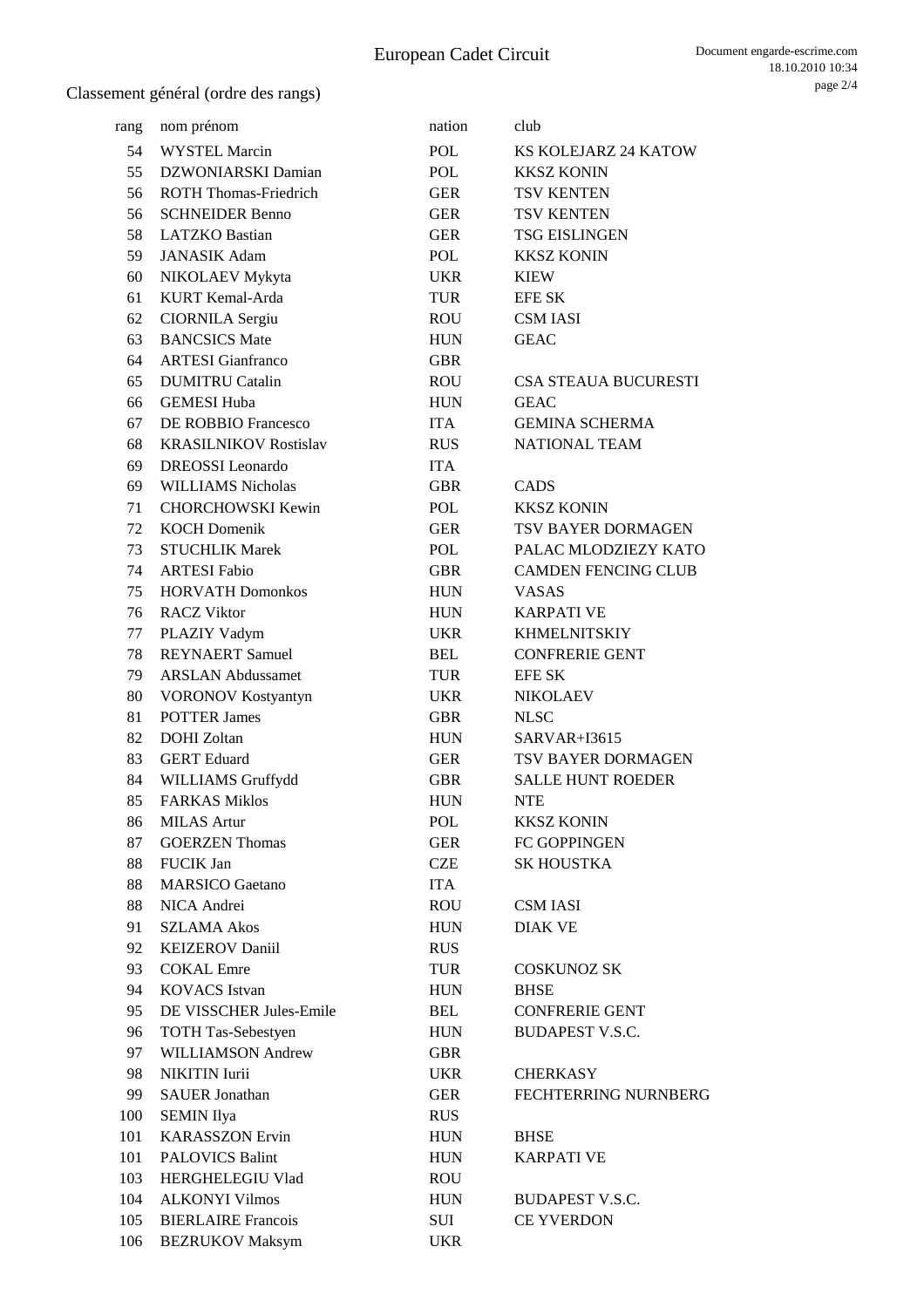| rang | nom prénom                   | nation     | club                        |
|------|------------------------------|------------|-----------------------------|
| 107  | <b>FALB</b> Andreas          | <b>GER</b> | <b>TV INGOLSTADT</b>        |
| 107  | <b>SCOTT Stuart</b>          | <b>GBR</b> | <b>LASZLOS FENCING CLU</b>  |
| 109  | <b>BAIDACHENKO Vadym</b>     | <b>UKR</b> | <b>CHERKASY</b>             |
| 110  | <b>JAROMIN Pawel</b>         | POL        | KS KOLEJARZ 24 KATOW        |
| 110  | <b>PIEN Aleksander</b>       | POL        | KS KOLEJARZ 24 KATOW        |
| 110  | <b>SWIERK Stanislaw</b>      | POL        | <b>KKSZ KONIN</b>           |
| 113  | <b>DESARZENS</b> Lionel      | SUI        | CE FOUNEX                   |
| 113  | KAPUSTYAN Yevheniy           | <b>UKR</b> | <b>CHERKASY</b>             |
| 115  | <b>PLATONOV Sergiy</b>       | <b>UKR</b> | <b>NIKOLAEV</b>             |
| 116  | <b>MARCZEWSKI Dominik</b>    | POL        | <b>AZS AWF WARSZAWA</b>     |
| 117  | <b>VANDEN BILCKE Casper</b>  | <b>BEL</b> |                             |
| 118  | <b>NIGICSER Illes</b>        | <b>HUN</b> | <b>KARPATI VE</b>           |
| 119  | <b>HABONY Viktor</b>         | <b>HUN</b> | <b>BUDAPEST V.S.C.</b>      |
| 120  | <b>JENIK Andras</b>          | <b>HUN</b> |                             |
| 121  | <b>PILLER Gergely</b>        | <b>HUN</b> |                             |
| 122  | MALINOWSKI Kamil             | POL        | PALAC MLODZIEZY KATO        |
| 123  | PLATONOV Bogdan              | <b>UKR</b> | <b>NIKOLAEV</b>             |
| 124  | <b>HORRIX Jack</b>           | <b>GBR</b> | <b>CAMDEN FENCING CLUB</b>  |
| 125  | <b>WALDHERR Michael</b>      | <b>AUT</b> | FK VILLACH                  |
| 126  | <b>MATUZ Marton</b>          | <b>HUN</b> | <b>GEAC</b>                 |
| 127  | CUCU-DUMITRESCU Mihai        | <b>ROU</b> | <b>CSA STEAUA BUCURESTI</b> |
| 128  | <b>ZEINALOV Ruslan</b>       | <b>RUS</b> | <b>NATIONAL TEAM</b>        |
| 129  | <b>SZILAGYI Gergely</b>      | <b>HUN</b> | <b>GEAC</b>                 |
| 130  | <b>CUCU-DUMITRESCU Tudor</b> | <b>ROU</b> | <b>CSA STEAUA BUCURESTI</b> |
| 131  | KORCZAKOWSKI Sebastian       | POL        | <b>KKSZ KONIN</b>           |
| 132  | <b>HORVATH Barnabas</b>      | <b>HUN</b> | <b>KARPATI VE</b>           |
| 133  | <b>JUENGER Christian</b>     | <b>GER</b> | FC GOPPINGEN                |
| 134  | <b>SZABO</b> Zoltan          | <b>HUN</b> | <b>DIAK VE</b>              |
| 135  | DOBO Istvan                  | <b>HUN</b> |                             |
| 136  | <b>HANUS Adam</b>            | <b>CZE</b> | <b>SK HOUSTKA</b>           |
| 137  | <b>HENDRA</b> Thomas         | <b>GBR</b> |                             |
|      | 138 COOPER Samuel James      | <b>GBR</b> |                             |
| 139  | <b>NINCEVIC Martin</b>       | <b>SRB</b> | MK SPARTAK                  |
| 140  | <b>IVANOV</b> Simeon         | <b>BUL</b> |                             |
| 141  | <b>BLASKO</b> Gergely        | <b>HUN</b> | <b>GEAC</b>                 |
| 142  | <b>TUCAN Albert</b>          | <b>ROU</b> | CS DINAMO BUCURESTI         |
| 143  | <b>DOWSE Niall</b>           | <b>GBR</b> | <b>CANTERBURY FENCING C</b> |
| 143  | <b>KARAKAY Oleksandr</b>     | <b>UKR</b> |                             |
| 145  | <b>TARYKYN Viktor</b>        | <b>UKR</b> | <b>KHMELNITSKIY</b>         |
| 145  | <b>VEITCH Robert</b>         | <b>GBR</b> | <b>SHEFFIELD SWORD</b>      |
| 147  | <b>KULCSAR Kristof</b>       | <b>HUN</b> |                             |
| 147  | <b>WEBER Markus</b>          | <b>AUT</b> |                             |
| 149  | <b>DENTANT</b> Ian           | <b>BEL</b> | DE KLAUWAERTS               |
| 149  | <b>GEVAERT</b> Vincent       | <b>BEL</b> | <b>VSB</b>                  |
| 151  | <b>DEMYANOV</b> Dmytro       | <b>UKR</b> |                             |
| 151  | <b>MORAVEC Tomas</b>         | <b>CZE</b> |                             |
| 153  | <b>EDMUNDSON Sam</b>         | <b>GBR</b> |                             |
| 154  | <b>CANCIANI</b> Andrea       | <b>ITA</b> |                             |
| 154  | <b>POSER Valentin</b>        | <b>HUN</b> | <b>KARPATI VE</b>           |
| 156  | <b>WALDI Nils</b>            | <b>GER</b> | TSV BAYER DORMAGEN          |
| 157  | KOBESZKO Maciej              | POL        | KS JAGIELONCZYK BIAY        |
| 158  | <b>CSONTOS Bence</b>         | <b>HUN</b> | <b>BUDAPEST V.S.C.</b>      |